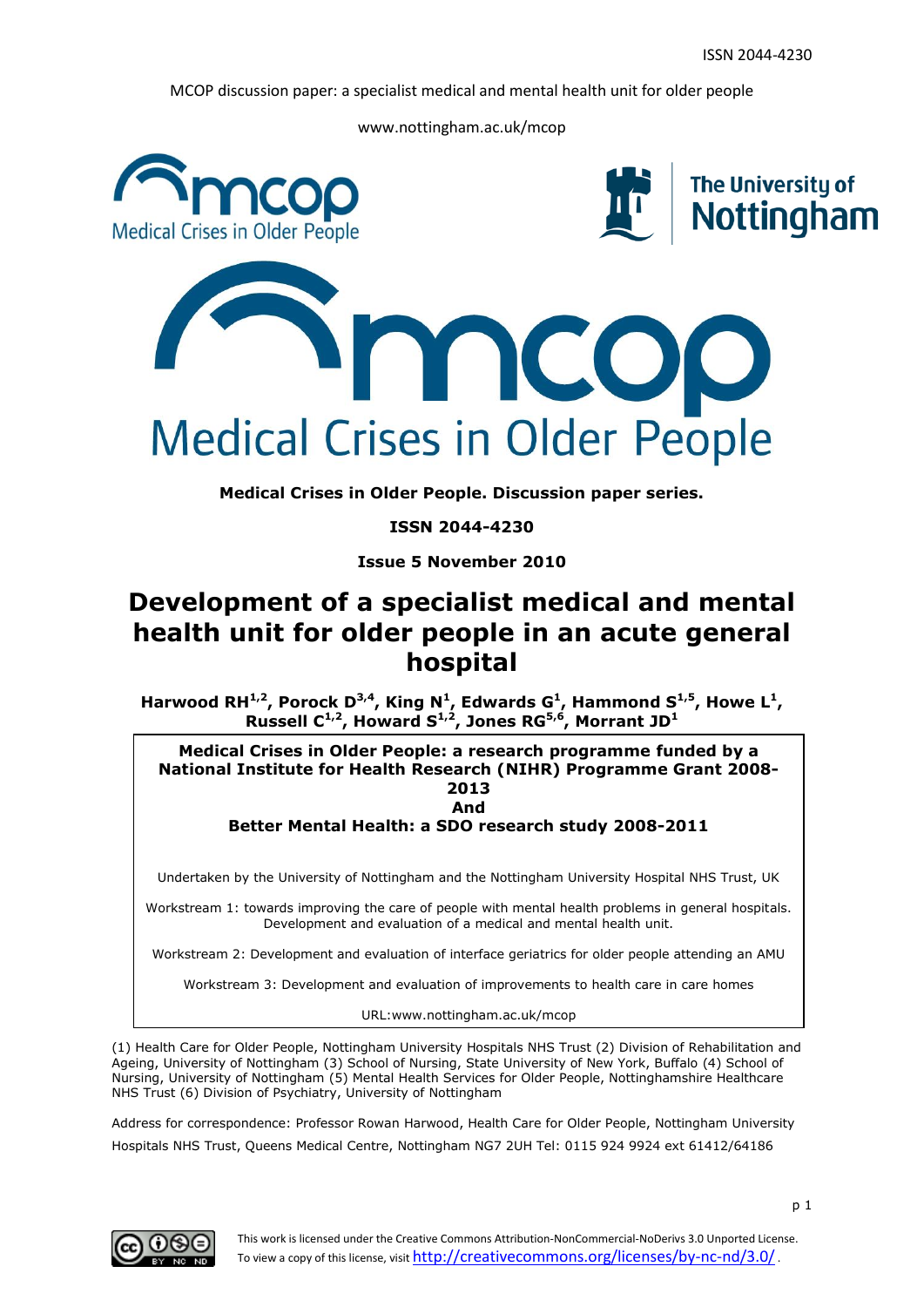www.nottingham.ac.uk/mcop





# **Contents**

| Abstract                                                                   | 4  |
|----------------------------------------------------------------------------|----|
| Background                                                                 | 5  |
| The size of the problem                                                    | 5  |
| <b>Current services</b>                                                    | 6  |
| The case for specialisation                                                | 7  |
| National reports                                                           | 7  |
| Special needs of people with delirium and dementia                         | 7  |
| The case for specialist joint medical mental health wards                  | 9  |
| National Institute of Health Research programme                            | 11 |
| Medical and Mental Health Unit development                                 | 11 |
| Model of Care                                                              | 14 |
| 1. Review of staffing numbers and skill mix                                | 14 |
| 2. The philosophy of person-centred care                                   | 18 |
| 3. Education programme for general nursing and therapy staff               | 20 |
| 4. Emphasis on purposeful activity                                         | 22 |
| 5. Environmental change                                                    | 25 |
| 6. Greater family and carer involvement and communication                  | 28 |
| 7. Interfaces with other agencies                                          | 31 |
| 8. Maintaining staff morale: introduction of clinical supervision          | 33 |
| 9. Policies and procedures                                                 | 34 |
| 10. Medical management                                                     | 36 |
| 11. Informing change through research and culture of continual development | 38 |
| 12. Leadership and management structure                                    | 38 |
| Assessment of progress of development                                      | 40 |
| Acknowledgements                                                           | 41 |
| Funding                                                                    | 43 |
| Disclaimer                                                                 | 43 |
| References                                                                 | 43 |

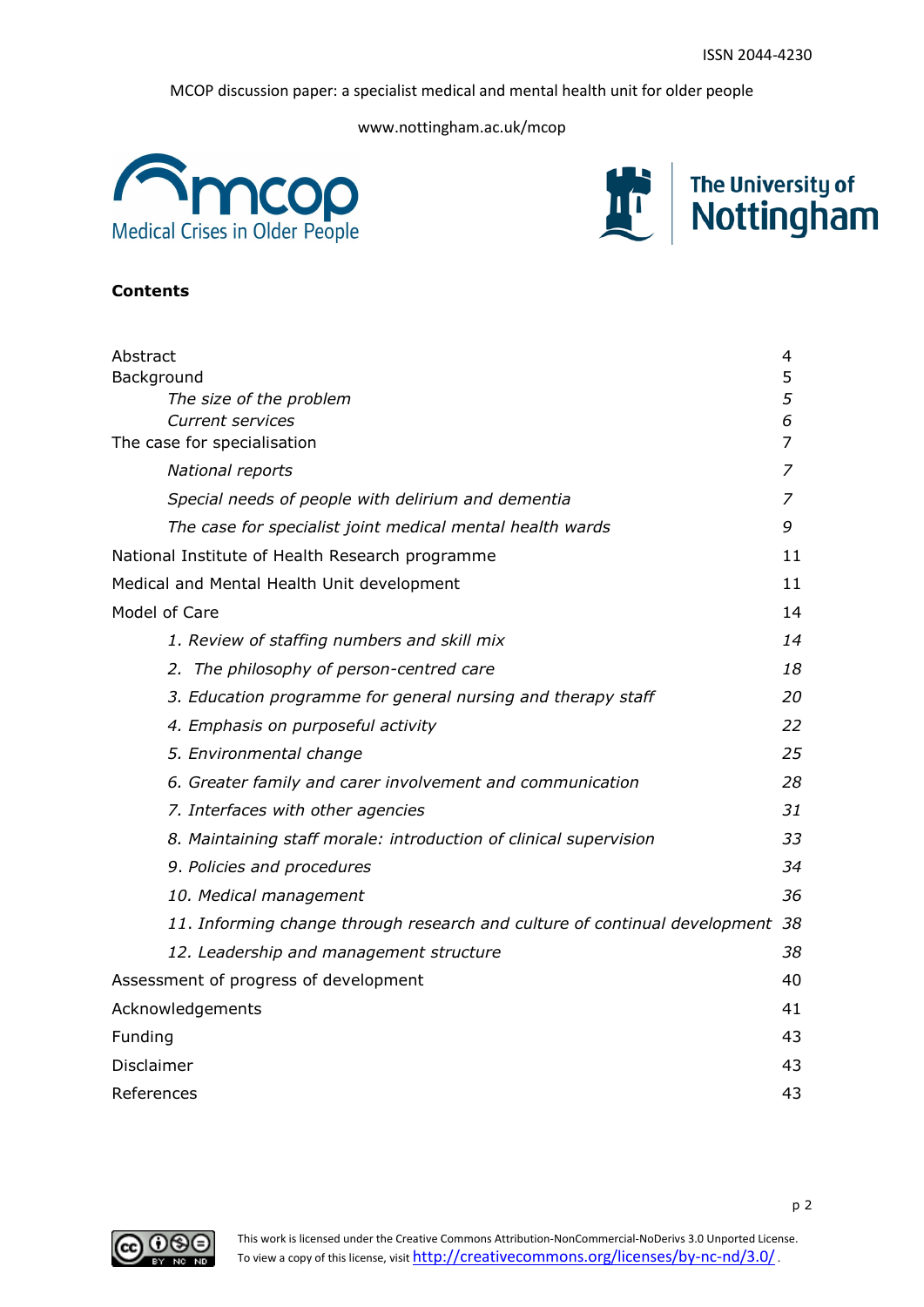www.nottingham.ac.uk/mcop





**Abstract**

We describe the rationale for developing a specialist ward to manage older people admitted as emergencies to an acute general hospital, who have concurrent delirium or dementia.

The model of care was shaped by professional opinion, literature review, the findings of an observational and interview study, and emerging practical experience. This was based around the philosophies of comprehensive geriatric assessment and person centred dementia care. In addition, ward staff were augmented with mental health specialists, and attention was directed to provision of purposeful activity, engagement with family carers, and optimising the ward environment.

We describe our experiences in implementing this model, including an education programme, the recruitment and integration of mental health staff, and efforts to make the environment more sympathetic to the needs of people with cognitive impairment. We reflect on successes and difficulties.

This paper is intended both to define the 'intervention' that is being evaluated in a controlled clinical trial, and to enable others to replicate or draw from our model in hospitals elsewhere.

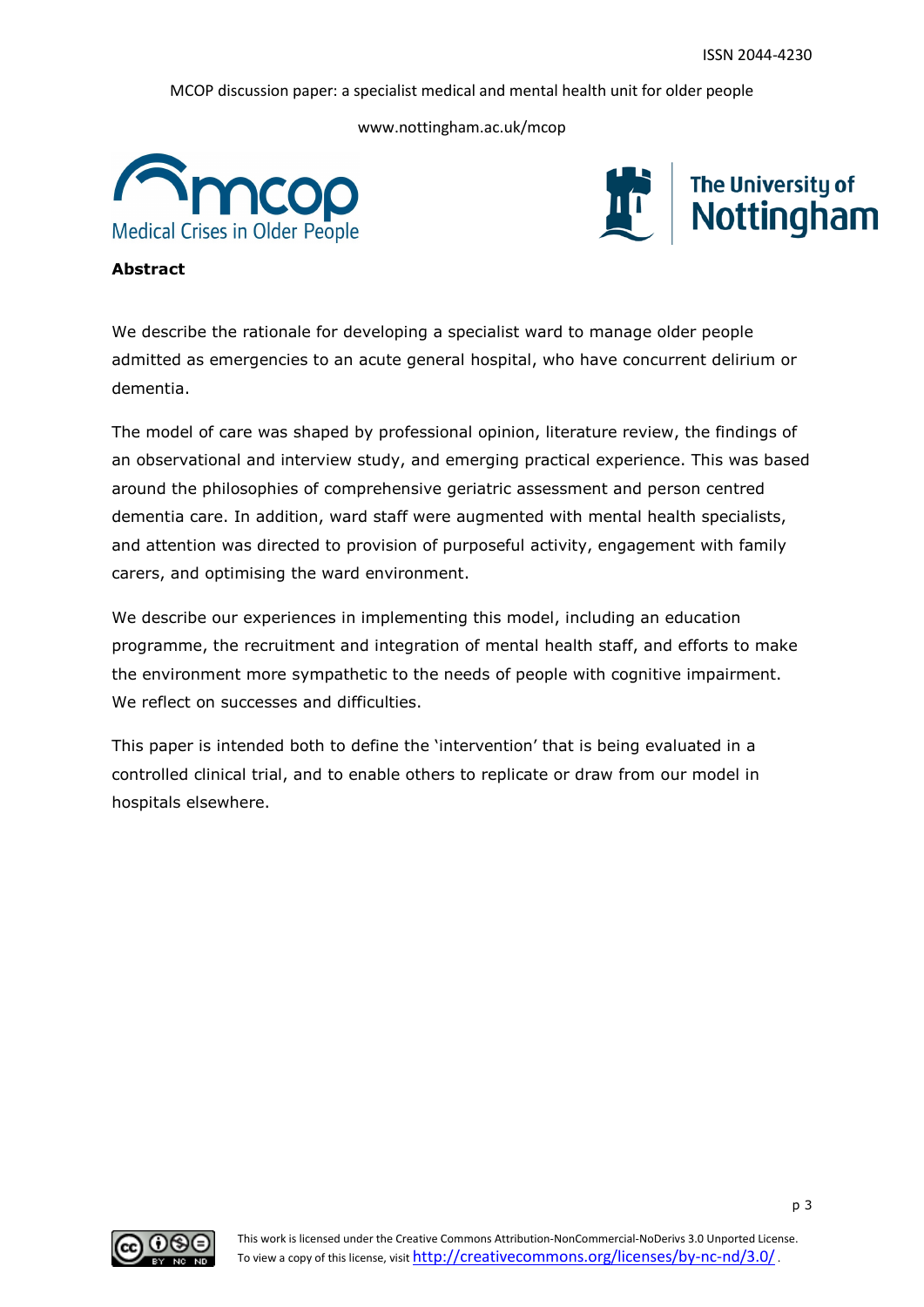www.nottingham.ac.uk/mcop





#### **Background**

#### *The size of the problem*

Many older people managed in acute general hospitals have concurrent mental health problems. Two thirds of UK National Health Service (NHS) hospital beds are occupied by people over 65. Up to 60% of this age group have, or will develop, a mental health problem including dementia, delirium or depression. About 10% of elderly people admitted to acute medical wards will have significant behavioural disturbance  $^1$ .

The presence of any of these diagnoses is associated with adverse outcomes (e.g. mortality, care home placement) and increased length of hospital stay. For example, amongst people who suffered a hip fracture, the 15% with delirium and 40% with dementia were nearly 3 times more likely to die as those with no psychiatric diagnosis, and median length of hospital stay was 28 days compared with 17 days. 38% of people with dementia previously living in their own home were discharged to a care home compared with 2% for the mentally well  $^2$ . Similar findings have been reported amongst elderly general medical admissions: 40% had dementia; compared to those without dementia mortality was 18% versus 8%, and median length of stay 11 versus 7 days  $^3$ .

Clinical mental health expertise is often lacking in general hospitals. At the severe end of the spectrum, staff struggle to manage behavioural disturbances (agitation, combativeness, pacing, exit-seeking, repetitive vocalisation, withdrawal, interfering with equipment or other patients). Delirium is poorly understood and difficult to diagnose and manage. Lack of experience in planning for people with mental health needs, and poor liaison with families and community services, can lead to unnecessary care home placement. Families often find the process of hospital admission and discharge very distressing. There are many reports of families perceiving poor care, and believing that abilities have been lost during hospital admissions because of the care received rather than the underlying diseases progressing  $4$ .

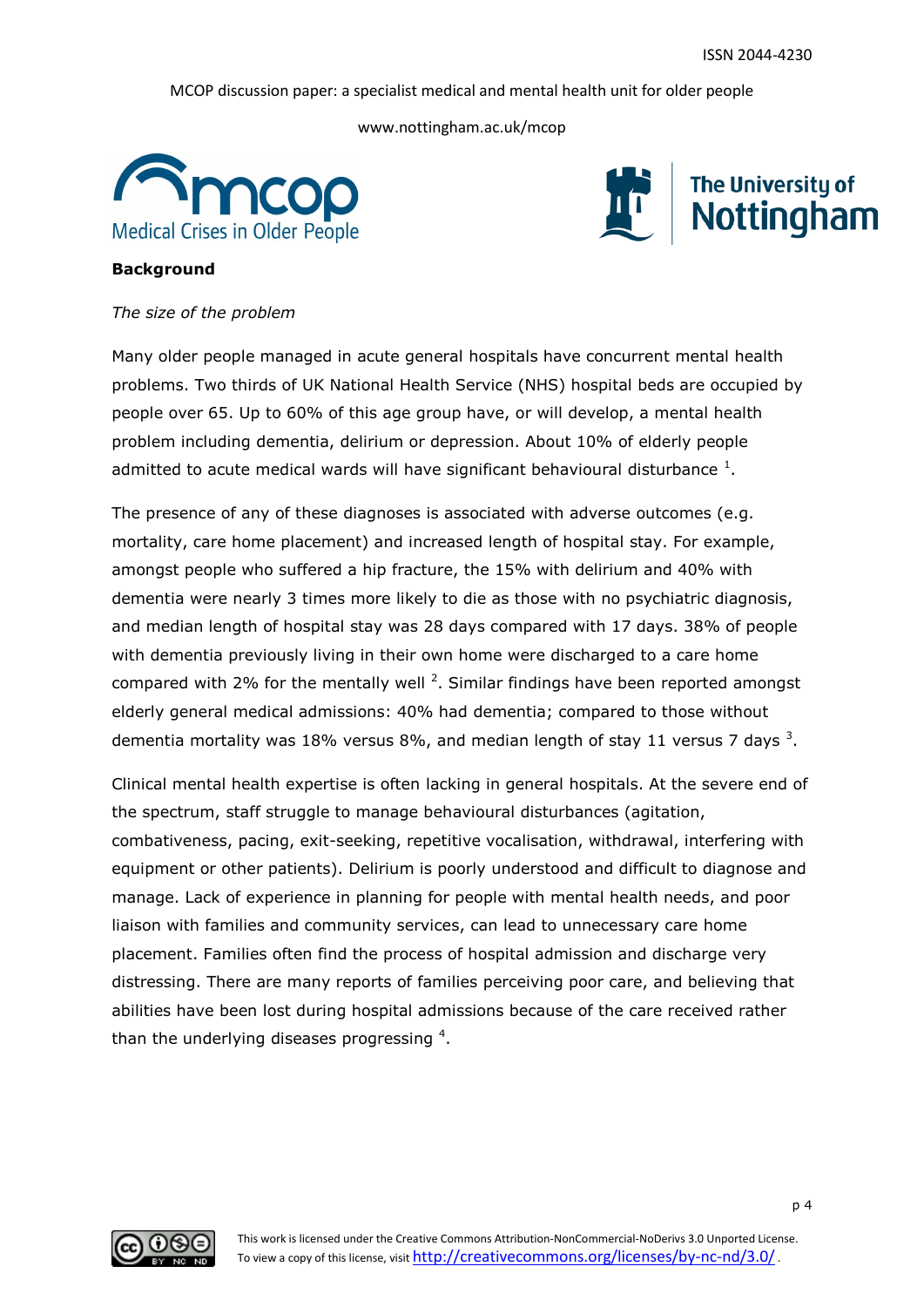www.nottingham.ac.uk/mcop





#### *Current services*

General hospital multidisciplinary teams despite have responsibility for people with delirium or dementia through their contribution to general medicine, when delirium or dementia complicate a specialist condition, or when delirium is a post-operative complication. However they often lack the skill to manage these patients well. Geriatric medical wards often take the most difficult problems, and some geriatricians and ward teams have considerable expertise in their management, but this is inconsistent, and the pressures to concentrate solely on medical problems and minimise length of stay are intense.

General old age mental health services have neither the capacity nor the expertise to manage physical problems in people with dementia or mental health problems complicating significant physical disease or disability. Instead they usually offer a consultation service but, with constrained resources, this can be slow, with limited capacity to educate or support general hospital staff with education or interventions other than drug therapies. Older people fall outside the remit of existing working age liaison services.

The dominant current acute general hospital philosophy in the UK is bio-medical in a narrow sense. The assumption is that patients will be treated for acute medical or surgical problems, and that length of stay will be short (typically less than a week). There is an assumption (promoted by UK governments and health care commissioners) that non-acute problems will be managed elsewhere (as an out-patient, by mental health services, primary care or adult social care). Families and carers report frustration at being told that management of dementia-related problems (or other non-acute problems, such as incontinence or cataract) is not the purpose of the acute general hospital admission, and that help for these problems should be sought elsewhere. In recent years, in the UK, the main provision for rehabilitation has been through intermediate care, at home, or in care homes, with some reluctance to accept patients with cognitive impairment  $5$ .

Another assumption is that provision of activities for the purposes of therapy or occupation are unnecessary, a distraction from core activity, and may even encourage

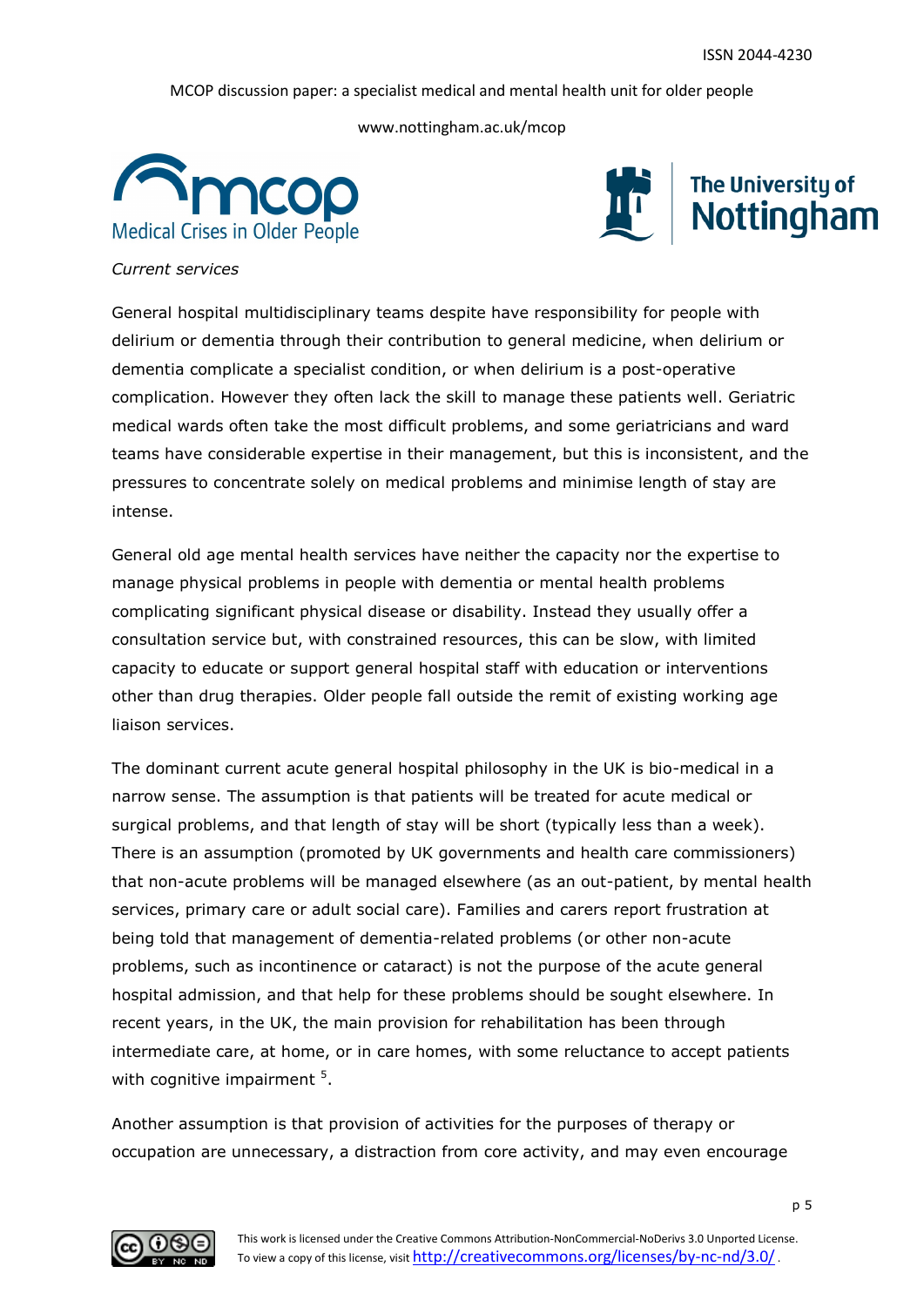www.nottingham.ac.uk/mcop





people to want to stay longer than is necessary. The lack of stimulation contributes to boredom, distress and difficult behaviours, including night time disturbance, and loss of everyday skills and abilities (such as cooking or dressing). People with dementia can lose abilities fast, even during relatively short admissions. Moreover, a significant minority of patients have prolonged lengths of stay (due to complexity, complications, or delays). Identifying appropriate rehabilitation facilities or care homes can be difficult for the most cognitively impaired and behaviourally disturbed, meaning that the acute hospital becomes a facility of last resort.

People with delirium and dementia constitute a large patient group in general hospitals, who are difficult to manage and plan for, who may therefore spend unnecessary time in hospital, and who may suffer poor experiences and outcomes.

# **The case for specialisation**

#### *National reports*

Several recent reports  $1,6,7,8,9$  have highlighted this problem and advocate the development of specialist old age mental health liaison services, whilst conceding that the evidence supporting this advice is incomplete. These have developed in some parts of the UK, sometimes with nurses and other disciplines, under the leadership of a consultant psychiatrist. They provide assessment, advice, and interface with in-patient and community mental health services, as well as education and training. Several different models exist, and although services are appreciated and are generally thought helpful, hard evidence for effectiveness is lacking  $^{10}$ .

Another care model is the joint medical-mental health ward, with both physical and mental health professional staffing. This may complement a peripatetic liaison service. This is advocated in some reports  $^7$ . Nationally there are a few examples of successful units.

# *Special needs of people with delirium and dementia*

The main evidence supporting provision of specialist services is professional opinion and analogy with similar problems and settings  $1,8,10$ .

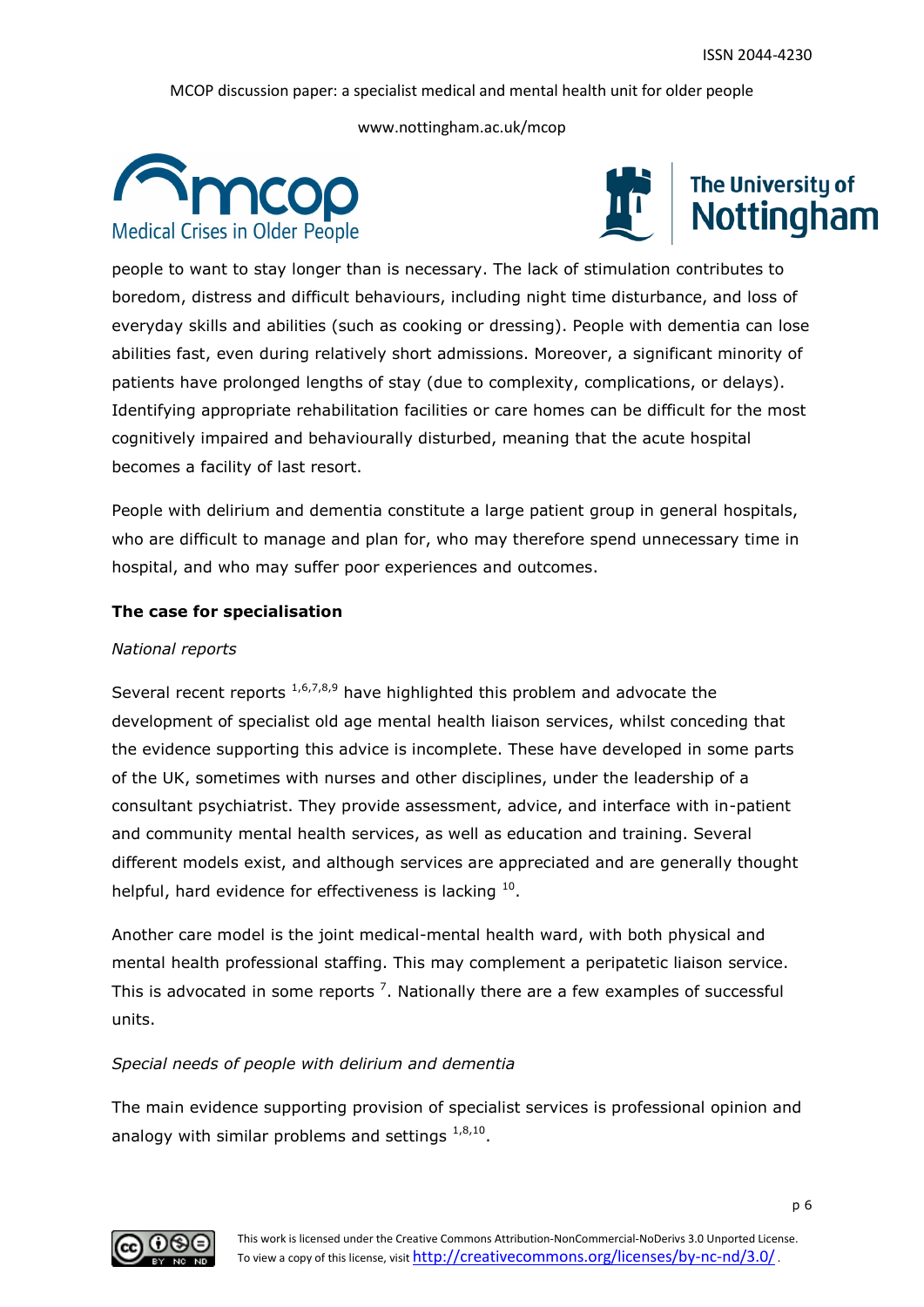www.nottingham.ac.uk/mcop





Confused older people in the general hospital form a distinct and fairly easily identifiable group, with particular health care needs. These include:

- Recognition and diagnosis of multiple physical and mental health problems
- Sympathetic and expert multidisciplinary assessment and therapy (medicine, nursing, occupational therapy, physiotherapy, speech and language therapy, dietetics and social work)
- Understanding the difficulties people with dementia may have in expressing their needs and understanding instructions
- Identifying, understanding and managing distress, manifesting as disturbed or difficult behaviours
- Awareness of the propensity to malnutrition, falls, deconditioning and loss of abilities
- Assessment of functional abilities and adopting a rehabilitation approach
- Expertise in the understanding and assessment of mental capacity and best interests
- A particular need to involve family and other carers as informants, advocates, assistants in giving hands-on care, potential proxy decision makers and as key stakeholders in discharge and future care planning
- Assessing and managing risk, especially where insight and safety awareness are compromised
- Planning, including end of life care, informed by expert knowledge of the natural history of delirium and dementia, and within the context of all co-morbidities
- A systematic approach, defined by appropriate policies, procedures and guidelines, in order to deliver consistent care.

People with dementia in general hospitals differ from those living at home or in care homes. Two-thirds have superimposed delirium, and the predominant dementia subtype is vascular, not Alzheimer's disease. Both the course of disease (characterised by sudden deteriorations) and associated problems (immobility, propensity to fall and incontinence) differ. On average, patients with dementia are more severely ill (on the basis of physiological scores) than those without dementia  $3$ . They may be unstable (prone to rapid deterioration), and often medically complex (multiple different problems and diagnoses). One commentator stated 'this is difficult hospital medicine, not misplaced psychiatry'.

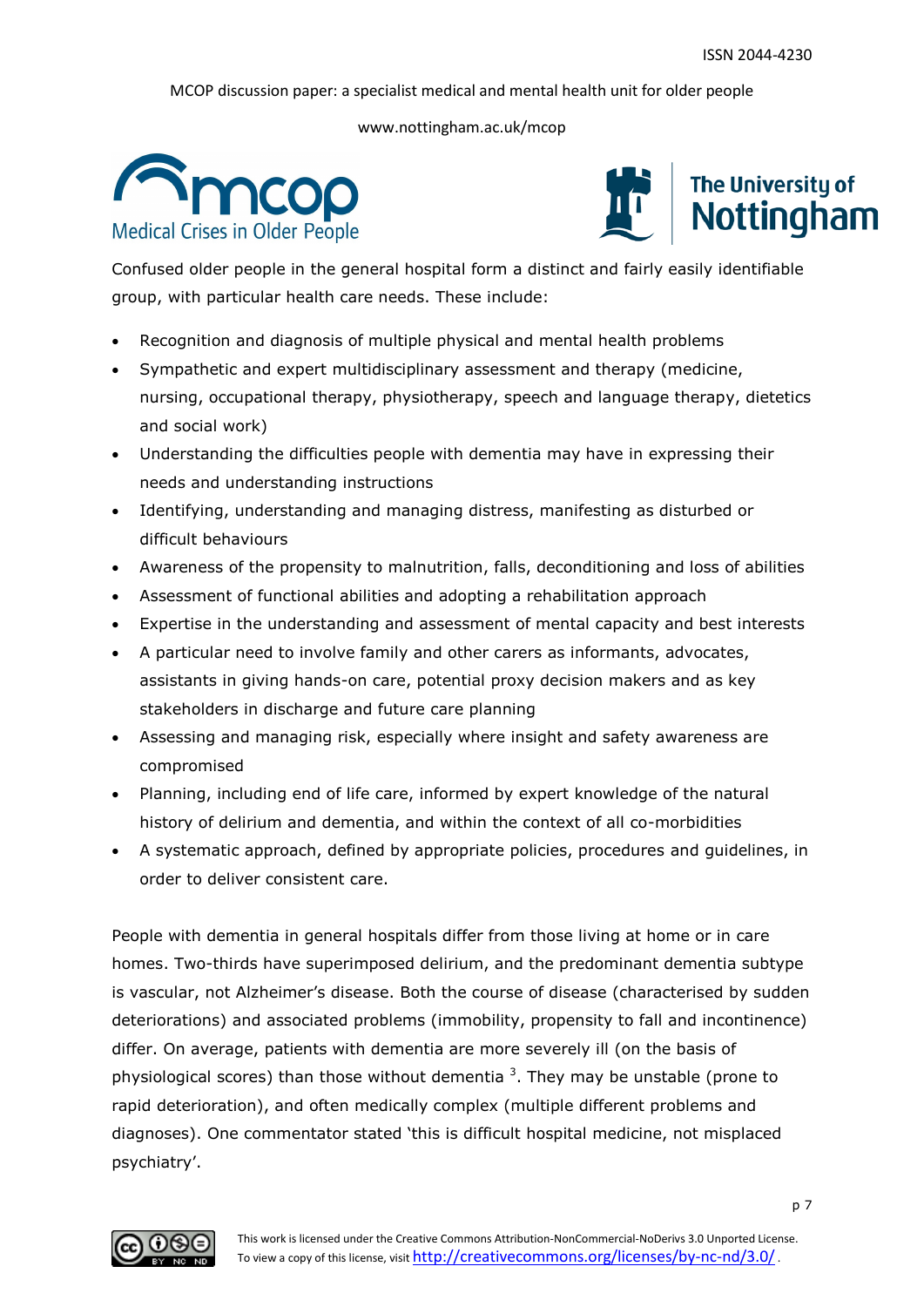www.nottingham.ac.uk/mcop





Delirium causes particular problems:

- It is poorly understood and recognised physicians are unused to assessing attention, and arousal; speed of onset and prior cognitive abilities requires careful collateral cognitive history taking, a task often omitted or undertaken poorly.
- Fluctuation of attention, arousal and ability cannot be assessed by a typical medical snapshot assessment; family or nursing reports are needed, but need to be perceptive (to realise that fluctuation is being seen), and, of necessity, requiring sufficient continuity of care.
- It may be associated with hyperactivity, agitation, anxiety, aggression, psychotic features, night time disturbance
- But it may also be associated with hypoactive, retarded or depressive features, which are poorly recognised, may be misdiagnosed as affective disorder, and are associated with particularly poor outcomes.
- The time course of recovery may be very prolonged (3 to 6 months), leading to premature decision making, especially on care home placement
- A proportion of cases (often stated as 15-20%, probably more) do not yield an underlying physical medical explanation
- Specific management (e.g. low dose anti-psychotic drugs) is uncertain and controversial.

# *The case for specialist joint medical mental health wards*

There is good evidence that mental health problems are under-diagnosed and poorly managed on general wards (summarised in  $<sup>1</sup>$ ). However, there is little trial evidence</sup> supporting specialist joint medical-psychiatric units  $11$ . A few pioneer units have been set up, mainly by enthusiasts, but they are relatively few, not least because physical and mental health services are usually provided by different NHS organisations, and because clinical responsibility for this group in the NHS is ambiguous. We know that structured intervention for in-patients at risk of developing delirium reduces its incidence in hospital 12 .

There is a precedent for geographically-defined, specialist, multi-disciplinary units improving health outcomes in related clinical fields. The current situation for confused

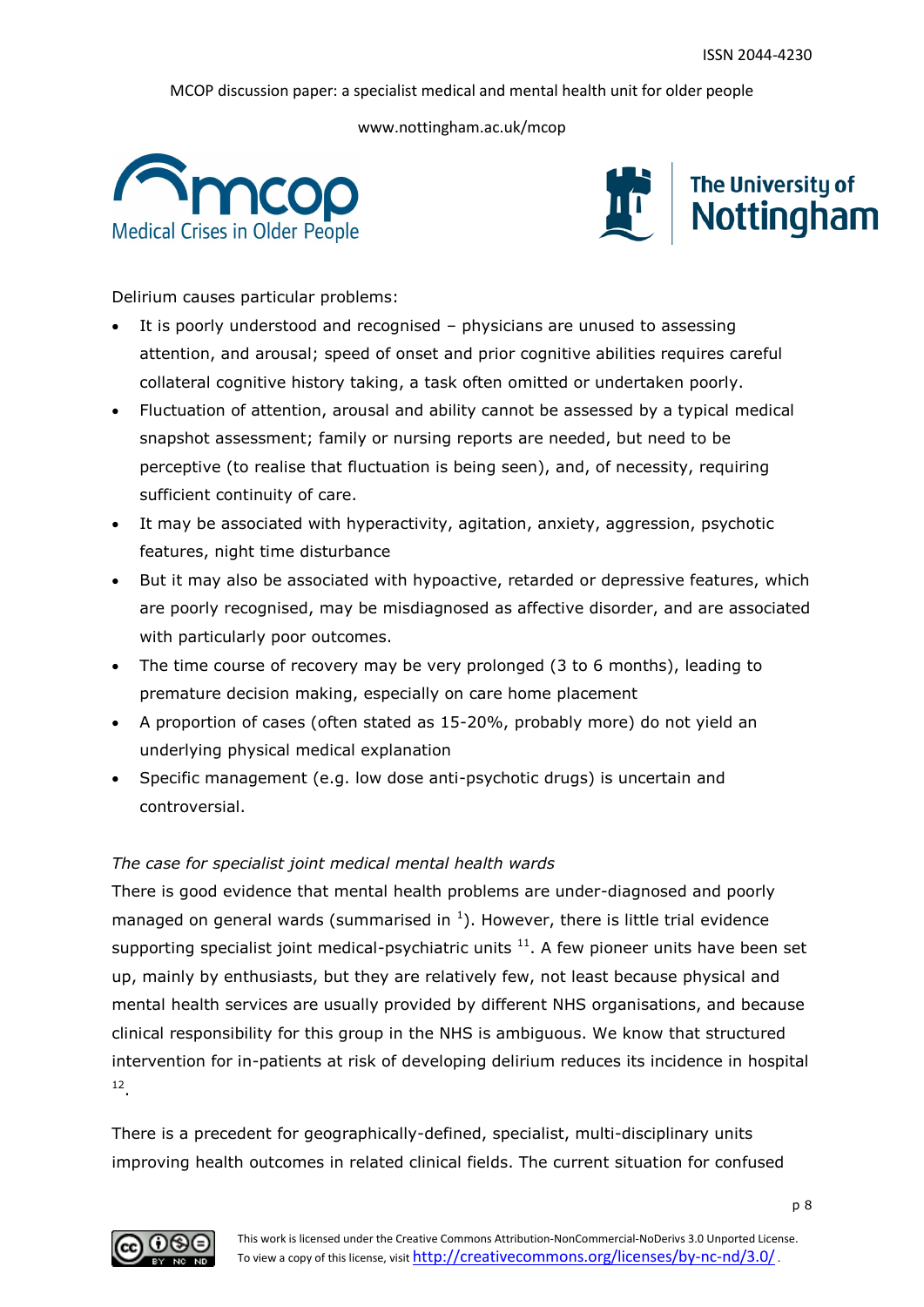www.nottingham.ac.uk/mcop





older people is analogous to that in stroke medicine in the 1980s. There was a good theoretical case for specialised stroke care, support from enthusiastic professionals, and a few pioneer units. But widespread implementation had to await meta-analysis of 23 randomised controlled trials, which demonstrated unequivocal benefit, compared with standard care on general medical wards. A stroke unit, like a medical and mental health unit, is a complex 'black box' intervention, and the exact mechanism of action, which leads to improved outcomes, still defies precise explanation. However, stroke units reduce mortality by 20%, and death or dependency by 32% compared with general medical wards. Length of stay has been longer than standard care in some cases, shorter in others  $^{13,14}$ .

Similarly in-patient geriatric evaluation and management units improve outcomes (odds ratio for mortality at six months 0.65, 95% CI 0.5-0.9; odds ratio for living at home was 1.8, 95% CI 1.3-2.5; odds ratio for functional improvement was 1.7, 95% CI 1.0-2.6 compared with standard general medical services)  $15$ . This included some people with cognitive impairment. A more recent trial described better functional outcomes, and fewer institutional discharges, a shorter mean length of stay by one day, and about 20% less cost to the hospital  $^{16}$ .

Support for geographically-defined units contrasts with a general lack of evidence for the effectiveness of peripatetic mental health liaison teams, although the evidence base is not good  $10,17,18,19,20$ . This also holds for analogous situations such as stroke and general geriatric medicine, even when the extent of involvement of the teams has gone beyond simple consultation (e.g. multidisciplinary assessments, discussions with relatives, direct discharge planning)  $21, 22, 23$ . In a meta-analysis, odds ratio for living at home after 6 months for in-patient geriatric consultation services was 0.97 (95% CI 0.75-1.25)<sup>16</sup>.

However, we must note that most standard UK provision for frail, older, people is on specialist geriatric medical wards, with multidisciplinary staffing, using a framework of multi-dimensional assessment, and that evidence from stroke unit trials was that there was no clear benefit of specialist stroke wards over mixed rehabilitation wards, including those for older people  $^{13, 14}$ . We must therefore hypothesise that for a specialist joint medical and mental health ward to be effective at improving experience and outcomes,

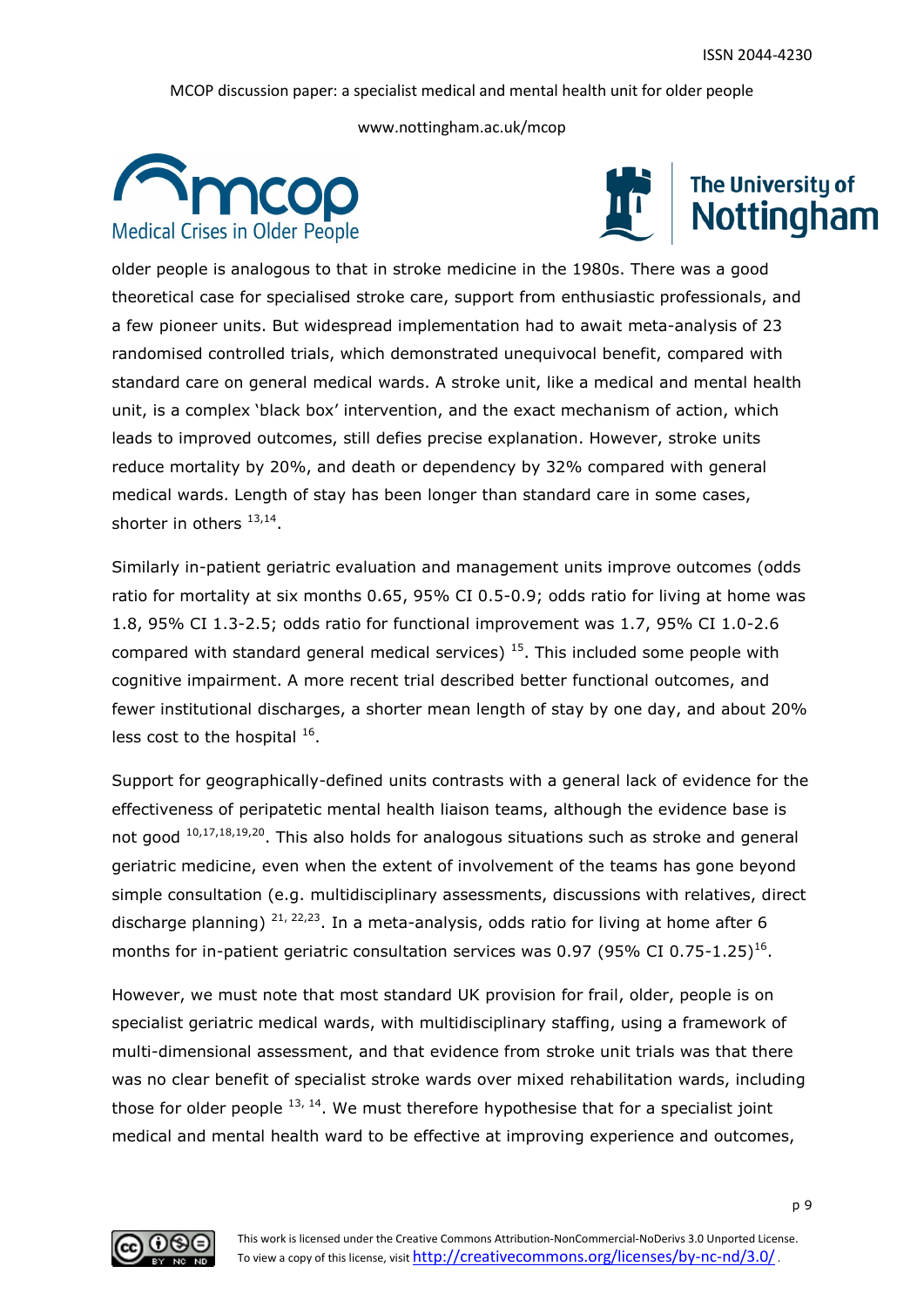www.nottingham.ac.uk/mcop





such a ward must function differently, through training, approach, familiarity, attitudes, and confidence in dealing with problems.

# **National Institute for Health Research programme**

In July 2008 a team from Nottingham University Hospitals NHS Trust and Nottingham University were awarded a programme grant by the National Institute for Health Research (NIHR), entitled Medical Crises in Older People<sup>24</sup>.

The programme comprises three work streams, concerning older people:

- in care homes
- admitted as emergencies to the acute medical unit
- admitted as emergencies to the hospital, but with mental health problems complicating their presentation.

Each work stream has three parts, the first two running concurrently:

- Observational study, establishing a register or cohort of patients, describing and measuring them, and following them up for outcomes and resource use, using a common core dataset.
- Developing an intervention, in this case a dedicated Medical and Mental Health Unit
- Evaluating the intervention for two years by controlled clinical trial (after a maturation period of 12-18 months to establish the unit's working practices).

# **Medical and Mental Health Unit development**

This paper describes the process and experience of development of a specialist medical and mental health unit (MMHU). The process was guided by:

- Discussions held with acute hospital Trust nursing, therapy and medical management about likely problems, and how these could be met in terms of additional staffing, and training needs.
- Discussions held with the local Mental Health Trust, about practical plans for

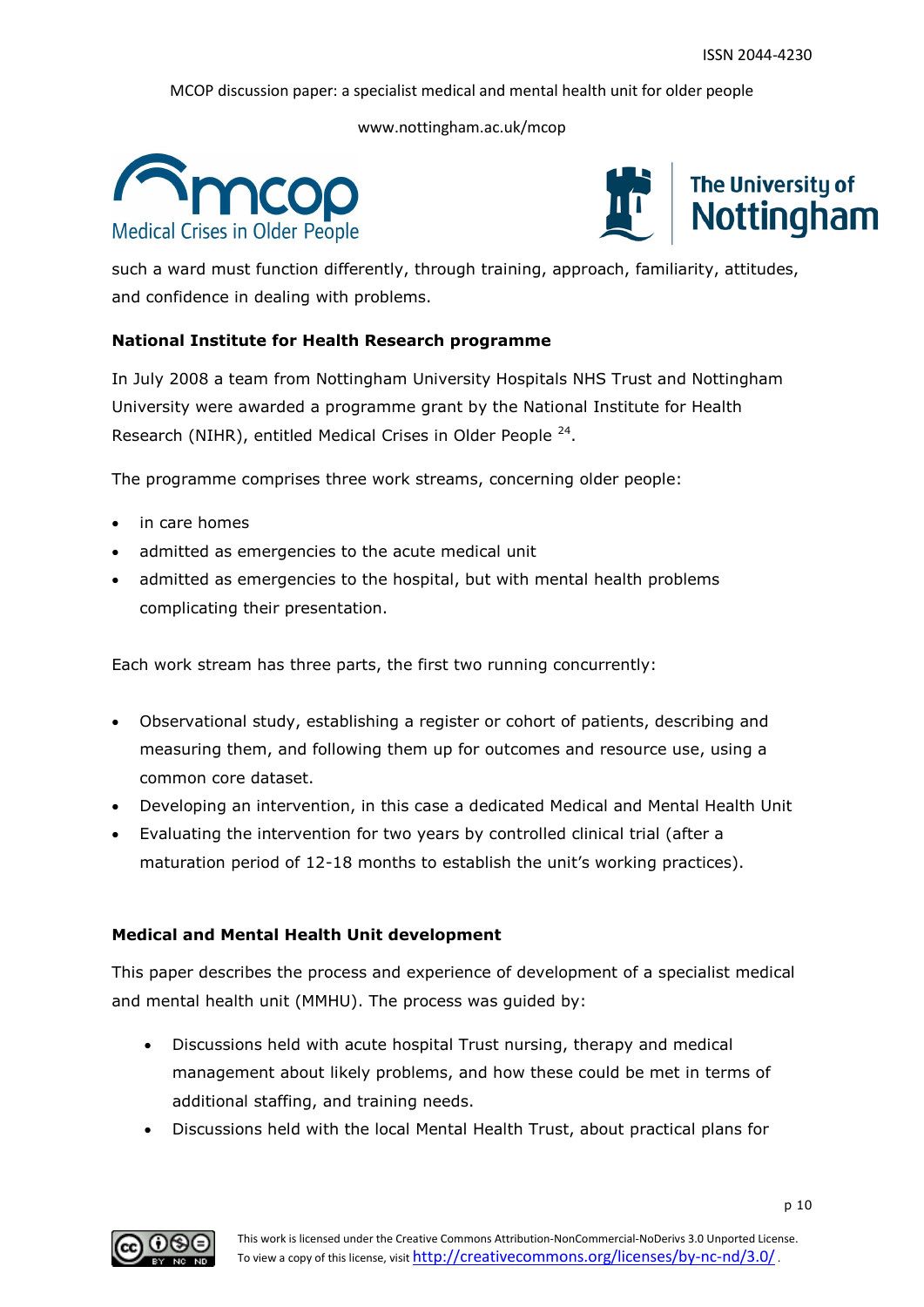www.nottingham.ac.uk/mcop





implementation (environment, bed numbers, safety), and employment of specialist mental health staff.

- Negotiations with the Trust Research and Development department and the two local commissioning Primary Care Trusts, about the provision of 'Excess Treatment Costs', A detailed business case was drawn up. Excess Treatment Costs are defined by the UK Department of Health as costs of clinical services over the standard cost of care required in support of externally funded research  $25$ . Additional funding for staff of £280 000 per year for 3.5 years was granted.
- Advice from two existing units (Drs Sandeep Kesevan and Lance Middleton at York District Hospital, Dr Jim George at Cumberland Royal Infirmary, Carlisle), and from Professor Gordon Wilcocks (Bristol/Oxford). Professor Harwood spent a week working on the York Unit and interviewing medical, nursing and therapy staff about operation.
- A review of the relevant literature  $26$ .
- The findings from a case series/cohort of 250 people with mental health problems over 70 recruited from the general hospital.
- A book on dementia (and delirium) care was written and published  $27$ .
- A multidisciplinary development group was convened, which met monthly, with representation of senior nursing, medical and general management, mental health trust management, allied health professionals, and ward staff. This was initially intended as a 'task and finish' group, but developed into an operational management group, as development was more prolonged than initially intended.

We report how the MMHU has developed in practice, what appears to have worked and what does not work. The MMHU continues to develop, and this paper will be updated in due course.

The specialist medical and mental health unit (MMHU) commenced development work on 1<sup>st</sup> February 2009, and 'opened for business' on 1<sup>st</sup> June 2009. The ward was formerly a 28-bed acute geriatric medical ward, and was therefore familiar with the problems of people with combined medical and mental health needs, who comprised about 75% of its previous case load.

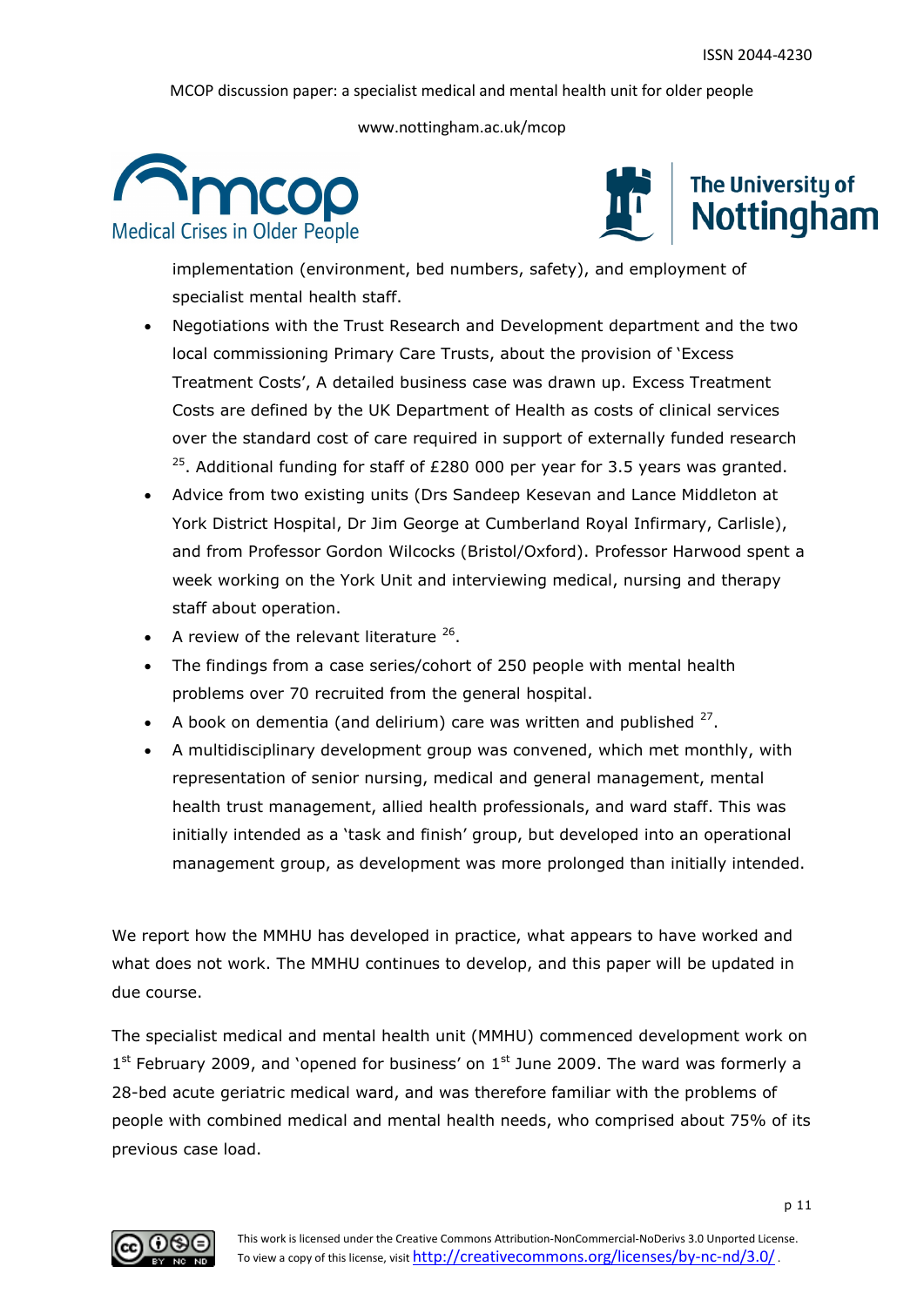www.nottingham.ac.uk/mcop





Staffing was that of a standard acute medical ward, with:

- Registered general nurses including the ward manager (Agenda for Change pay band 7), three deputies (band 6) and 15.5 staff nurses (band 5), supported by 5.5 health care assistants (band 2), three rehabilitation support workers (band 3), a discharge co-ordinator (band 3) and a receptionist (band 2)\*. Typically this allowed for 7 nursing staff on duty in the morning, 6 in the afternoon, and 4 at night.
- 0.5 whole time equivalent physiotherapist and slightly less than 1 whole time equivalent occupational therapist (band 6).
- Two consultant geriatricians, each of whom had a total of 10 hours per week scheduled for clinical, administrative and family consultation work, with a further 2 hours as prospective cross-cover for absences.
- Medical support included a geriatric medical trainee (registrar), and 2 or 3 more junior doctors, all of who also had other duties off the ward (such as acute medical admissions, out-patients and night duty).
- A sector-based old-age psychiatric consultation service was available on request.
- Speech and language therapy, dietetics and social work available on request.

The purpose of developing a MMHU was to create a specialist unit for older people admitted as emergencies, who were found to be 'confused'. Admission criteria were kept broad, ('confused and over 65') allowing for:

- Easy case identification and transfer from the acute medical unit with minimal need for additional assessment or delay (the hospital has very tight bed capacity and intense government pressure to ensure that admissions from the Emergency Department occur within 4 hours of arrival).
- The exercise of discretion in particular cases where the MMHU was likely to provide the best location for care of a particular patient, including those referred following admission to another hospital ward, or those with learning disabilities, paraphrenia or mania.
- Integration with other clinical pathways, and maximum usefulness to the acute NHS Trust.

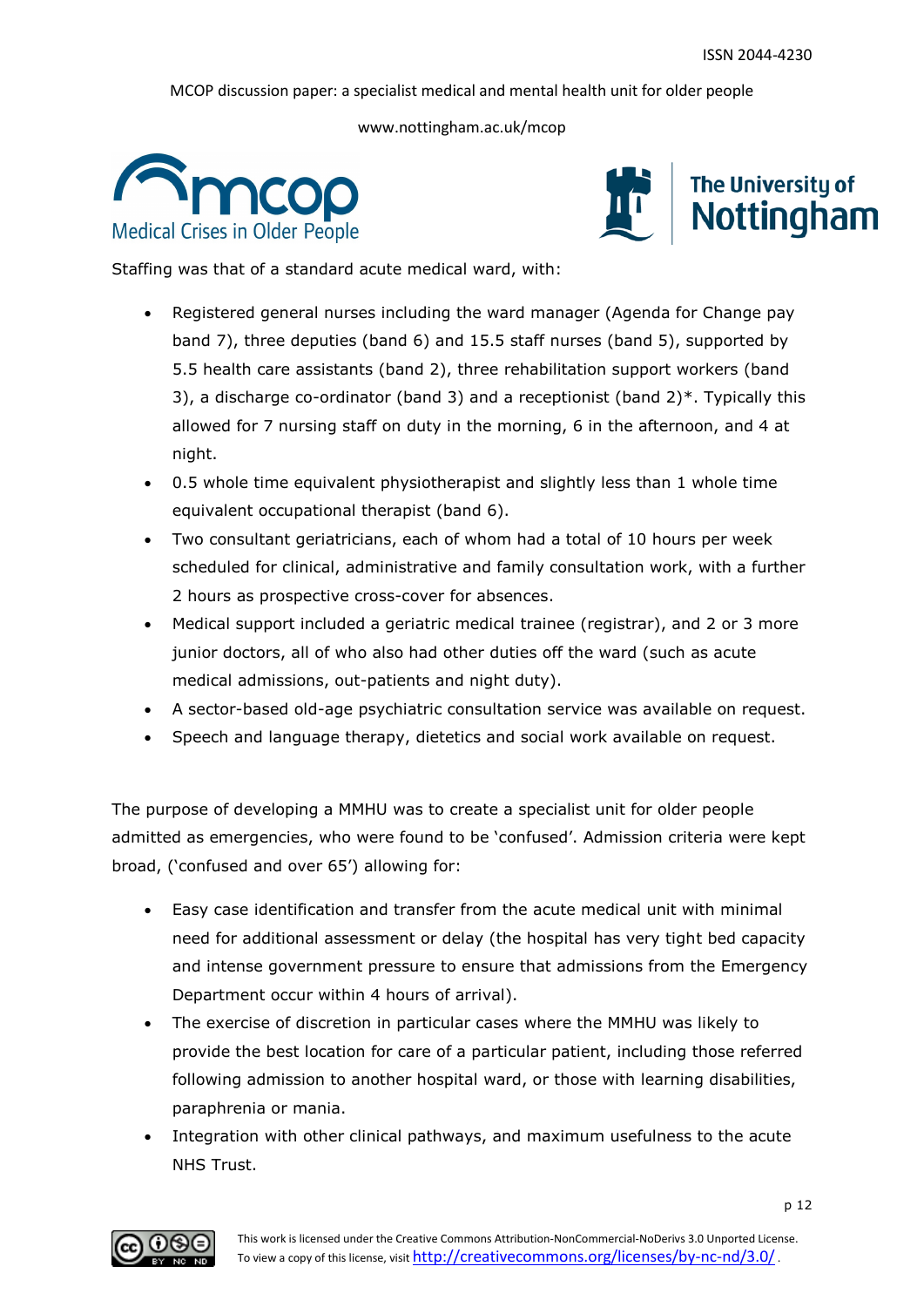www.nottingham.ac.uk/mcop





Exclusions include:

- Those requiring detention under the Mental Health Act (in order to distinguish the MMHU from a regular mental health ward, although recent changes to mental health legislation now allow for 'sectioning' to general wards, and this criterion is probably not necessary).
- Acute intoxication, or the immediate management of patients with overdose.
- Overriding clinical need for alternative ward facilities, such as intensive or high dependency units, non-invasive ventilation, stroke, renal, or oncology services, surgery or orthopaedics.
- Patients with depression or anxiety in the absence of cognitive impairment (following an initial exploratory period during which it became evident that neither the setting nor the available therapies were appropriate for this group).

# **Model of Care**

The predominant philosophy is that of comprehensive geriatric assessment (CGA), a multidisciplinary process designed to assess and treat specific syndromes associated with older adulthood, both physical and mental  $^{28, 29}$ . Extensive research evidence suggests that this approach to the management of frail, older people improves health outcomes <sup>15</sup>. It identifies five dimensions:

- Diagnosis
- Function
- Cognitive and mental health assessment
- Social history and support
- **Environment.**

To enhance the care of people with delirium and dementia additional aspects have been developed. The change in staffing and skill mix is described first only because some of the more important changes in process exploited this resource. Tables describe what worked in practice, and what was more difficult. In the latter case these are issues that we are still working on, so would better read 'what hasn't worked yet'.

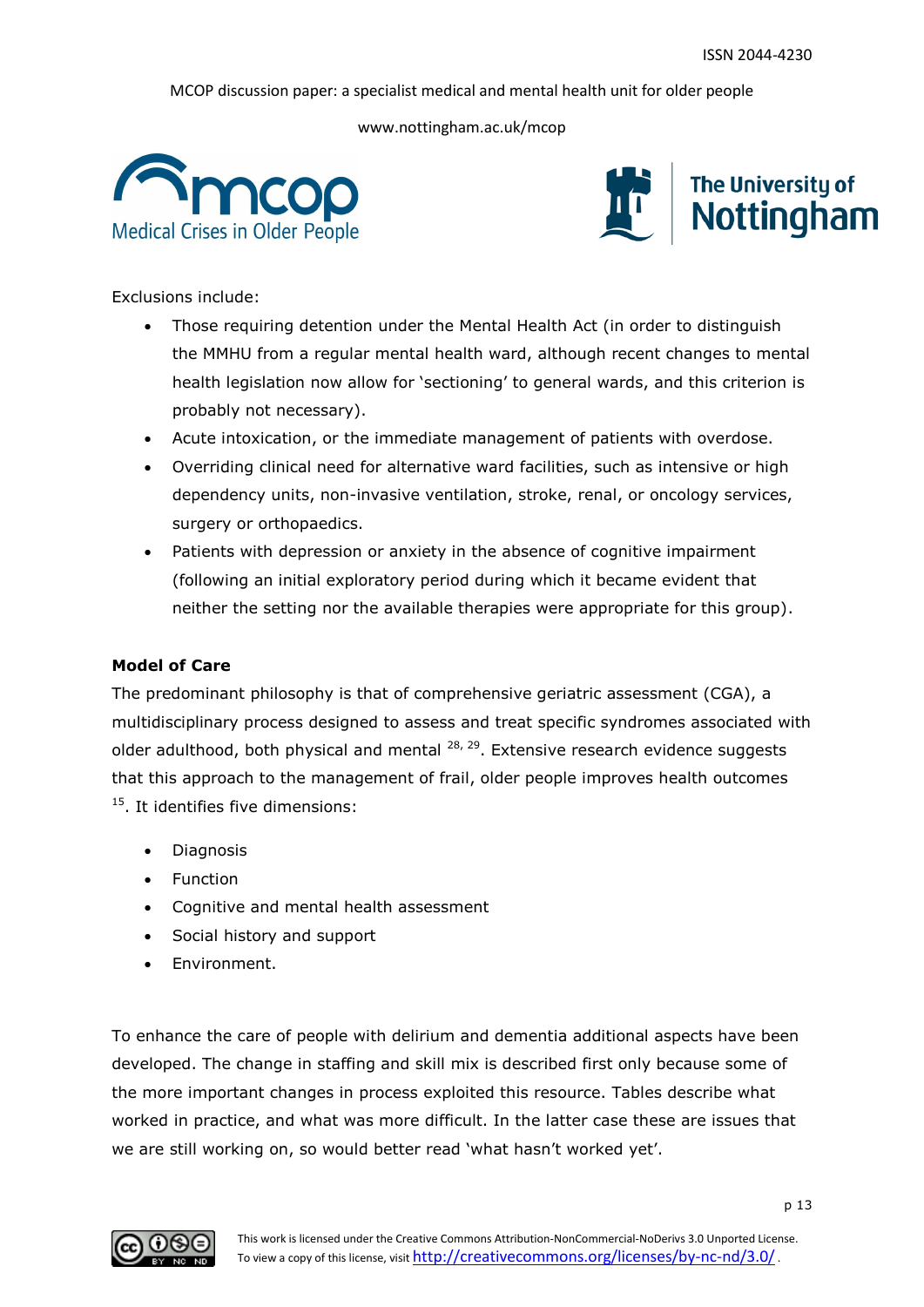www.nottingham.ac.uk/mcop





*1. Review of staffing numbers and skill mix*

Ill, confused, frail, older people in acute general hospitals are very dependent, require much help and supervision, and can be difficult to manage, including the need, at times, for one-to-one nursing care. It is reasonable to presume that standard ward staffing is likely to be insufficient to provide best practice care.

There are no norms or standards for staffing a specialist MMHU. A 'wish list' was drawn up based on discussions with medical, nursing and mental health colleagues. During early 2009 negotiations were held to seek funding to cover the 'excess treatment costs' of the MMHU, under provisions to support the service costs of externally funded trials  $25$ . Funding was agreed in August 2009, although in advance of this the Trust Research and Development department had agreed to underwrite costs in order to allow appointments to be made.

The additional staff, and their intended roles, were:

- A clinical specialist mental health nurse (AfC band 7)
	- o Lead clinical mental health assessment
	- o Advise on clinical management plans
	- o Teaching and on the job training of other ward staff
	- o Develop policies and procedures
	- o Relatives' communication
	- o Provide a link with mental health service
	- o Development and advocacy for service.
- A senior mental health nurses (AfC band 6). This post was subsequently converted to two AfC band 2 health care assistant posts to allow increased night time staffing.
- Two basic grade mental health nurses (AfC band 5):
	- o undertaking mental health assessments
	- o engagement in activities, communication with family carers
	- o Co-working, teaching and coaching other staff.
- Two health care assistants (AfC band 2)
	- o recognition of the need for increased personal care and supervision
	- o additional one-to-one care

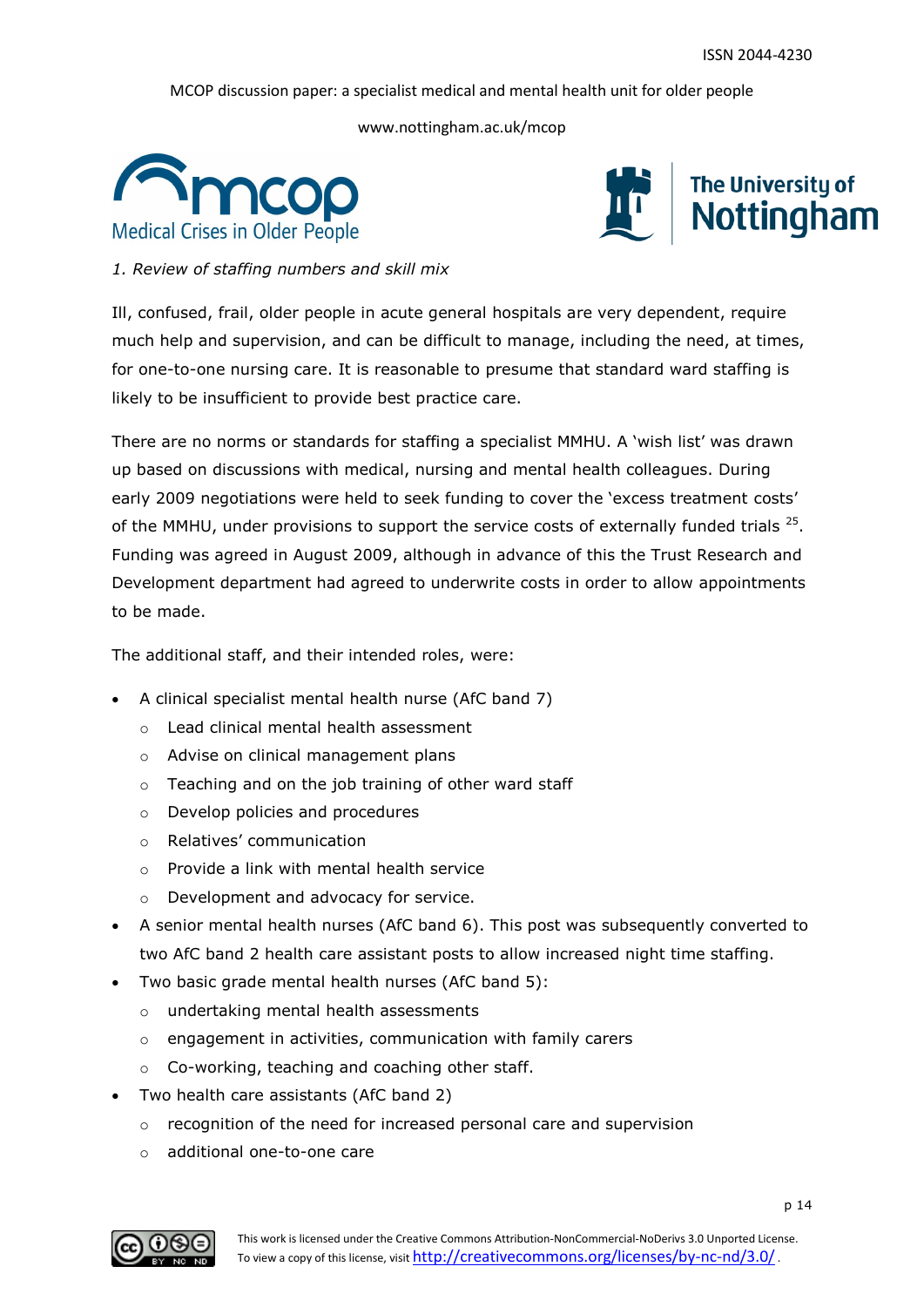



- $\circ$  engagement in activities (one was given a specific remit as an activities coordinator).
- Additional mental health specialist occupational therapist (AfC band 7)
	- o Increase capacity to provide therapy as well as assessment
	- o Risk managing difficult discharges
	- o Development and supervision of purposeful activity.
- Additional 0.5 whole time equivalent (WTE) physiotherapist (AfC band 6)
	- o Recognising the key role of mobility disability in enabling discharge.
- Additional 0.2 WTE speech and language therapist (AfC band 7) primarily to work on development and education, in both communication and swallowing.
- 0.2 WTE additional consultant geriatrician time
	- $\circ$  additional time for assessment, communication with families and primary care, and consultation and advice on patients referred from other wards.
	- o teaching, development, advocacy and dissemination.
- 0.1 WTE consultant psychiatrist time
	- o Specialist mental health assessment, advice and care planning.
	- o Provide a link with mental health service.

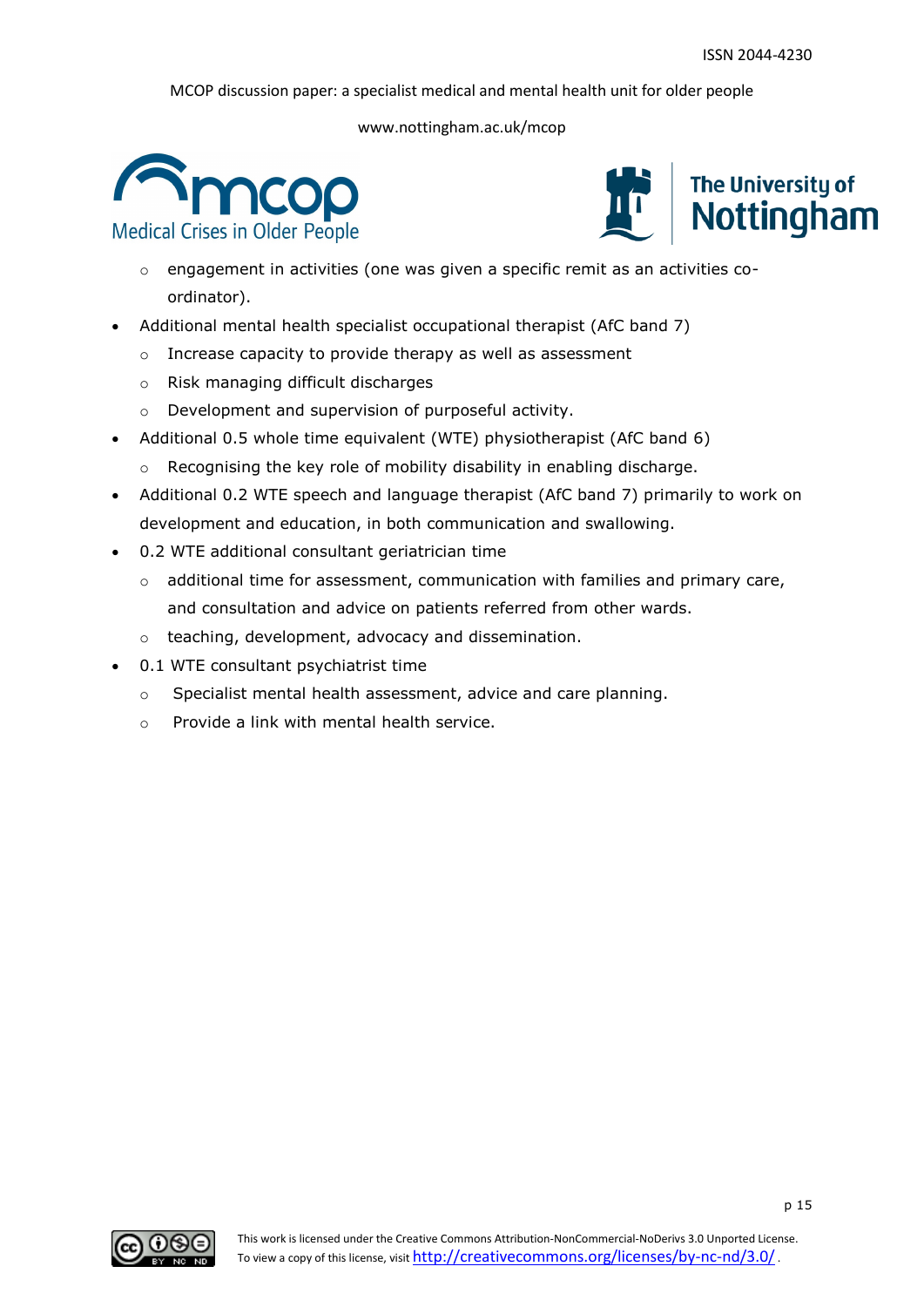www.nottingham.ac.uk/mcop





Table 1. What worked: skill mix

| What worked                                                                     |
|---------------------------------------------------------------------------------|
| Strong nursing leadership and vision from existing ward manager                 |
| Mental health nurses employed by specialist mental health trust and seconded to |
| general trust, providing for ongoing professional mentoring and supervision     |
| New staff embedded successfully over about 3-6 months                           |
| Specialist staff had freedom to discover what problems were and how to address  |
| them                                                                            |
| Introduction of routine nursing mental health assessment and care planning      |
| Introduction of new OT approaches, including occupational profiling             |
| Specialist speech and language therapy education and support                    |
| Effective physiotherapy                                                         |
| Re-introduction of ward multidisciplinary meetings                              |
| Retention and commitment of existing staff                                      |
| What was difficult or didn't work                                               |
| Recruiting to full establishment                                                |
| Getting seniority skill mix of mental health nurses right                       |
| Negotiations between the acute trust and the mental health trust about          |
| employment of MH staff were very protracted, delaying staff appointment         |
| Reluctance of allied health professional departments to employ staff without    |
| guaranteed long-term funding                                                    |
| Dependent case-mix needs a lot of basic personal care, limiting scope for       |
| additional activities                                                           |
| Difficulty freeing general nurses to attend multidisciplinary team meetings     |
| Pressure to relocate staff to areas of shortage elsewhere (mostly successfully  |
| resisted)                                                                       |

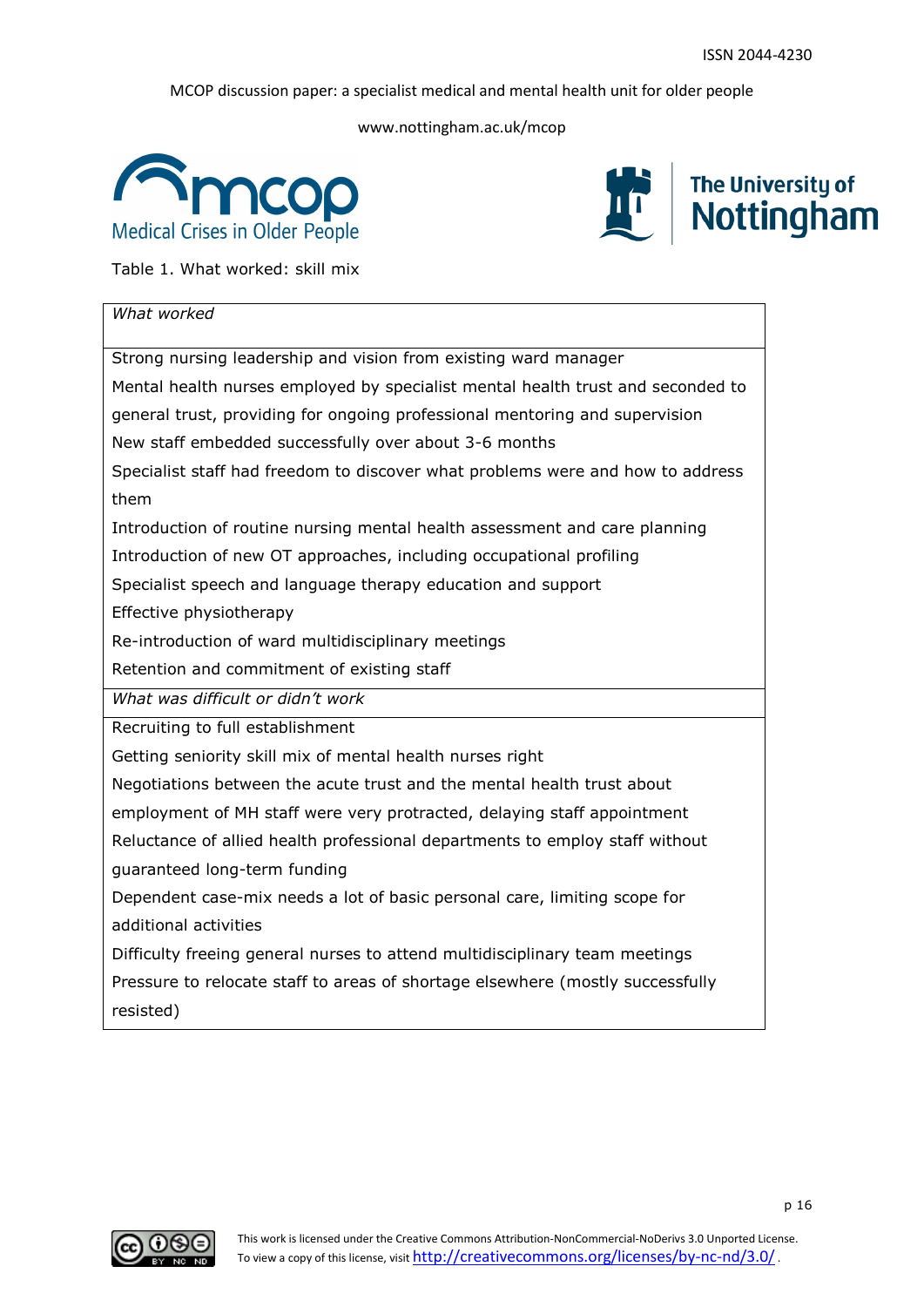www.nottingham.ac.uk/mcop





*2. The philosophy of person-centred dementia care (PCC).*

This is an approach to the care of older people with dementia, particularly associated with the Bradford School of dementia care  $30, 31$ . It is central to the difference in management approach introduced on the MMHU. PCC focuses on respect for 'personhood', the recognition that a person with dementia is an individual with identity, history, dignity and agency (the right to make choices). It aims to promote constructive relationships between patients and staff, and feelings of identity, inclusion, attachment, activity and comfort. It describes the effect of a 'malignant social psychology', operating between people with dementia and those they interact with, which can impede communication and exacerbate distress and disturbed behaviour. The goals of introducing the PCC approach were to:

- minimise distress and its expression through disturbed or difficult behaviours
- reframe attitudes to 'challenging behaviours' and recognising them instead as attempts at communication, or 'distress responses' indicating an underlying need
- enable the maintenance and rehabilitation of skills
- enhance quality and enjoyment of life.

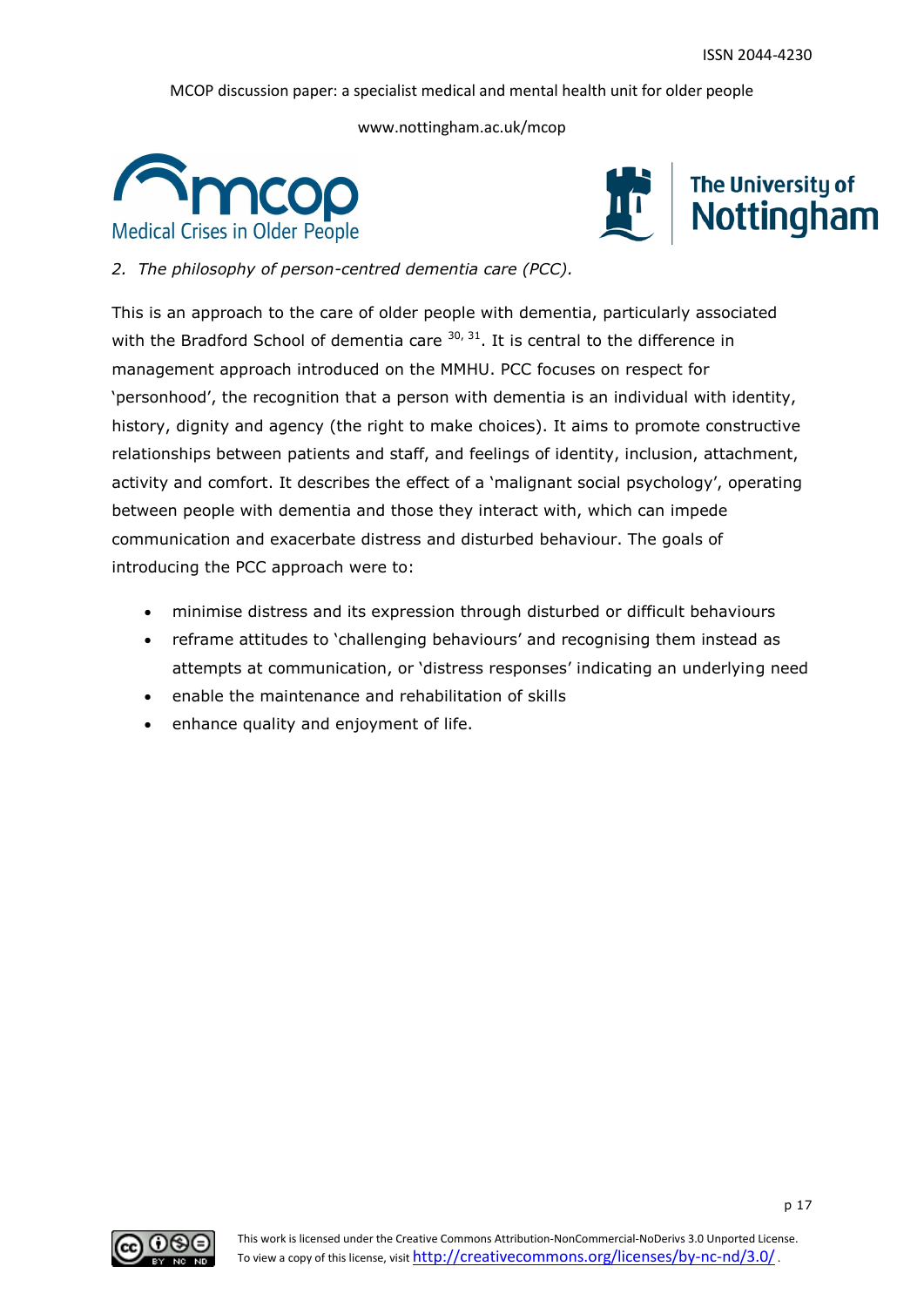www.nottingham.ac.uk/mcop





Table 2. What worked: person-centred care

| What worked                                                                                         |
|-----------------------------------------------------------------------------------------------------|
| General approach of non-confrontation, diversion, activity                                          |
| Introduction of personal profile ('About Me') documentation                                         |
| Mental health care planning (including night care plans)                                            |
| Observation and documentation of behaviours both day and night                                      |
| Successful prevention and defusing of severe distress behaviour                                     |
| Reduced use of sedative drugs                                                                       |
| Rarely needing transfer off ward to specialist mental health wards for behaviour<br>control         |
| Still working on it                                                                                 |
| Reducing night time disturbance                                                                     |
| High incidence of falls                                                                             |
| Applying PCC principles to physically ill patients                                                  |
| What was difficult or didn't work                                                                   |
| Dementia Care Mapping (despite staff training, there was never sufficient time to<br>do it)         |
| Competing Trust priorities (infection control, bed management) not conducive to<br>PCC              |
| 'Long days' (nurses working three 13h shifts per week): (arguably) tiredness,<br>lack of continuity |

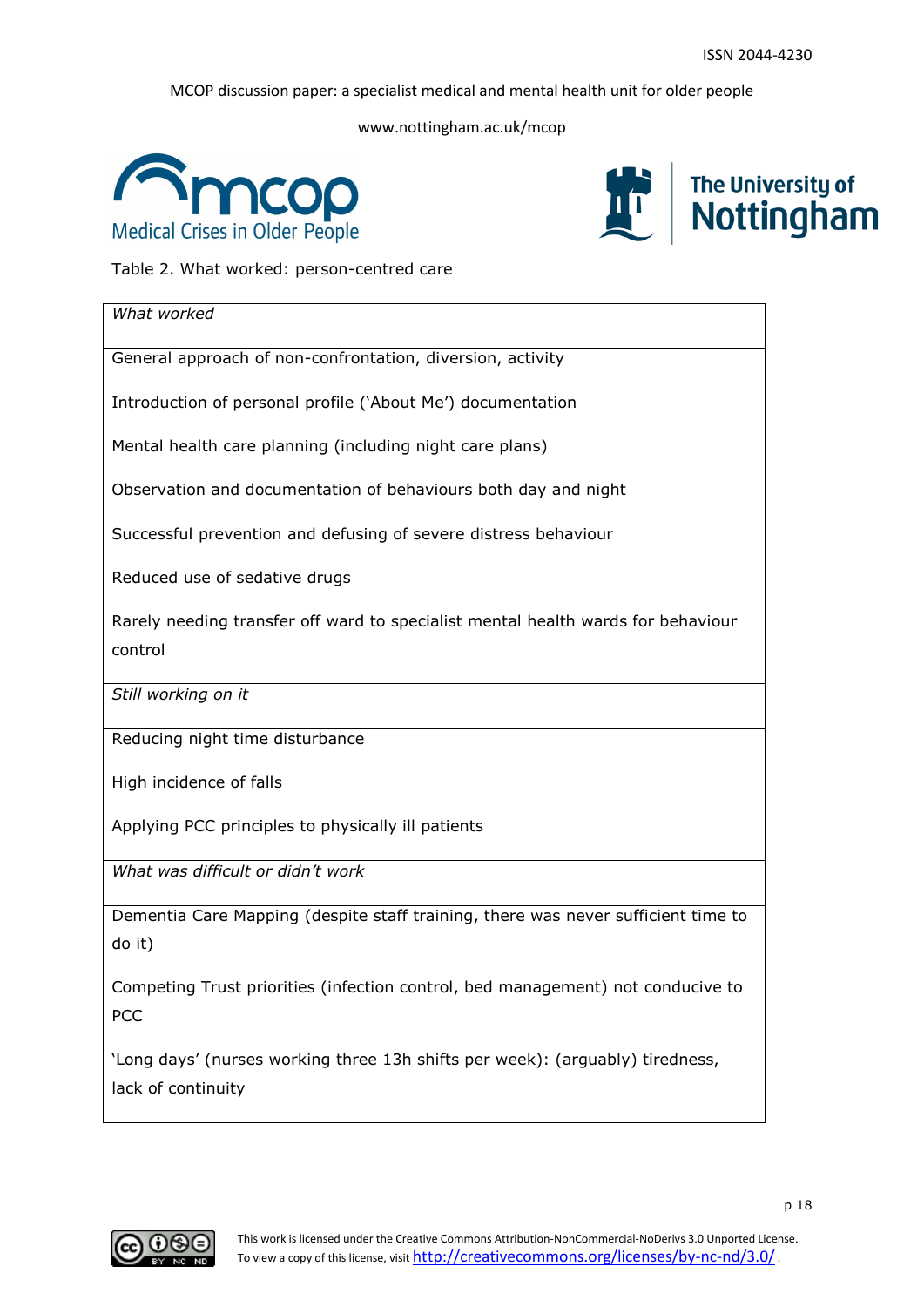www.nottingham.ac.uk/mcop





There is a developing body of knowledge in this area mainly from care homes. Its use in acute hospitals has been explored  $32$ , and the approach is implicit in much best practice guidance <sup>33</sup>. Dementia Care Mapping, a non-participant observer quality improvement tool, can be used to audit and develop person centred care  $34$ .

# *3. Education programme for general nursing and therapy staff*

Specific didactic education was provided in mental health problems (dementia and delirium), symptoms, diagnosis and care (in collaboration with the University of Nottingham School of Nursing). Three time-out days for all staff (from November 2009) introduced the philosophy of person centred care. Work books on dementia care and recognising delirium were distributed to all staff  $33$ . Other topics included communication and feeding problems.

A series of ward based topic teaching sessions was instituted, on different types of dementia, use of medication, mental capacity and Deprivation of Liberty safeguards, and occupational profiling in order to grade interventions to a person's level of functioning <sup>35</sup>.

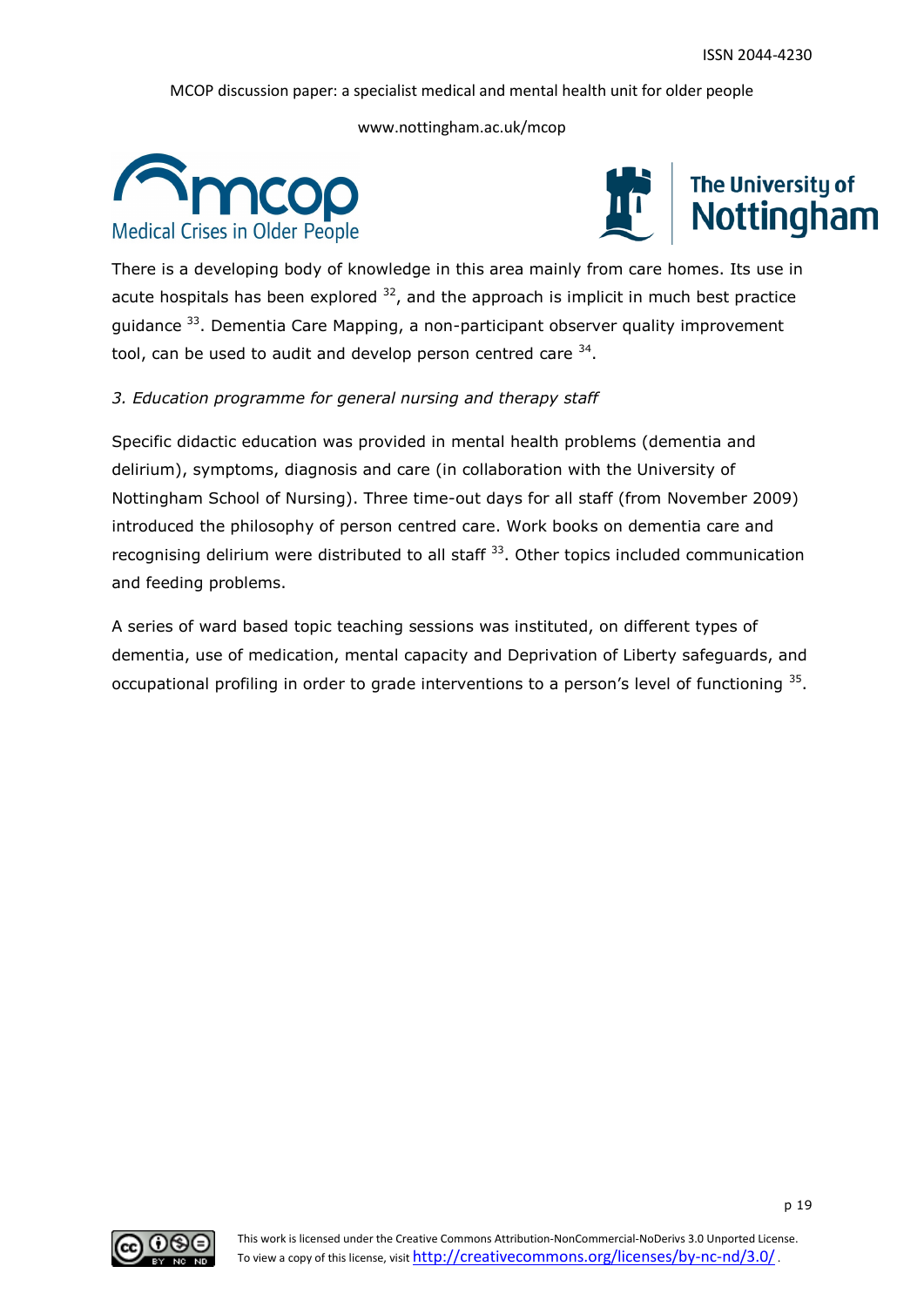www.nottingham.ac.uk/mcop





Table 3: What worked: education and training

| What worked                                                                     |
|---------------------------------------------------------------------------------|
| Basic level training, for all staff (including unregistered nursing staff,      |
| receptionists, discharge co-ordinator)                                          |
| Advanced level training for some                                                |
| On the ward experience of working with other professional disciplines           |
| Staff enthusiastic to learn, developing pride in new knowledge and skills       |
| Patient separation and breakaway training                                       |
| Delivery of training sessions to other Trust staff                              |
| Access to learning resources, including books and DVDs                          |
| What was difficult or didn't work                                               |
| Freeing staff to attend more advanced PCC training                              |
| Ward based topic teaching was difficult to organise and inconsistently attended |
| (due to staff availability)                                                     |

On-the-job training, including shadowing, co-working and case discussions was led by the senior mental health nurses and allied health professions.

Four members of ward staff attended the Bradford three-day person centred care course, and three have been trained in Dementia Care Mapping.

Ward staff also attended specific dementia training organised as part of a Trust strategy to improve dementia care. They also contributed to this training, including doing workshops and presentations at a Trust 'internal conference' on dementia (mainly aimed at nurses).

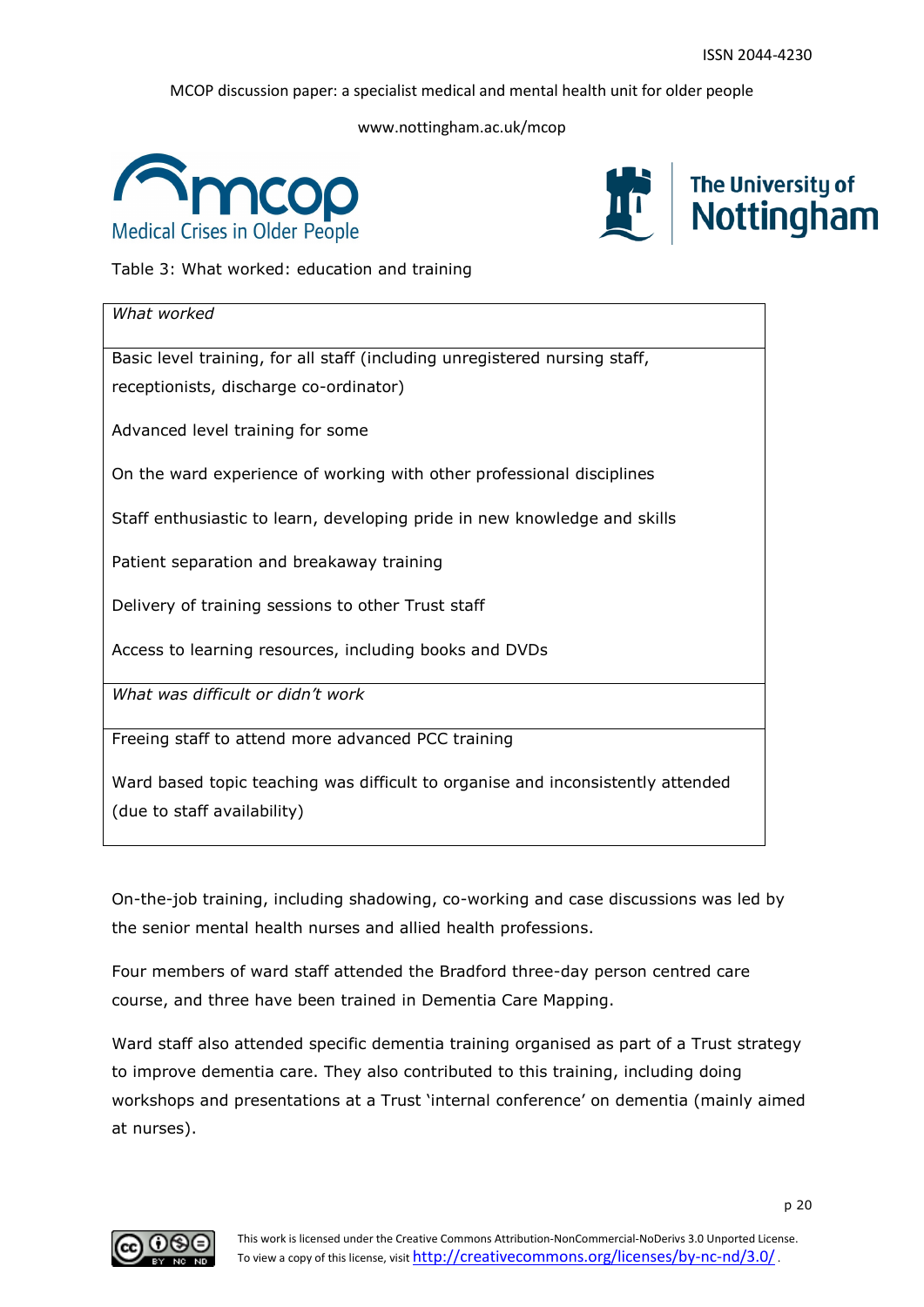www.nottingham.ac.uk/mcop





Rotating junior medical staff were all given training on assessing confusion, and received written guidance on assessing older patients, including the taking of collateral cognitive and functional histories  $36$ . The opportunity for gaining and demonstrating Foundation Programme competencies  $37$  was emphasised (including mental state examination, communication in difficult circumstances, assessing mental capacity and decision making).

# *4. Emphasis on purposeful activity*

We introduced therapeutic and diversionary activity to help prevent to boredom, distress behaviours, night time disturbance, and loss of skills.

The Occupational Therapist introduced occupational profiling using the Pool Activity Level instrument  $35$ , which was consistent with a person-centred care approach. This aims to identify the level of function for a patient on admission, and the development of care plans for personal care and other activities. As a result staff could engage patients in activities at a level where they could be successful, helping patients avoid the distressing experience of repeated failure.

A health care assistant took specific responsibility for developing a programme of activities matched to ability using the occupational profile levels. She made contact with activities co-ordinators in the Mental Health Trust and kept a log of what she had done. This included games (bowling, giant noughts and crosses, dominoes, ludo), quizzes, drawing and crafts, music, reminiscence, and exploration of senses. A sink was fitted in the day room to enable cooking or baking, using a portable oven.

For people with dementia activities need to be completed regularly in order to maintain skills and reduce behaviours associated with distress. Every 'task' (washing, dressing, eating) becomes an 'activity'. Emphasis is on doing the activity rather than achieving a set outcome ('it's process not product that counts'). Families were encouraged to provide day clothing for patients and nurses were encouraged to get patients up and dressed. Occasionally staff or families took patients off the ward for a walk, or in a wheelchair. Able patients were encouraged to sit at a table for meals. The programme of activities

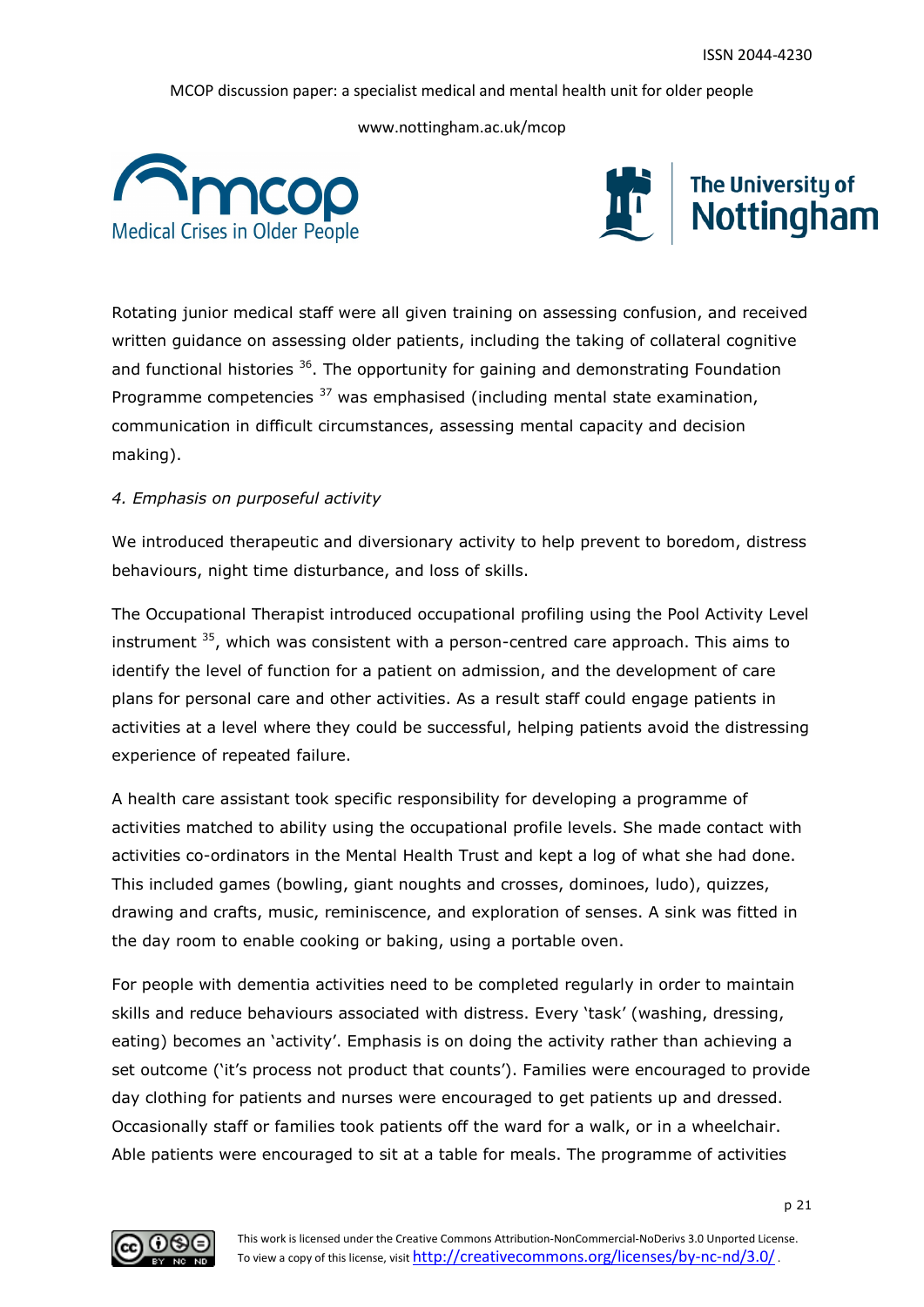www.nottingham.ac.uk/mcop





encourages patient to maintain a daytime routine, enables them to participate in familiar activities and encourages social interaction with staff and peers. This has contributed to a decrease in disturbed behaviour on the ward.

The specialist physiotherapist addressed both physical problems commonly associated with ageing, and those more specific to dementia (such as parkinsonism and dyspraxia). Person-centred approaches were used, including adjusted verbal and enhanced nonverbal communication, and an emphasis on functional tasks. Motivation and positive reinforcement were emphasised during treatment especially where internal drive is diminished. Insight and safety awareness were assessed during functional tasks.

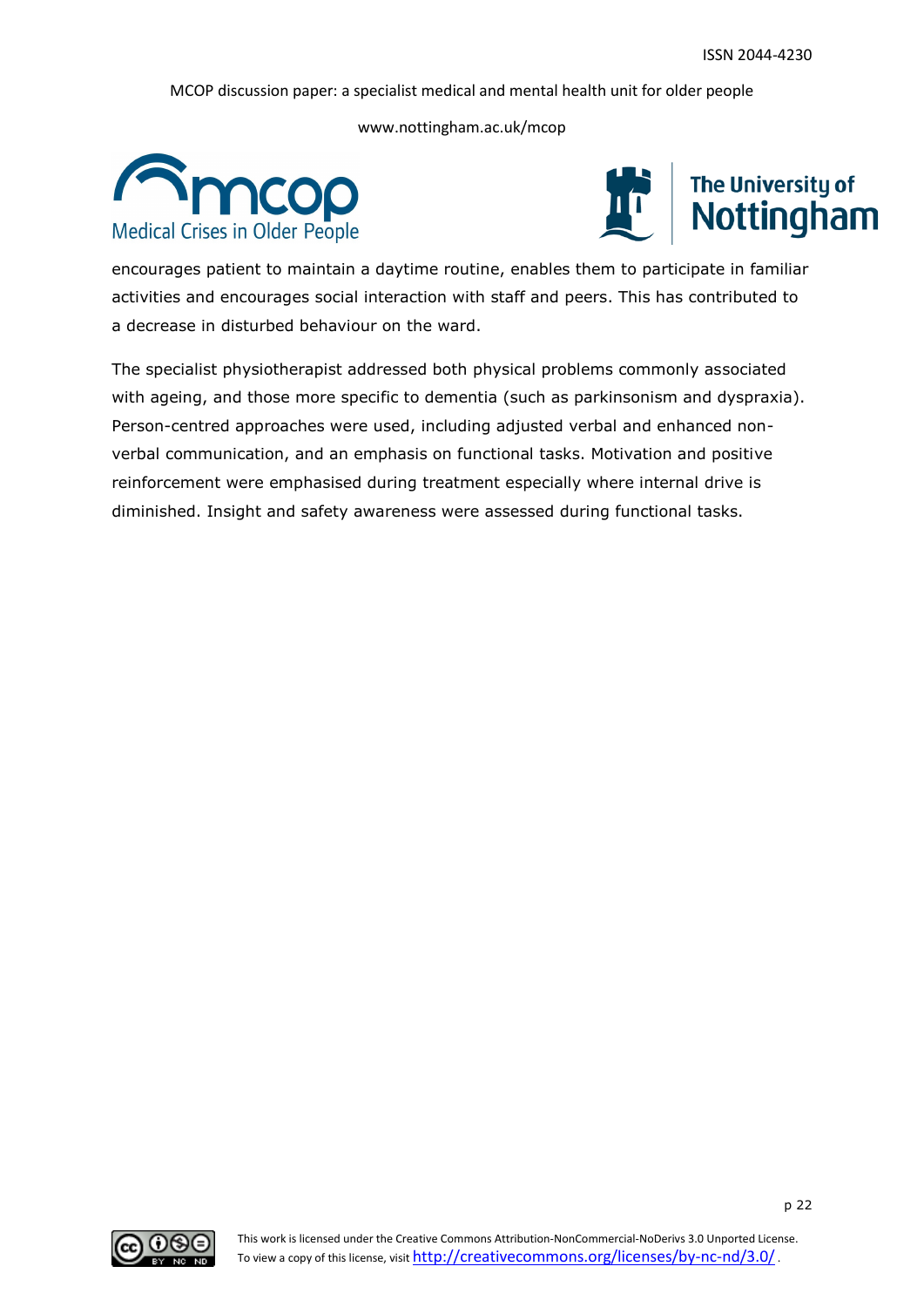www.nottingham.ac.uk/mcop





Table 4. What worked: purposeful activity

| What worked                                                                                              |
|----------------------------------------------------------------------------------------------------------|
| Introduction of occupational profiling using Pool Activity Level instrument                              |
| Activities co-ordinator facilitating group work for patients who were able                               |
| Provision of resources for activities, some designed specifically for this client<br>group               |
| Getting able patients up and dressed                                                                     |
| Some patients sitting at table for meals                                                                 |
| Reduction in night time disturbance for some patients                                                    |
| What was difficult or didn't work                                                                        |
| Slow to get access to kitchen equipment                                                                  |
| Activity for physically ill patients                                                                     |
| Mixed severities of impairment and abilities                                                             |
| Activities co-ordinator not on duty every day; activities otherwise dependent on<br>ward staffing levels |
| Short lengths of stay prohibits continuity                                                               |
| Lack of laundry facilities or staff to wash clothes (if incontinent, clothes were<br>only rinsed)        |
| No activities in the early evening                                                                       |

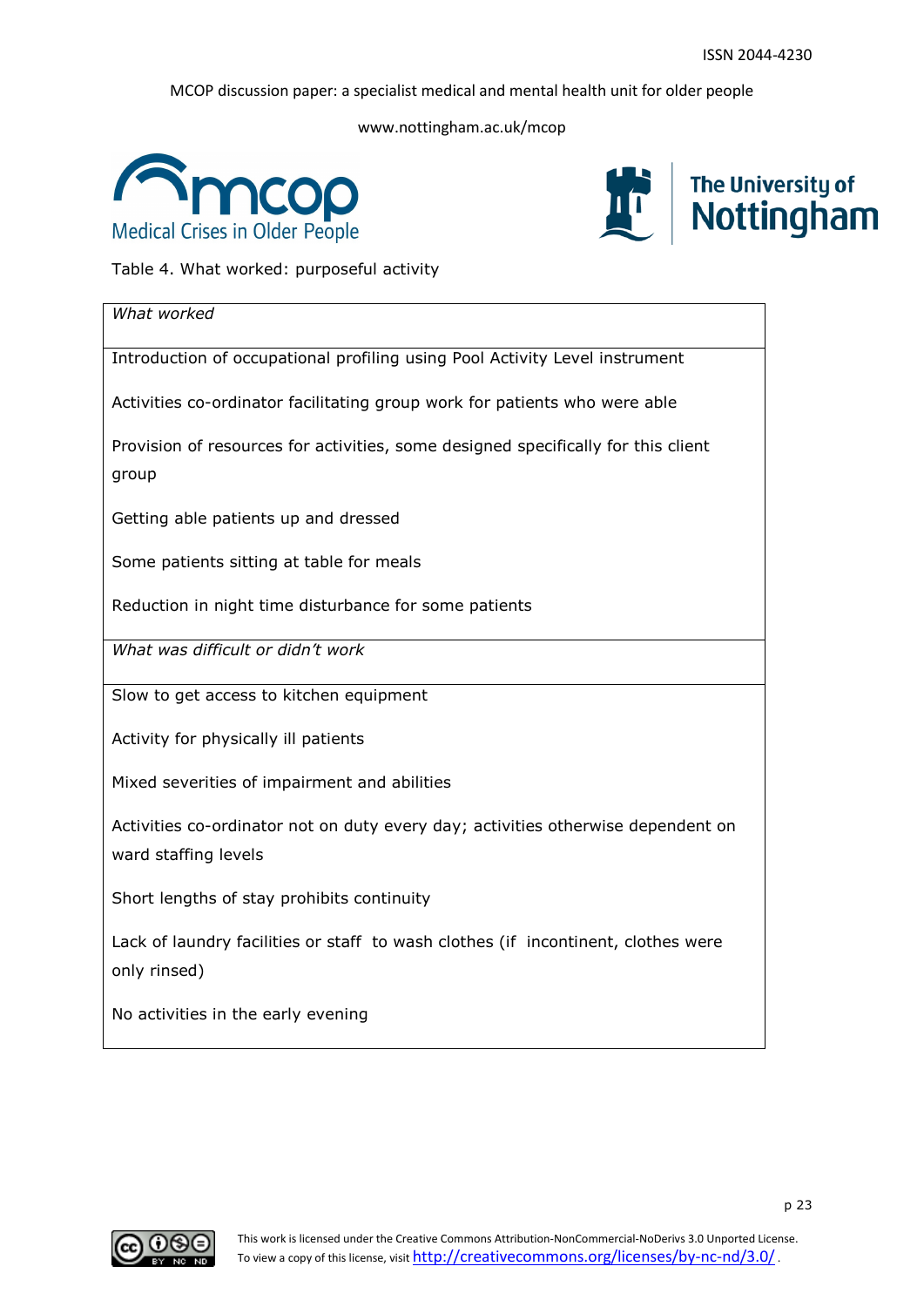www.nottingham.ac.uk/mcop





*5. Environmental change*

General hospital wards are crowded, noisy, alerting, distracting and provocative. Different wards look the same, and different bays within each ward are difficult to distinguish. The close proximity of disoriented, bewildered, and possibly disinhibited, agitated or noisy patients in 6-bedded bays inevitably leads to conflict: patients 'set each other off'.

People with dementia are sensitive to the physical environment in which they find themselves, not least as familiar routines are disrupted and ability to learn information is compromised (such as the location of your bed or the toilet).

Ensuring that the environment is suitable for this patient group has been a challenge, and required a change in ward location, nine months in to the development programme. A further six months elapsed before significant work to distinguish different bays and bed areas was completed.

The initial ward was relatively short, had an open alcove for a day and dining area, a small and poorly lit day room, no private interview room, and inadequate office space. The floor was yellow with black and red specks, often giving the illusion of bugs or blood splatters, which some patients tried to pick up or clean. Following negotiation we moved the ward to one which was 12m longer, with an enclosed day and dining area, a separate relatives/interview room, and more office space. The floor was a subtlypatterned blue.

Further environmental changes with the aim of improving patient orientation and independence have been made or are planned. For example:

- signage of appropriate colour, height and size;
- coloured vinyl wall covering, and bed number plaques, used to make the bays more identifiable
- new secure bedside lockers to reduce loss of personal processions and to enable personalisation of bed spaces
- small clear-fronted memory boxes fitted by beds for photographs or other mementos

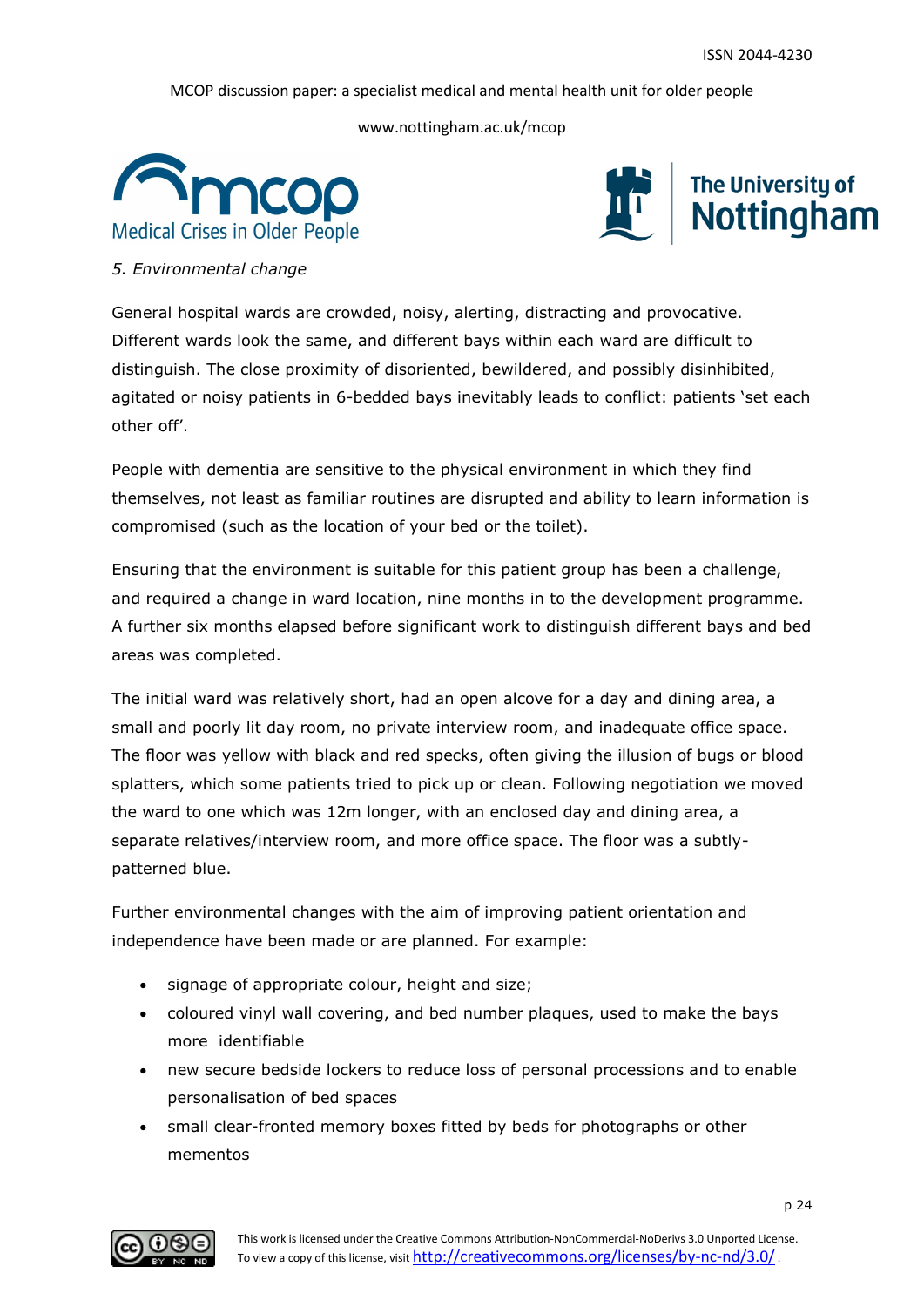www.nottingham.ac.uk/mcop





- equipment such as black toilet seats, a male urinal, and hand rails, to help those with visuo-perceptual problems (visual impairment or agnosia)
- large, clear faced clocks and date boards to help with orientation.

The ward has been made safer by boxing off fire extinguishers, locking no-go areas using digilocks, fitting a 'hatch' to close off the nurse's station, and concealing medical equipment as far as possible.

Advice from other units and local mental health clinical management was that a unit smaller than 28 beds would have been be optimal. NUH Trust felt unable to accommodate this desire due to ongoing pressures on medical beds.

Two single and one double side rooms were available for isolation as part of infection control, but they were also used for end of life care. On occasion, we felt it necessary to use side rooms to mitigate the effects on other patients of intractable vocalising. In general, priority was given to infection control needs.

Some patients need room to wander without having to be constantly turned away from doors or off-limits areas. Meals and activities need to take place away from distraction, preferably behind closed doors. Quiet areas are required to settle distressed patients, and to interview families. Wards are typically extremely noisy (telephones, patient call buzzers, alarms on infusion pumps, pressure relieving mattresses, bed brakes, or fire alarm tests). These become annoying if left unattended. Typically, local pop radio stations play an alerting and stimulating genre of music, punctuated by attentiongrabbing DJs or announcers. A noise reduction strategy was introduced.

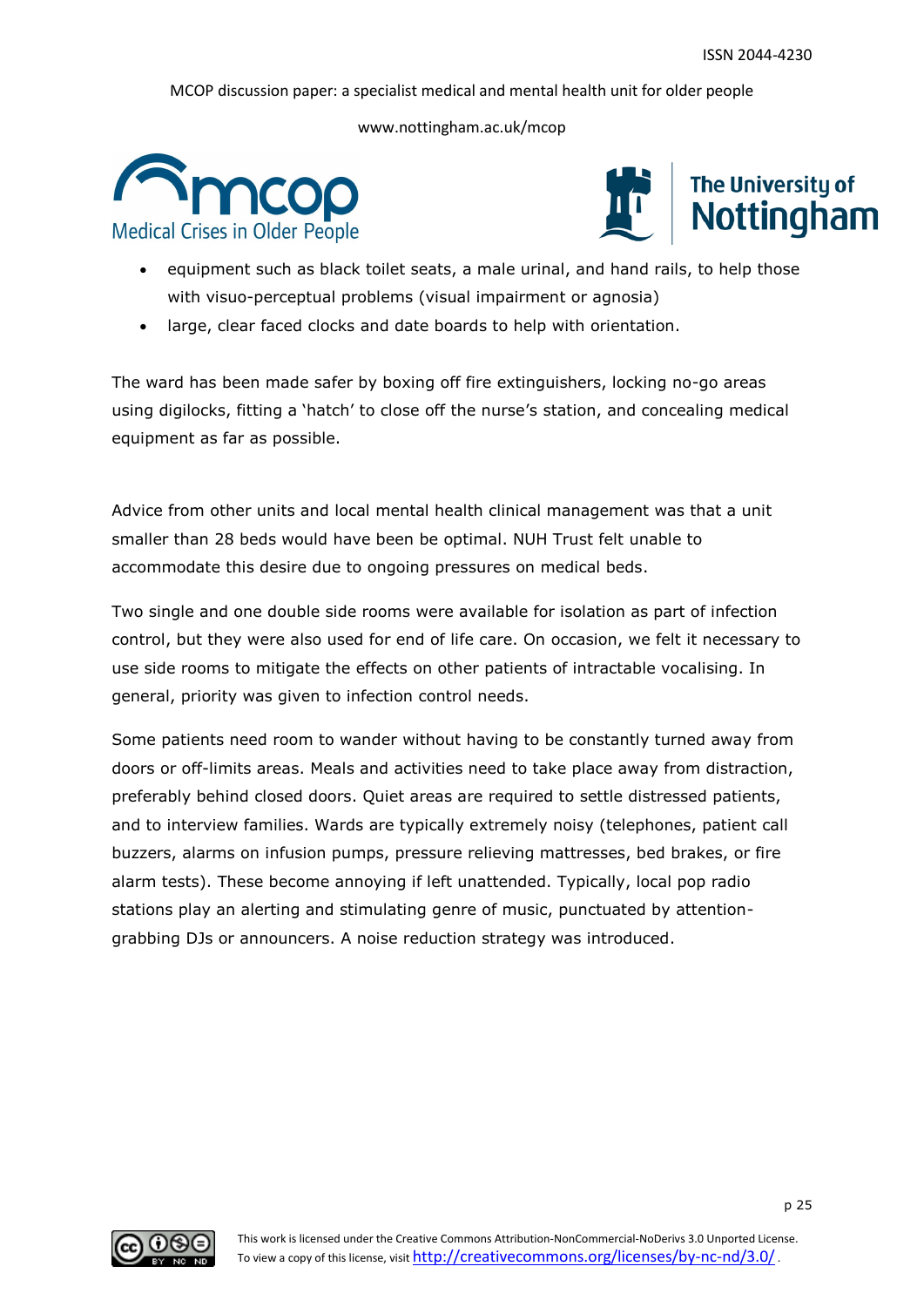www.nottingham.ac.uk/mcop





Table 5. What worked: environment

| What worked                                                                                                   |
|---------------------------------------------------------------------------------------------------------------|
| A ward with plenty of walking space, and some private or secluded areas                                       |
| Reducing noise                                                                                                |
| Boxing of fire extinguishers                                                                                  |
| Large face clock and orientation boards                                                                       |
| Controlled access doors (pre-existing swipe card entry system, digilocks<br>elsewhere)                        |
| Use of day and dining room, and multidisciplinary office                                                      |
| Bays decorated in different colours                                                                           |
| <b>Black toilet seats</b>                                                                                     |
| Still working on it                                                                                           |
| Personalising bed spaces                                                                                      |
| Good use of memory boxes                                                                                      |
| Noise reduction and minimising clutter require constant vigilance on a busy ward                              |
| What didn't work                                                                                              |
| Initial ward structurally unsuitable (we had to move wards after nine months)                                 |
| Initial ward had a floor pattern that gave the illusion of bugs or blood on it.                               |
| No access to outdoors                                                                                         |
| Estates department very slow (many months) response to requests for decoration<br>and structural alternations |

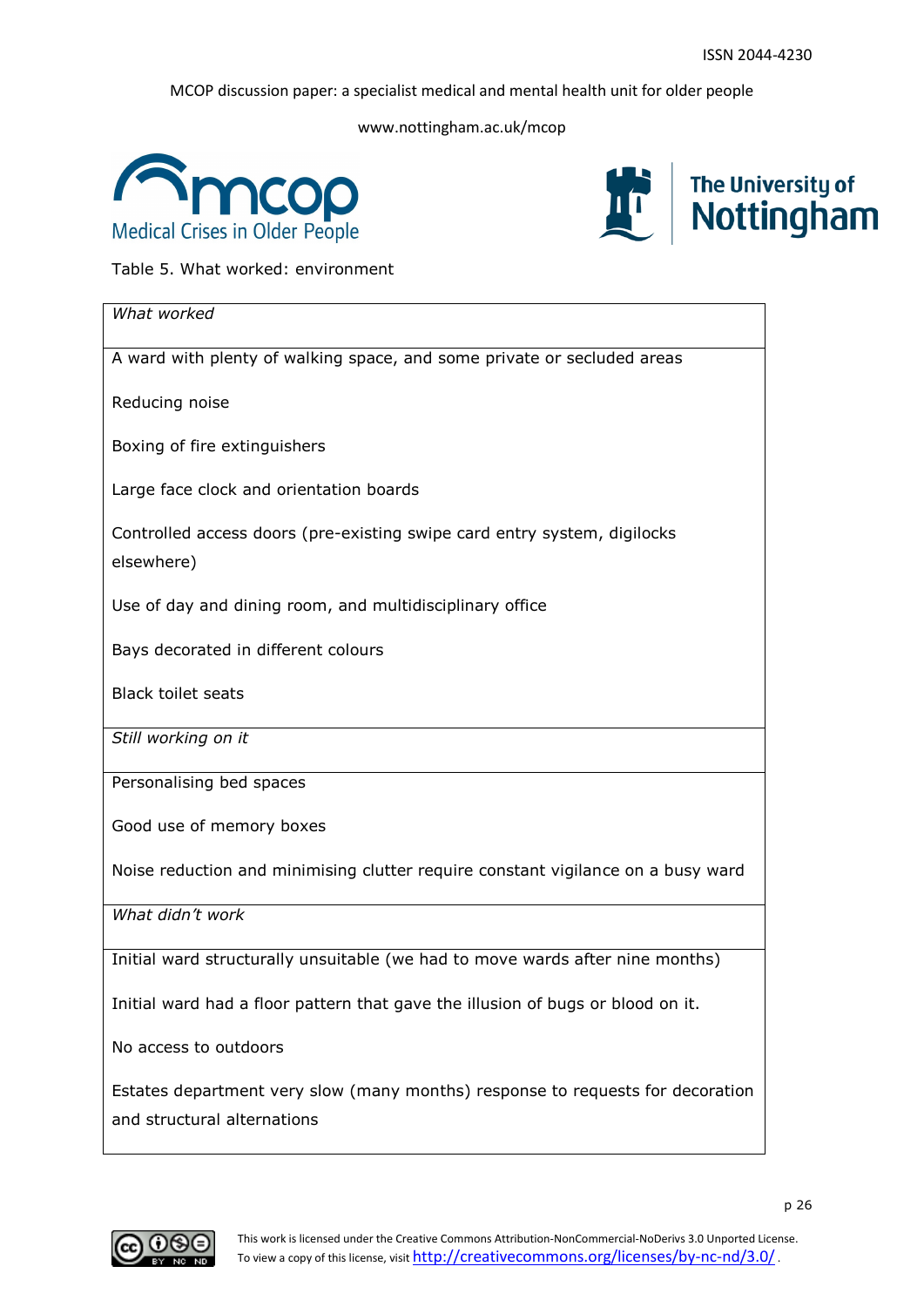www.nottingham.ac.uk/mcop





# **The University of** Nottingham

Six-bedded bays promote night disturbance if one patient is noisy

Hiding or masking medical equipment (infusion pumps, physiological observations machines)

Fish tank

The ward complied with NHS single sex accommodation requirements, entailing two single sex male bays at one end, and separated by the nurses' station, two single sex female bays. Each had separate toilet and washing facilities. Four side room beds beyond the female area were used flexibly. Given the propensity of patients to walk constantly, and the clear desire by some patients (of both sexes) to socialise with the opposite sex, there was no absolute separation of patients of different sexes.

Disorientated and forgetful people need points of visual interest: pictures, including some designed to stimulate reminiscence and familiarity, light boxes, or fish tanks. A local art photographer was commissioned to make a series of photographs of patients and staff for use in the ward. Maintenance of a fish tank was considered too labour intensive, but a fish tank screen saver was used on a large flat screen television that was installed.

Increased staff numbers need adequate office and writing space, or else they migrate into areas intended for patients. A common working area also enhances multidisciplinary team communication.

# *6. Greater family and carer involvement and communication*

Some family carers express frustration at lack of consultation, information giving, involvement in decision making, and the opportunity to engage in some hands on care  $4$ .

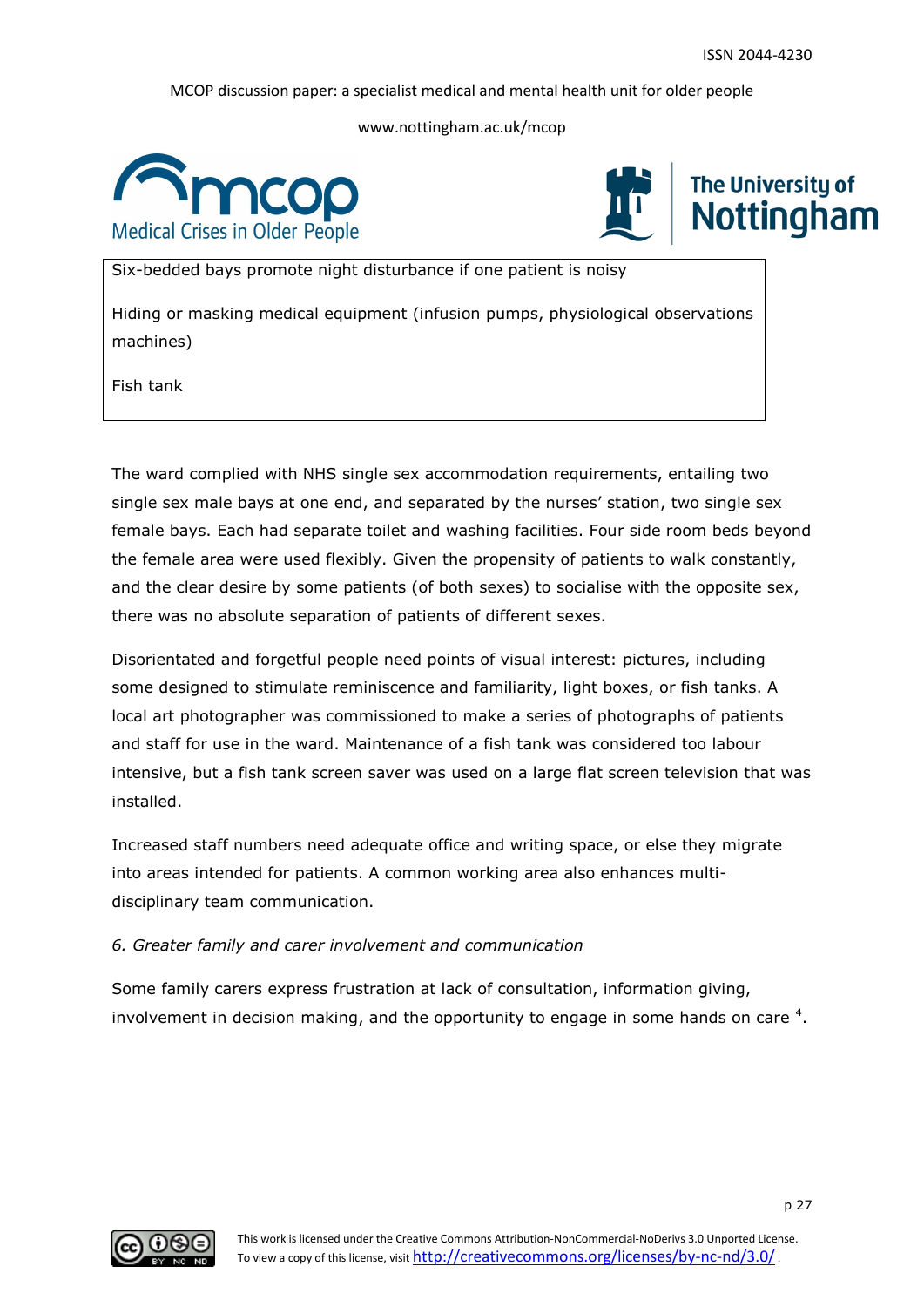www.nottingham.ac.uk/mcop





The involvement of family carers is essential given the need for collateral information for assessment, diagnosis and discharge planning purposes, and the statutory obligation to consult when making decisions on behalf of a patient lacking capacity  $38$ .

At the time of a medical crisis of a person with dementia family carers are often tired and stressed. The desire to take part in hands-on care tasks varies – some want to continue a caring role, others want to step back and take a rest. Moreover, the closeness and degree of involvement in care was very variable between different carers, and this had to be accounted for, and respected in individualising care plans.

Historically, hospital visiting arrangements had been very liberal, but in recent years had been made much more restrictive. We adopted a more relaxed attitude towards visiting, especially when a family member wanted to help with sitting with anxious, agitated or restless patients, or helping with feeding. This was encouraged, and enabled relatives who wished to continue their carer's role, an opportunity to do so.

A consequence of more proactive family communication was a tendency for family carers to be asked the same questions several times over (often by different professional disciplines). Sometimes this was because of different information needs, or in the process of regular updating, and mostly was avoided by regular close communication between the team. However, we introduced a 'contact log' to try to make this more systematic. The 'About Me' personal profile document engages relatives, values their insights, and affirms staff interest in the patient.

We wrote a series of information leaflets (in Z-fold format) on:

- the ward
- person-centred care
- delirium
- dementia
- discharge arrangements
- end of life care.

These were printed on the ward to allow flexibility in making changes.

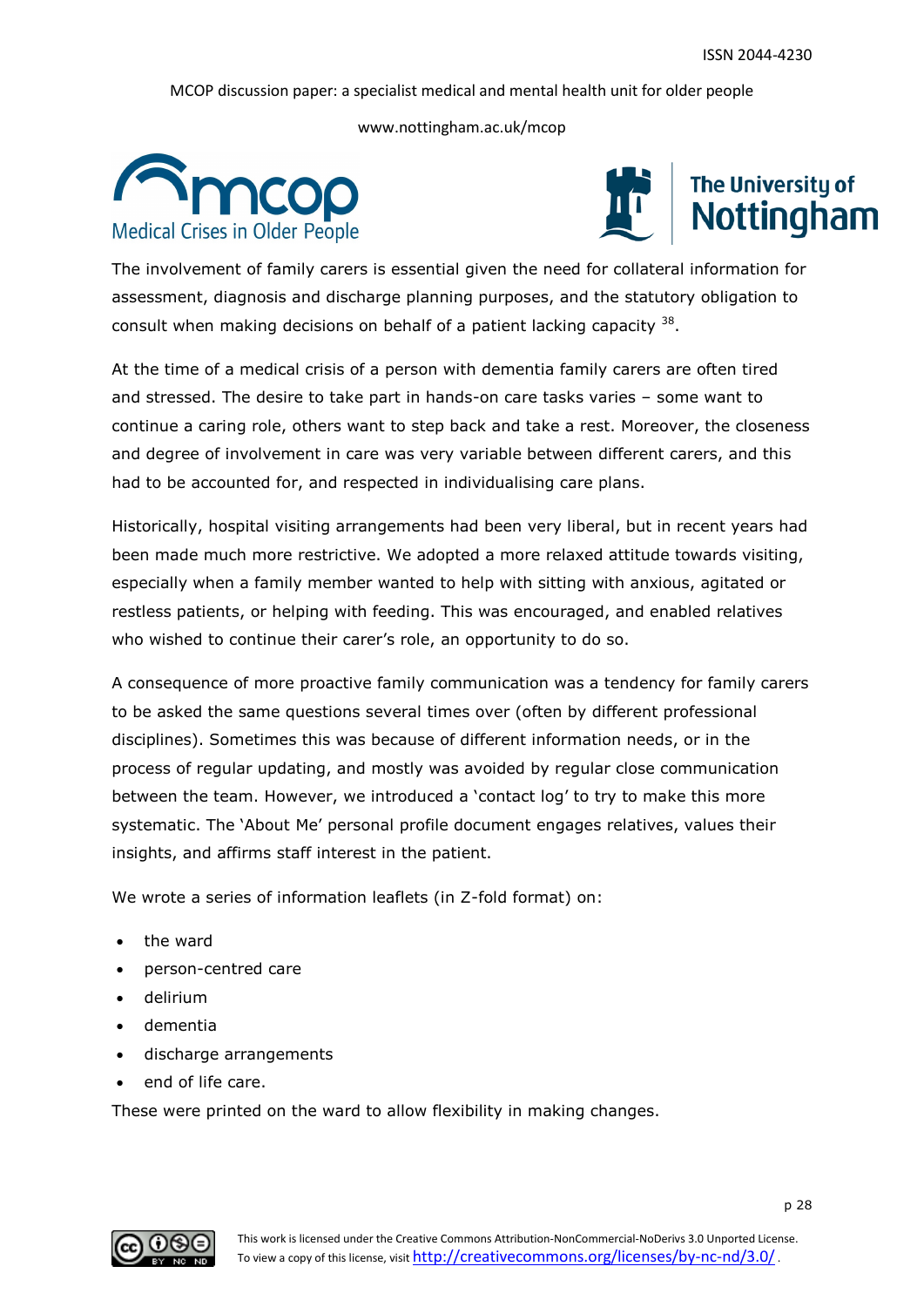www.nottingham.ac.uk/mcop





Table 6. What worked: family and carer involvement

| What worked                                                                     |
|---------------------------------------------------------------------------------|
| Philosophy of proactive communication                                           |
| Information leaflets on the ward, person centred care, delirium, discharge, and |
| OT                                                                              |
| Engagement of family carers in hands on care where they wanted to               |
| Relatively few complaints                                                       |
| Regular input from Alzheimer's Society support worker                           |
| What was difficult or didn't work                                               |
| Tendency to repeat information gathering by different disciplines               |
| Different relatives asking the same information of staff                        |
| Relatives sometime intolerant of other patients behaviours                      |
| Concern about lost or misplaced property                                        |
| Maintaining privacy and dignity for all patients when some relatives stay       |
| overnight                                                                       |
| Carers support group - short length of stay limits opportunities                |
| Carers' clinic                                                                  |
| Strategic or advisory role                                                      |

As further support for family cares the Alzheimer's Society offer regular attendance on the ward for one hour per week to give advice.

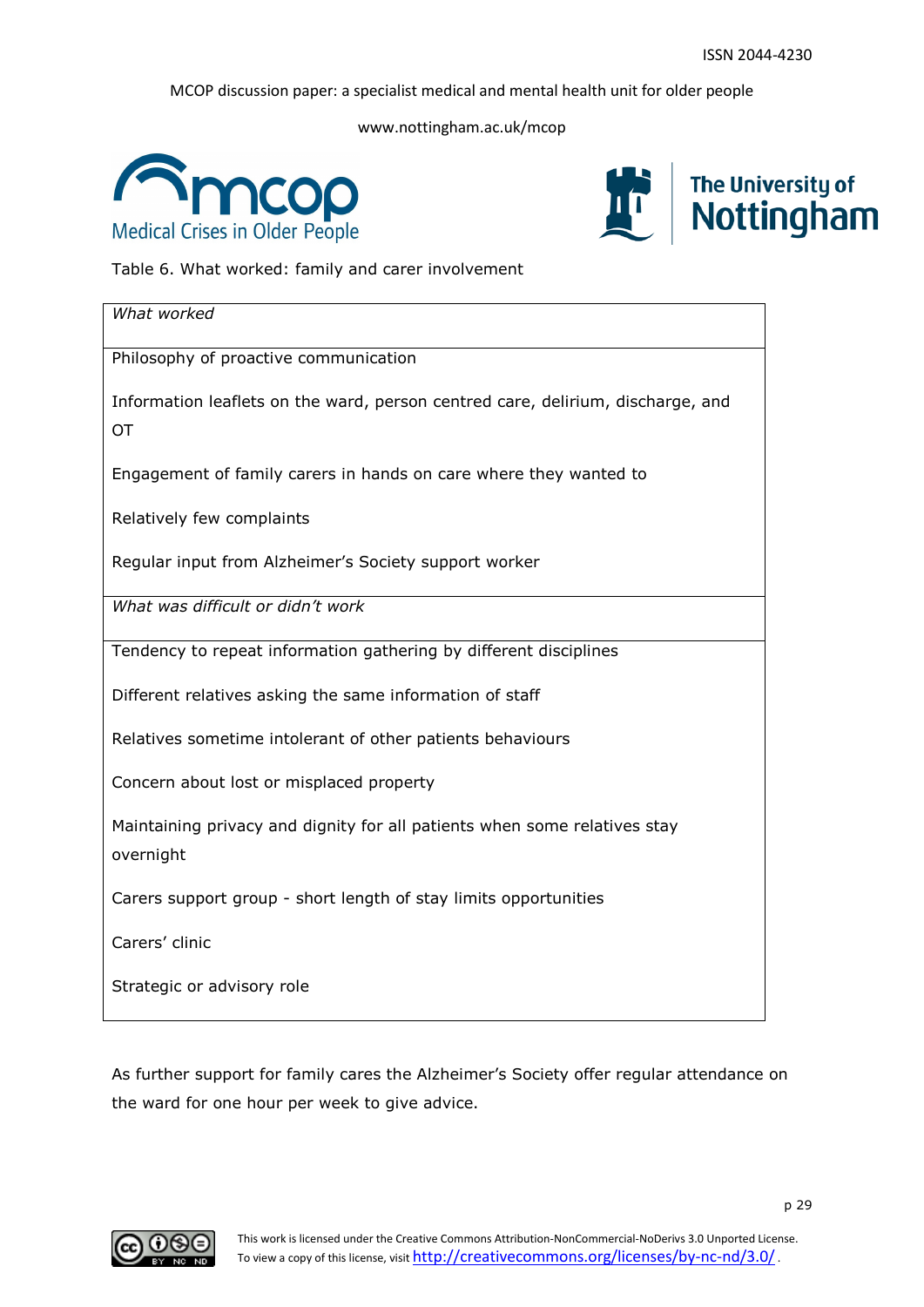www.nottingham.ac.uk/mcop





Ideas about a carers' support group, carers' clinic and a strategic planning and advisory role have proven difficult to operationalise, and have not yet been developed further.

#### *7. Interfaces with other agencies*

Many of the delays and frustrations around care of people with dementia in general hospitals are around discharge planning, follow up arrangements and adult social care support.

The current UK health service model includes:

- primary care based services, acting as gatekeepers, and providers of basic medical services, including to care homes
- mental health services with geographically sector-based community mental health teams and 'memory clinics' with primarily a diagnostic role
- the provision of post-acute care rehabilitation by 'intermediate care' teams, either working in people's homes, or in care homes staffed for the purpose (the latter aimed at people with 24-hour supervision or care needs)
- limited hospital-based, consultant-led rehabilitation, in an off-acute site community hospital
- means tested adult social care, commissioned by local authority social services departments, largely delivered by commercial agencies, but including some dementia-specialist home care 39
- responsibility for finding care homes being given to families, who are also responsible for funding care where assets exceed statutory limits, or where 'top up' of social services funding is required for a particular home.

Mental health services are provided by different NHS organisations ('Trusts') from acute care. This leads to problems with information sharing, lack of co-ordination over discharge plans, and delays in asking for specialist opinions. Patients who may need transfer to mental health wards can be difficult to agree on. There have been examples of good practice, but sometimes operational difficulties (if a bed is unavailable), or of professional differences (if opinions differ) on the best environment for a particular

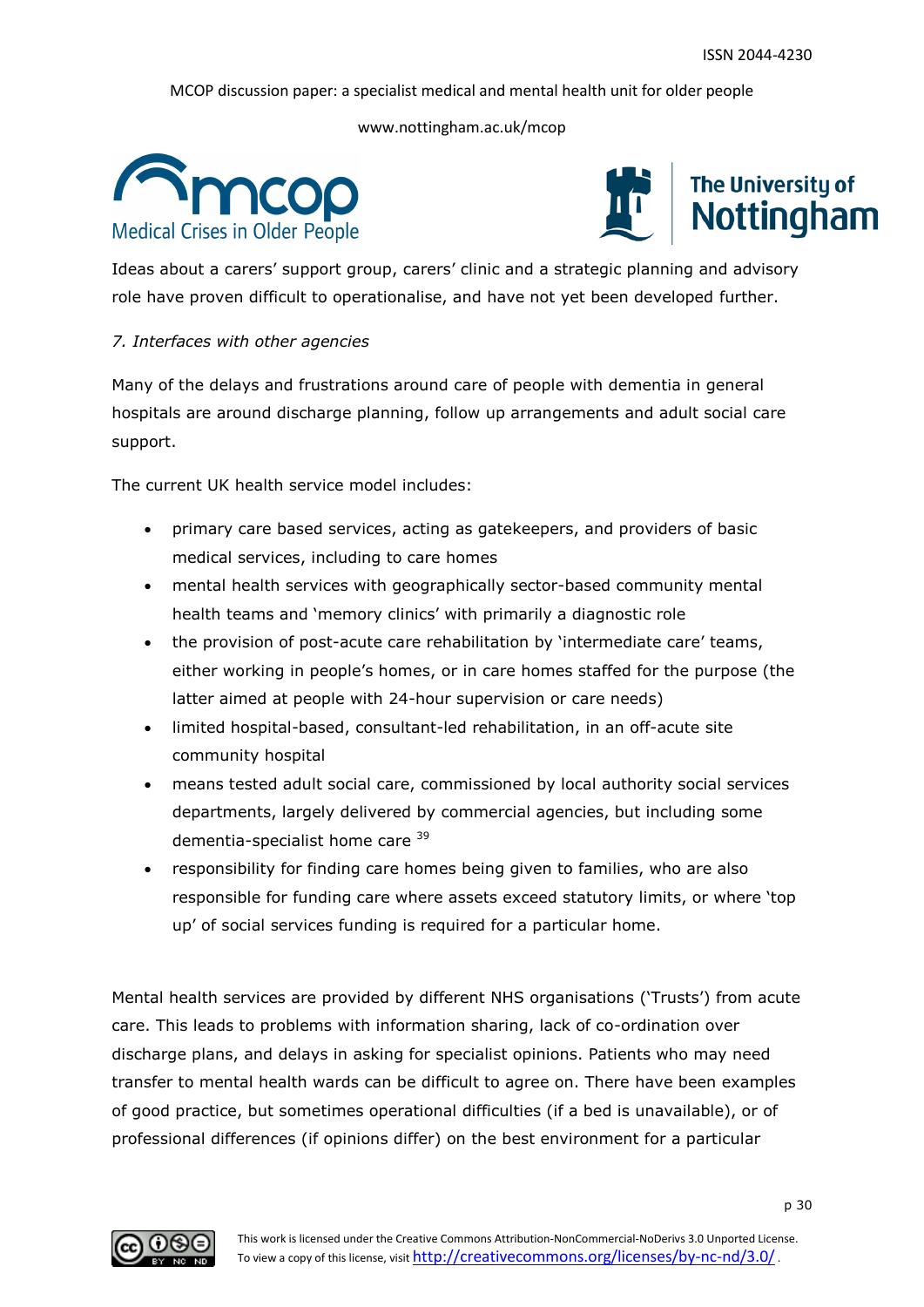www.nottingham.ac.uk/mcop





patient.

Intermediate care was initially limited to a time frame of 4-6 weeks, and was very reluctant to consider patients with cognitive impairment, citing 'lack of rehabilitation potential', fearing long lengths of stay, and difficulties in arranging eventual discharge. Subsequent development of intermediate care <sup>5</sup> has included specialist mental health provision, but this is fragmented and varies greatly with local geographical areas.

Adult social care is the responsibility of local authorities, of which two (Nottingham City, Nottinghamshire County) cover 90% of patients, and a further three or four the rest. There is ongoing tension between health and social care organisations over responsibilities for delays in discharge. We had hoped that specialised provision would enable the development of 'special relationships', increasing confidence in our assessments, and expediting provision of care. Meetings were held with all these parties to discuss working arrangements. These have been mostly good, but more through making standard arrangements work better, rather than negotiating privileged access.

Table 7. What worked: interfaces

*What worked*

Mental health nurses and psychiatrist facilitate referrals to mental health services, including Community Mental Health Teams and care home dementia outreach services

OT and physiotherapist negotiating access to intermediate care

Access to mental health trust computer system and documentation

*What was difficult or didn't work*

Unable to negotiate special relationship with adult social care

Transfer to specialist mental health wards can be slow

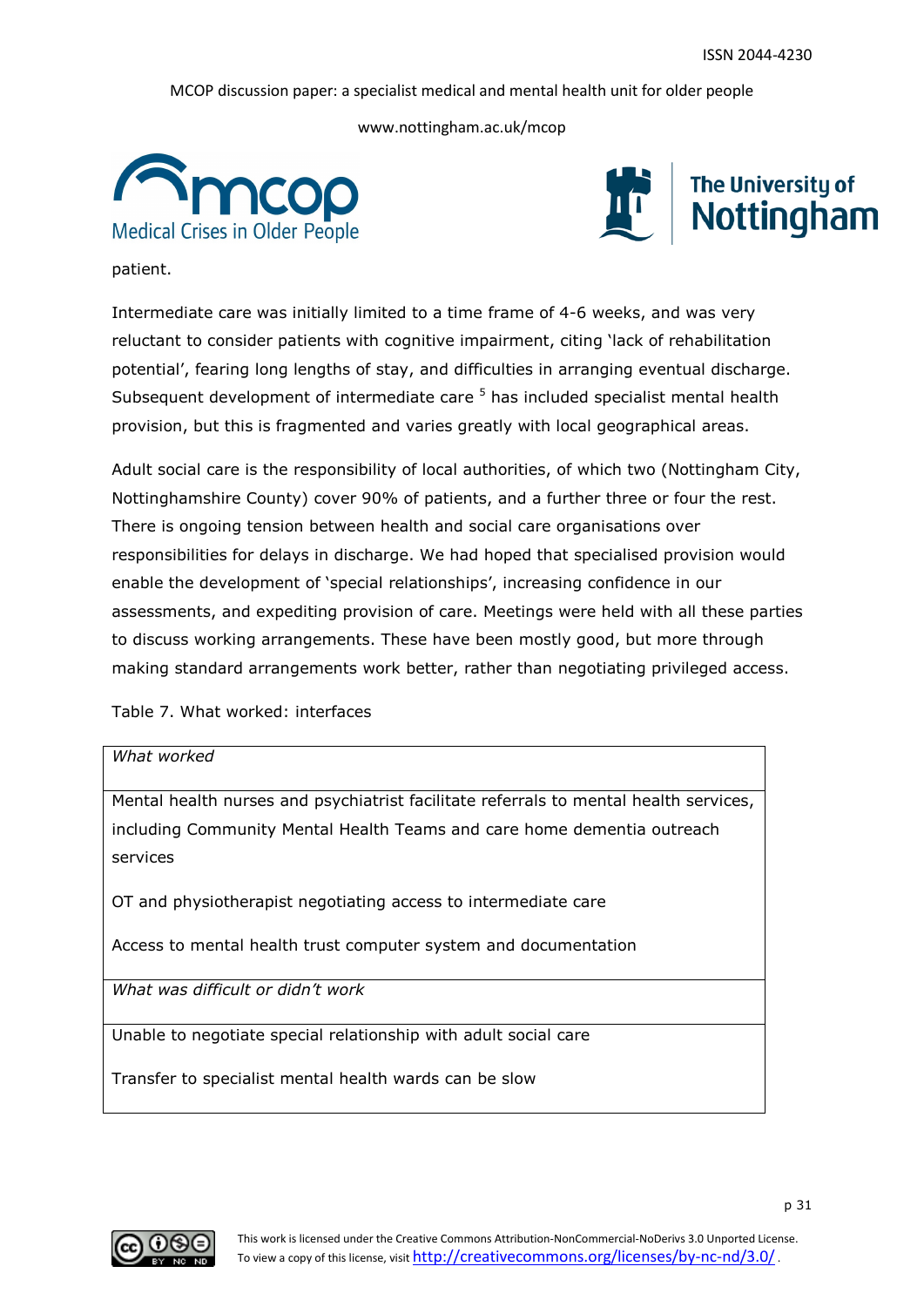www.nottingham.ac.uk/mcop





*8. Maintaining staff morale: introduction of clinical supervision*

The needs of patients and carers with delirium or dementia are complex and often physically and emotionally demanding for staff. This is an aspect of care that has been under-appreciated in the past in acute general hospitals. Patients receive care and treatment in an unfamiliar environment with unfamiliar caregivers, and may struggle to communicate needs. This can cause anxiety and distress, which may be reflected in behaviour on the ward. Exhausted, worried, or angry family caregivers also require attention, and ultimately preparation for discharge. Dealing with these demands can take its toll on staff.

An early finding was that staff felt unappreciated, and believed that family carers, in particular, underestimated the difficulties of working on acute care wards with older people. Another observation was that general nursing staff could feel unsure about the best approach to a problem, even when they were actually delivering best practice care. Opportunities were taken to compliment good care, and, with the help of specialist mental health staff, to foster 'confidence in competence'. Activities, including the time out training days and various events on the ward, incorporated acknowledgement of the work and achievements made by the staff.

Mental health professionals routinely undergo professional 'supervision', for debriefing and support. The hospital was developing a scheme to introduce this for general nurses and ward staff were encouraged to volunteer for it.

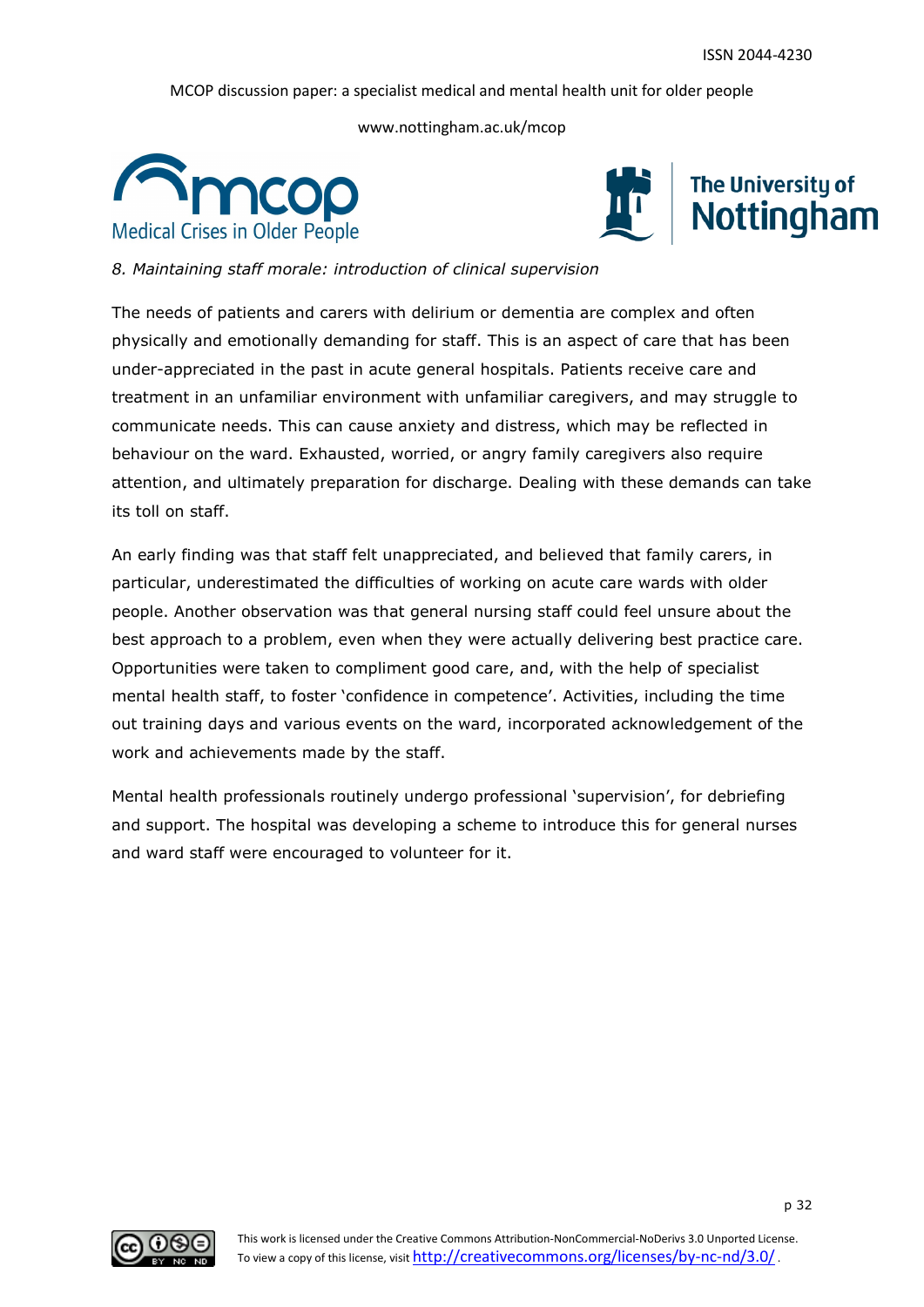www.nottingham.ac.uk/mcop





Table 8. What worked: maintaining staff morale

| What worked                                                                    |
|--------------------------------------------------------------------------------|
| Espirit de corps developed and became established                              |
| 'Confidence in competence': recognition of special skills                      |
| Adoption of new ideas and approaches                                           |
| Some staff found individual supervision helpful                                |
| What was difficult or didn't work                                              |
| Some general nursing staff were not keen on individual supervision, some would |
| prefer group supervision                                                       |
| Occasional re-emergence of defensiveness                                       |

#### *9. Policies and procedures*

The aim is to ensure systematic and consistent care.

Some hospital-wide polices are of particular relevance to people with delirium and dementia, such as consent, nutrition, falls, vulnerable adults and restraint.

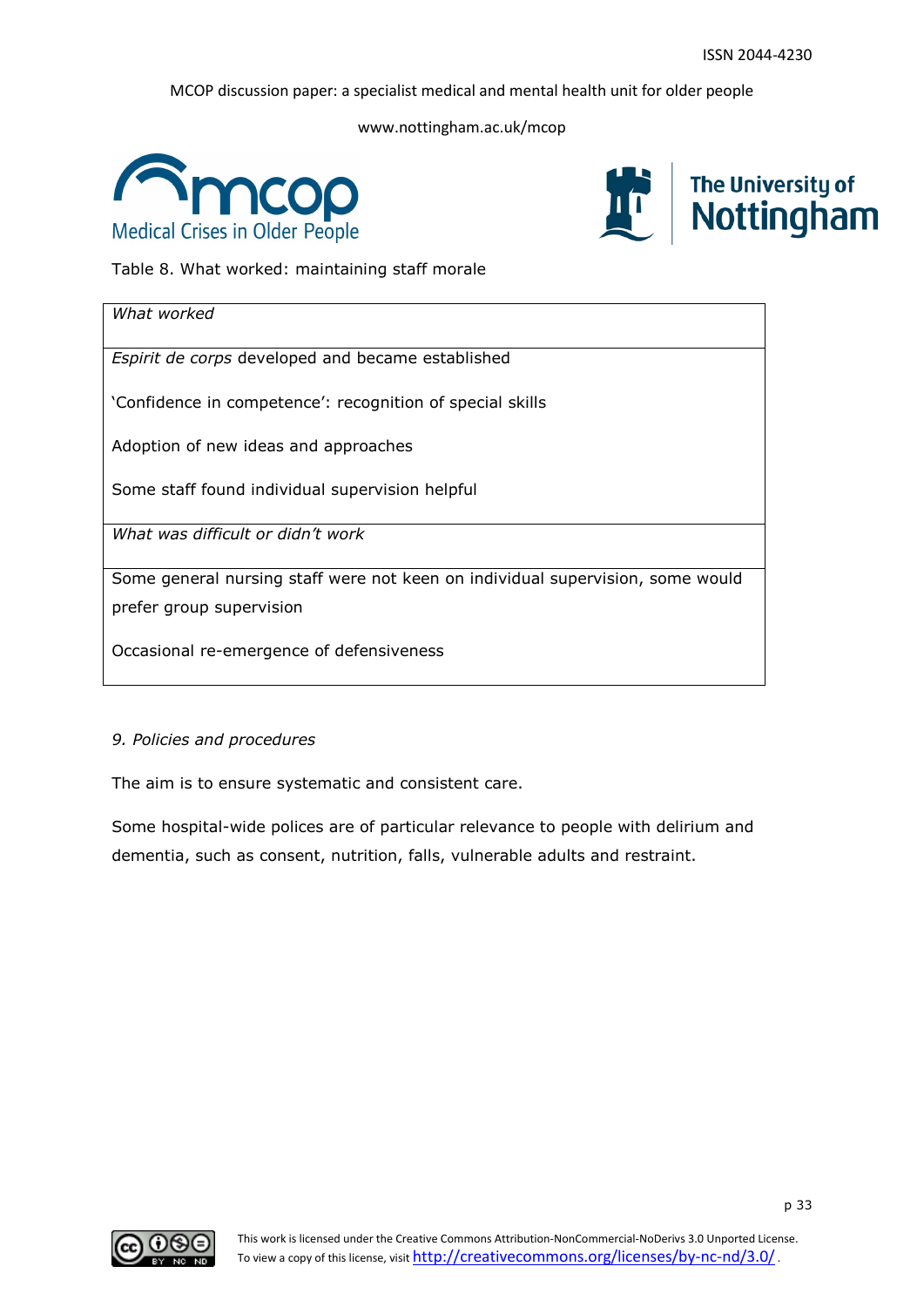www.nottingham.ac.uk/mcop





Table 9. What worked: policies and procedures

| What worked                                                                              |
|------------------------------------------------------------------------------------------|
| Documentation review                                                                     |
| Emphasising links with other hospital policies (nutrition, end of life care)             |
| Routine nursing mental health assessment and completion of MMSE                          |
| Most difficult problems are approached systematically                                    |
| What was difficult or didn't work                                                        |
| Heterogeneity of patient casemix limited the usefulness of specific policies             |
| Implementation of hospital-wide policies conflicting with best practice dementia<br>care |

Developing specific policies for the unit

Some policies conflict with best practice dementia care. For example, relocating a patient to another bed space, or into side a room, for infection control purposes, can increase disorientation and feelings of isolation. Indeed, infection control was something of a problem with wandering patients, and whilst in some cases isolation remained an imperative (e.g. infectious diarrhoea), for patients colonised with MRSA, it was hard to argue that isolation represented patient-centred care. This was discussed at a high level in the Trust and modest concessions gained allowing some discretion to be exercised on individual clinical grounds.

A specific policy on delirium for the MMHU was developed but proved of limited usefulness. More useful were implicit pathways of care, for example for patients with swallowing difficulties, or night time disturbance. A nursing documentation group reviewed all the paperwork being used by the MDT and designed a checklist outlining different pathway assessments required.

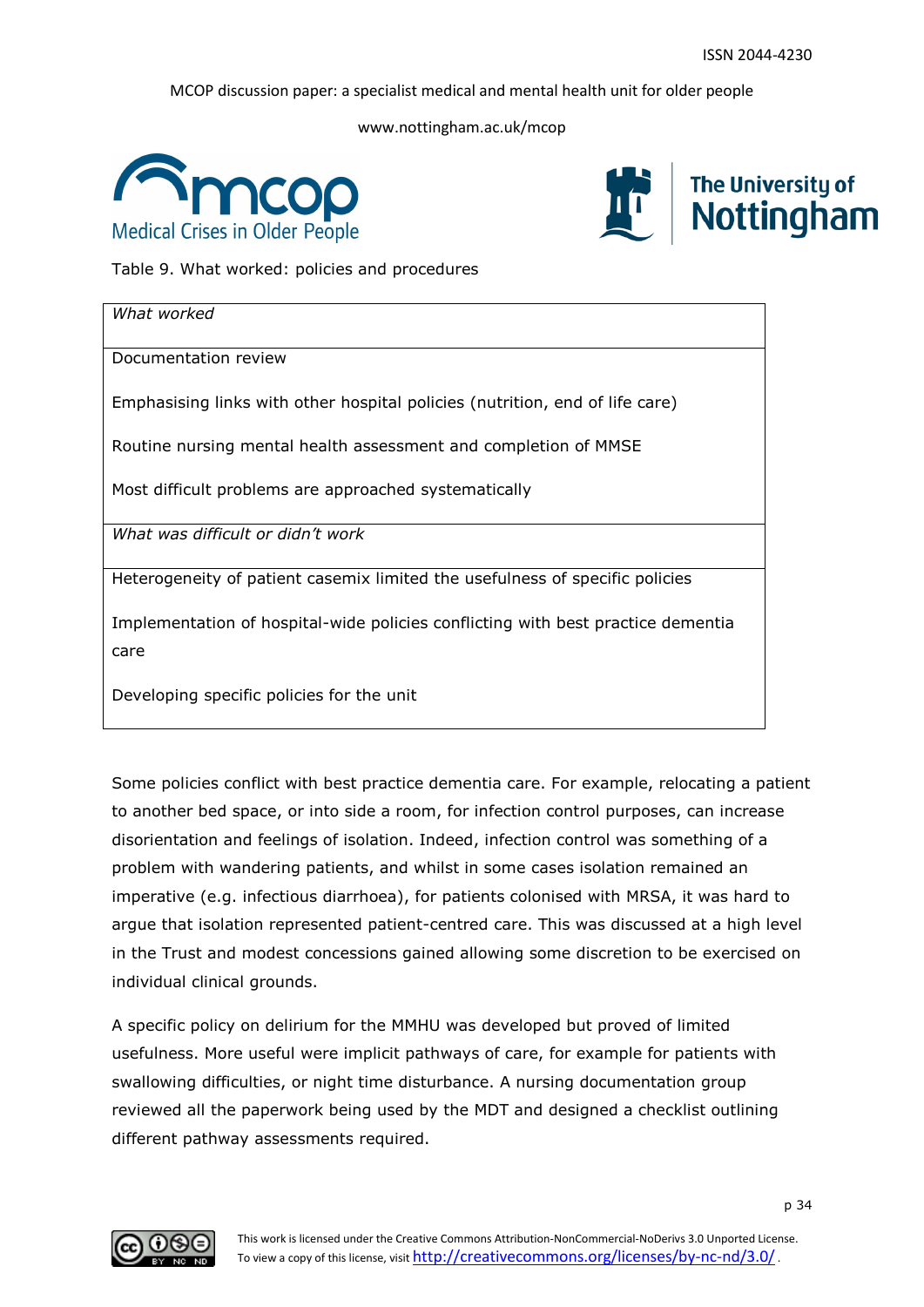www.nottingham.ac.uk/mcop





#### *10. Medical management*

The acute care pathway for emergency medical admissions impacts on medical care, but in general terms a standard geriatric medical approach was taken. Particular emphases were placed on:

- rigorously making (and reviewing) accurate diagnoses
- detection of delirium
- assessment of cognitive history and symptoms, allowing (or refuting) the diagnosis of dementia (where this was not established previously)
- identification of psychosis and other mental health problems
- awareness of functional problem and rehabilitation needs
- use of problem lists to document and classify multiple and complex problems
- careful, critical, attention to prescribing, including drugs liable to cause delirium, all psychotropic medication, and consideration of likely compliance and medicine management issues
- communicating diagnostic information to families and other ward team members
- identifying patients who were dying, and institution of appropriate end of life care protocols.

Patients may have been referred by their GP, the Emergency department (following a self referral or ambulance call), or following referral from another ward. Thus, all had prior information gathered, which was reviewed. The need for collateral information from families, other carers or care home staff was emphasised (a task shared with other ward professionals). The goal was to allow a full understanding of problems, avoiding presumption and misperception, and treatment of treatable conditions.

The two consultants each did two ward rounds a week, but worked flexibly enabling cross consultation where this was needed. Most days patents were seen by a doctor of at least registrar grade. Junior medical staffing was often very thin, sometimes comprising only one F1 or F2 doctor (first two years after qualification) for the 28 patients on the

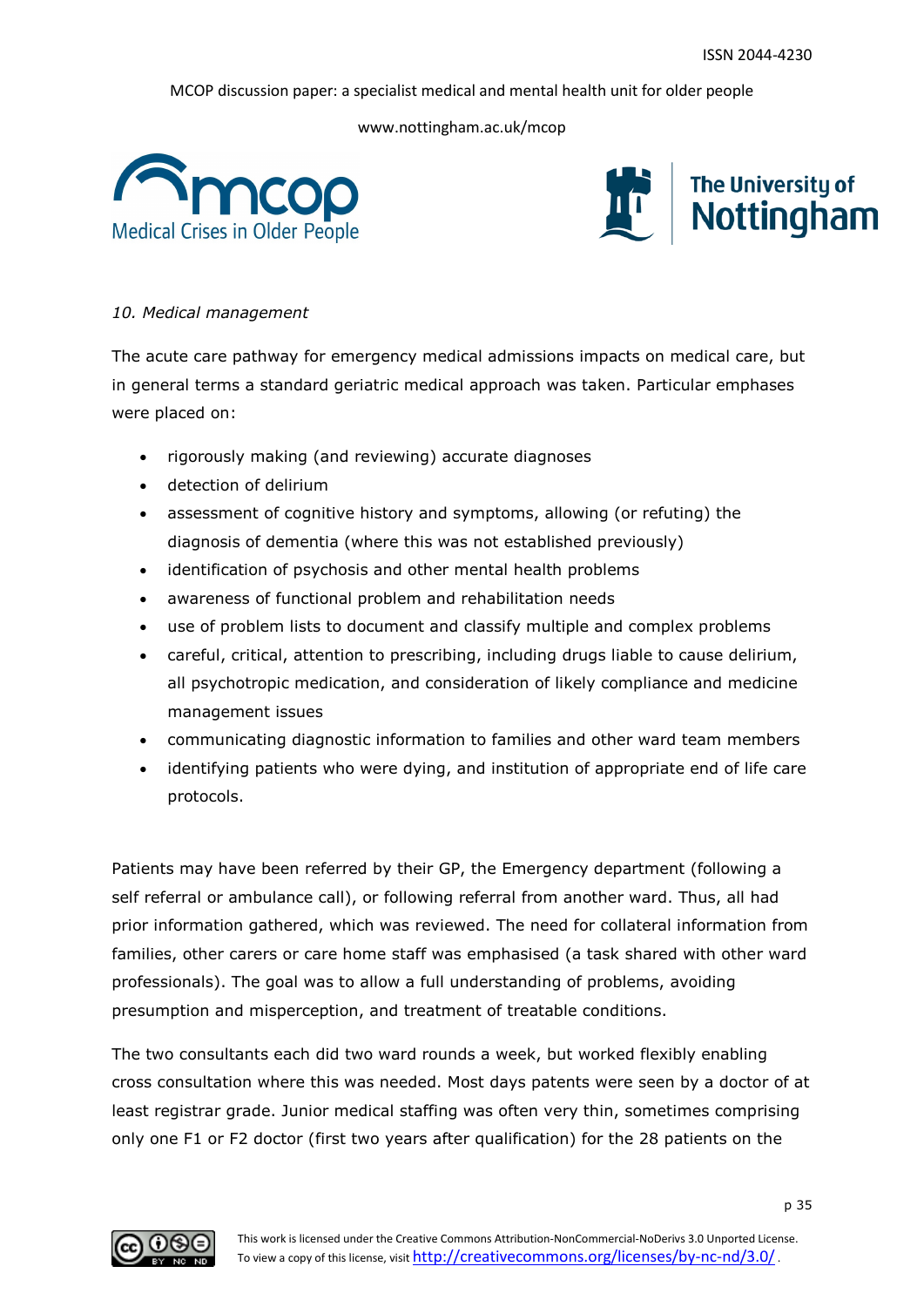www.nottingham.ac.uk/mcop





ward.

Two half sessions per week (2 hours per time) of consultant psychiatrist time were arranged, providing consultation and advice. This was useful in the assessment and diagnosis of difficult or contentious cases, arranging the management of some patients with functional psychoses who had come to the ward as 'confused', advice on drug management where first line therapy had failed, and in educating ward staff (including physicians and mental health nurses). Ultimate clinical responsibility remained with the consultant geriatricians.

Table 10. What worked: medical management

| What worked                                                                     |
|---------------------------------------------------------------------------------|
| Thorough and systematic diagnostic assessment and decision making               |
| Minimisation of psychotropic drug use                                           |
| Specialist psychiatric support                                                  |
| What was difficult or didn't work                                               |
| Frequent rotation of junior medical staff                                       |
| Systematic medical use of standardised scales (such as MMSE and delirium rating |
| scale; mental health nurses took on these assessments)                          |

Discharge communication was a problem. Given complex cases, and the need to convey considerable diagnostic, behavioural, social and decision making information, one consultant prioritised full typed discharge summaries. The other, with less time allocated to ward work, relied on brief electronic proformas, which was in line with Trust policy to reduce demands for secretarial time and expedite discharge communication.

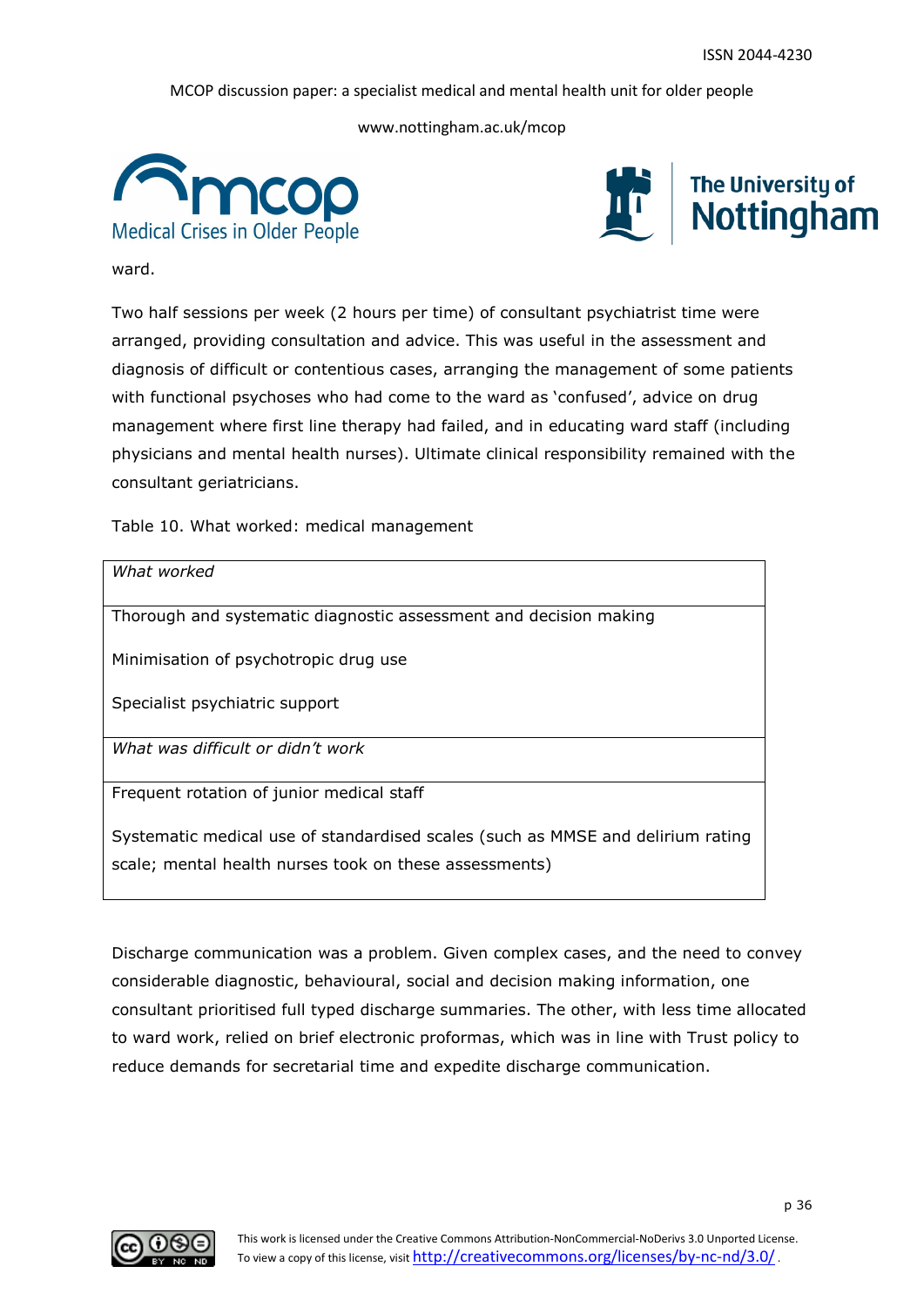www.nottingham.ac.uk/mcop





*11. Informing change through research and culture of continual development.* 

The ward is intended to operationalise, develop and mature in the light of experience, data from a literature review  $26$ , the findings of the NIHR/SDO cohort, qualitative and workforce studies, as this data emerged, and discussions and experience during maturation phases (the first two years of the NIHR programme). Dramatic changes in ward culture and practice have undoubtedly occurred, and development appears to be continuing, although the precise contribution of the linked research programme is uncertain.

Table 11. What worked: culture of continual development

| What worked                                                                      |
|----------------------------------------------------------------------------------|
|                                                                                  |
|                                                                                  |
| Incorporating ideas of specialist nurses and allied health professions           |
|                                                                                  |
|                                                                                  |
|                                                                                  |
| Continual development                                                            |
|                                                                                  |
|                                                                                  |
| What was difficult or didn't work                                                |
|                                                                                  |
|                                                                                  |
| Difficult to make links with research overt                                      |
|                                                                                  |
|                                                                                  |
|                                                                                  |
| No easy forum for dissemination and discussion                                   |
|                                                                                  |
|                                                                                  |
| Time line for analysing research findings too slow for ward development purposes |
|                                                                                  |
|                                                                                  |

# *12. Leadership and management structure*

The idea of a medical and mental health unit had been discussed for some years (and Nottingham University was well known for its joint medical and psychiatric academic department of Health Care of the Elderly).

The drive to develop the unit came from the award of an NIHR programme grant, and was conceived and overseen by the medical and nursing clinical academic investigators. This was supported by the Trust Chief Executive, director of strategy and director of research and development, but operational management (clinical director, general and

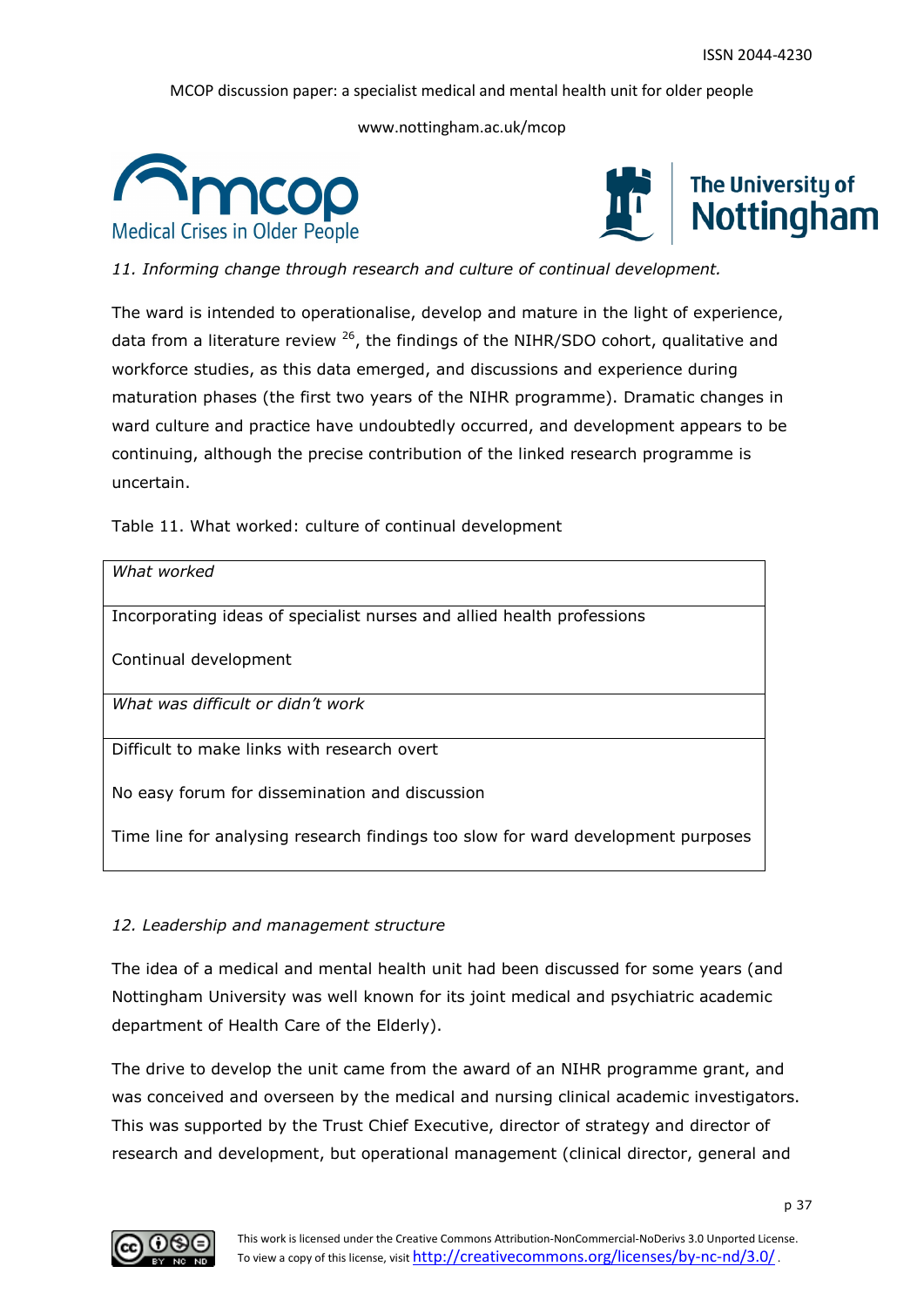www.nottingham.ac.uk/mcop





nursing management) was only involved afterwards (Trust management was being reconfigured at the time following the merger of two Trusts).

A ward was identified by the Head of the Health Care of Older People Service. This ward was willing, had stable nursing staff, and was reckoned to be good at managing confused patients. The vision for the ward was relatively undeveloped at this stage (other than to specialise, draw on the experiences of stroke units, and to augment staffing with mental health nursing expertise). Development was managed by the formation of a multidisciplinary operational group by the acute medical directorate management, which negotiated the employment of new staff, supported the education programme, and facilitated environmental changes.

It was important that there was close support and collaboration from the Mental Health Services for Older People Directorate of the Mental Health Trust, especially its clinical director and general manager. Sharing of expertise was helpful with many aspects, ranging from constructing policies, through ward design improvements and the recruitment of specialist mental health staff. The MMHU was 'badged' under both Trusts.

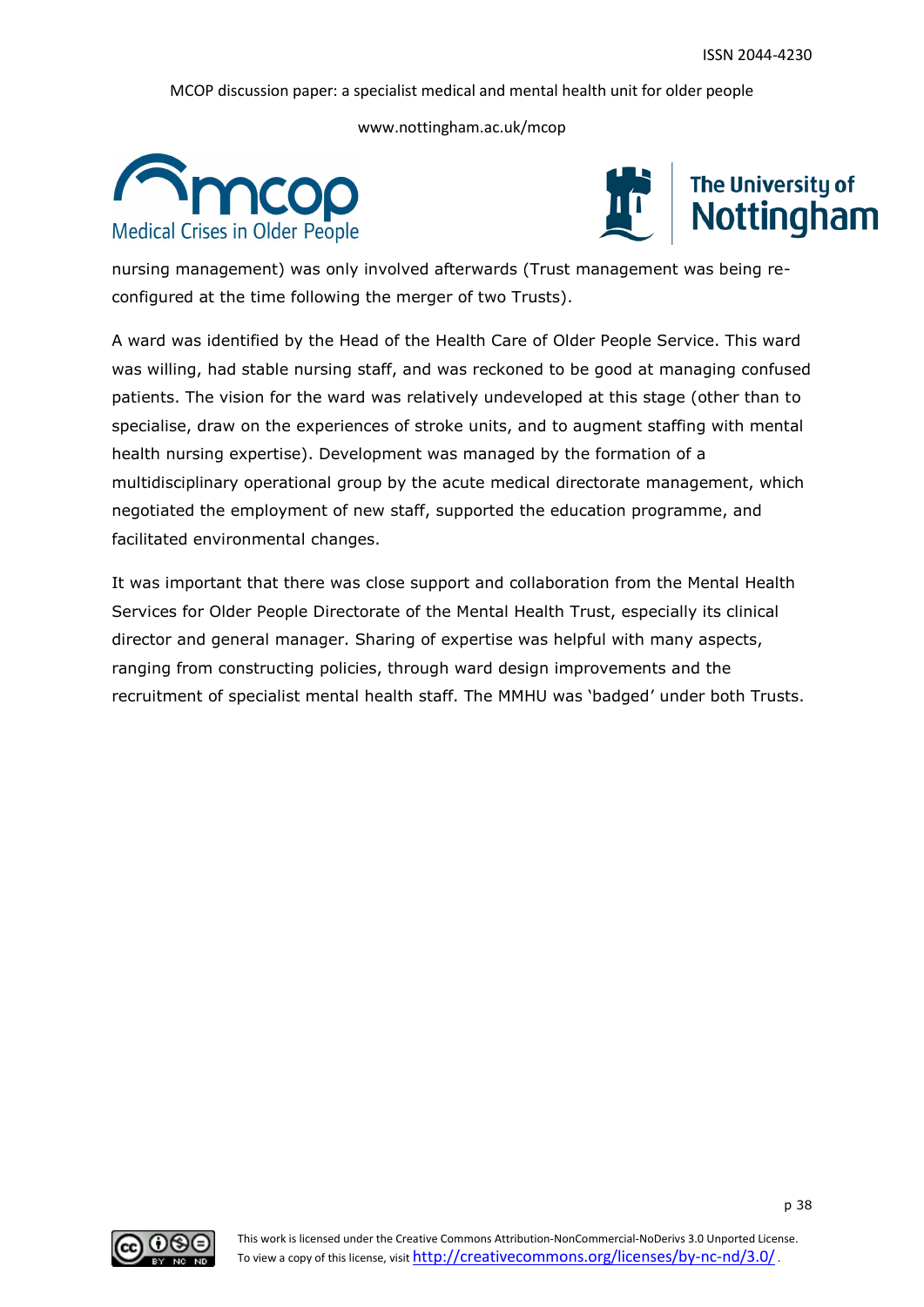www.nottingham.ac.uk/mcop





Table 12. What worked: leadership

| What worked                                                                      |
|----------------------------------------------------------------------------------|
| Strong ward management and stable ward team                                      |
| Multidisciplinary operational development group                                  |
| Initial vision delivered                                                         |
| Negotiation of funding, staffing and operation across multiple organisations and |
| departments                                                                      |
| Support of Trust research and development department and PCTs                    |
| Joint service and academic endeavour                                             |
| What was difficult or didn't work                                                |
| Maintaining 'executive sponsor' engagement                                       |
| Competing Trust priorities                                                       |

Primary Care Trusts were engaged via their Mental Health Services for Older People Strategy Groups, and their Research and Development departments.

In February 2009 the National Dementia Strategy was published, following which there was considerable attention drawn to the standards of care for people with dementia in general hospitals. The Trust committed to developing a Dementia Strategy, in particular a widespread uplift in education and training for all staff. The MMHU fitted well into this strategy, which demonstrated a tangible commitment to improved services.

# **Assessment of progress in development**

The MMHU continues to develop and is by no means perfect. However, we believe that the current standard of care is substantially different from on other Medical and Health

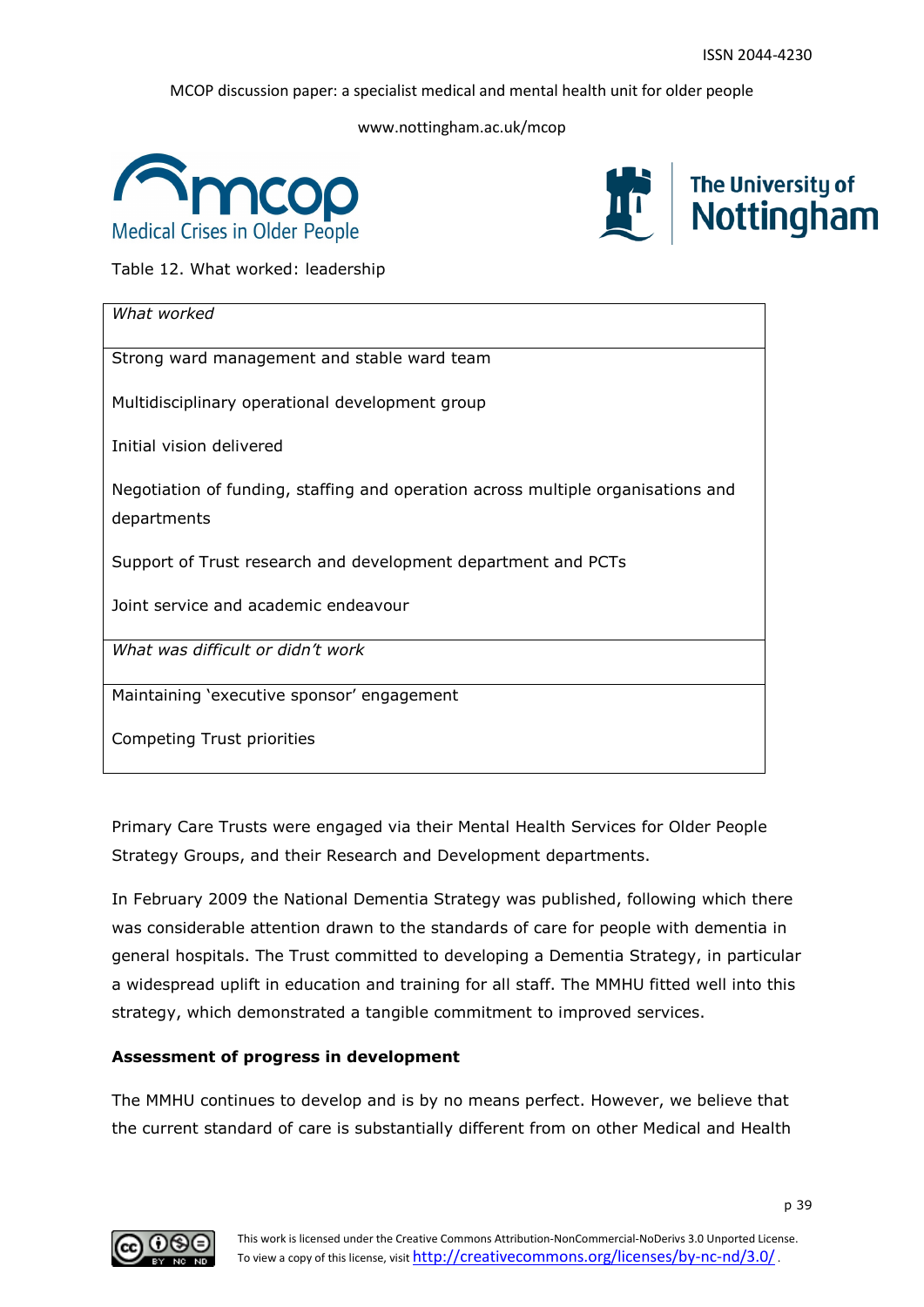www.nottingham.ac.uk/mcop





Care of Older People wards, and sufficiently different to have a reasonable chance of demonstrating differences in a trial.

The politics of development, involving explicit support but lack of priority given to service development not aligned to government targets, the effects of competing pressures and demands, the need to develop relationships with others working under pressure, and the need to accommodate a research evaluation, have caused difficulties for the development of the service. Hospital working practices are often tightly constrained, limiting the flexibility that might be best when working with cognitively impaired patients. Some universal polices (such as infection control, or venous thrombo-embolism prevention) can be difficult to accommodate, or appear to be poorly prioritised.

Some aspects have been disappointing, such as the slowness in the procurement of specialist equipment and furniture, of redecoration, and of minor and more major structural alterations required. However, we were much supported by the Trust when we decided we needed to move ward to one with a more suitable layout.

There have been a few 'disaster weeks' with episodes of patient-on-patient aggression, or huge increases in the incidence of falls, but these have been relatively few, and difficult or distress behaviours have been largely avoided or contained. The approach of patient communication and repeated explanation, non-confrontation and nonadmonition, and sympathetic understanding of the problems and plight of patients has become well-embedded. Evolution continues. Some apparently intractable problems (such as night time disturbance) have become progressively less troublesome over time.

Other wards have come to look on the MMHU as a centre of expertise.

# **Acknowledgements**

In addition to the authors of this paper, many people contributed to the development and success of the unit, and continue to do so, including:

John Gladman (University of Nottingham, Principal Investigator, NIHR programme), Ester Prideaux and Barbara Hird (deputy ward managers); Sue Brisco (senior physiotherapist); Sarah Henstock, Jenny Evans and Kay Parker (occupational therapists); Annie Ramsay and Sian Rajakaruna (speech and language therapists); Gill

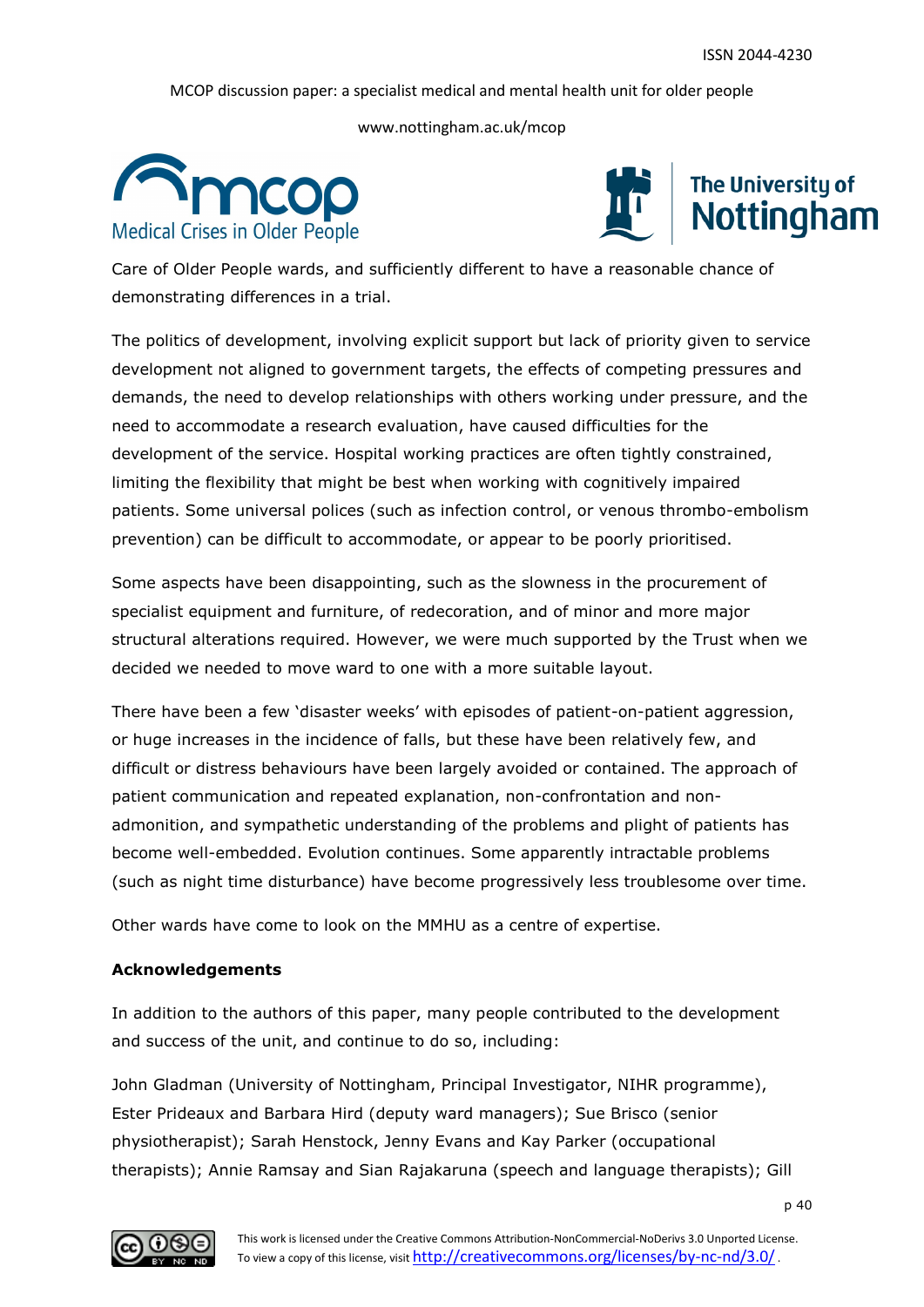www.nottingham.ac.uk/mcop





Pinner and Jonathan Waite (old age psychiatrists); Andrea Ward and Michelle Handsaker (managers of the Mental Health for Older People directorate of Nottinghamshire Healthcare NHS Trust); Sharon Howe (Matron, MHSOP); Andy Mooraby, Andrea Collis, Jo Fort and George Briggs (general managers, acute medical directorate), Julie Benson and Bev Brady (matrons, health care of older people), Caron Swinscoe (senior nurse, acute medical directorate); Jenny Leggett (chief nurse and director of operations), Gill Oliver, Jo Williams and Rachel Illingworth (PCT commissioners); staff of all disciplines on the MMHU.

Grateful thanks are due to them all.

#### **Funding**

This project was funded by the National Institute for Health Research Programme grant Medical Crises in Older People (project number RP-PG-0407- 0147) and the Service Delivery and Organisation programme (project number SDO/227/2008). Excess treatment costs were funded by NHS Nottingham City and NHS Nottinghamshire County, and the NUH Research and Development department.

#### **Disclaimer**

The views and opinions expressed are those of the authors and do not necessarily reflect those of the NIHR SDO programme or the Department of Health.

#### **Acknowledgements**

This paper presents independent research commissioned by the National Institute for Health Research (NIHR) under its Programme Grants for Applied Research funding scheme (RP-PG-0407-10147). The views expressed in this paper are those of the authors and not necessarily those of the NHS, the NIHR or the Department of Health.

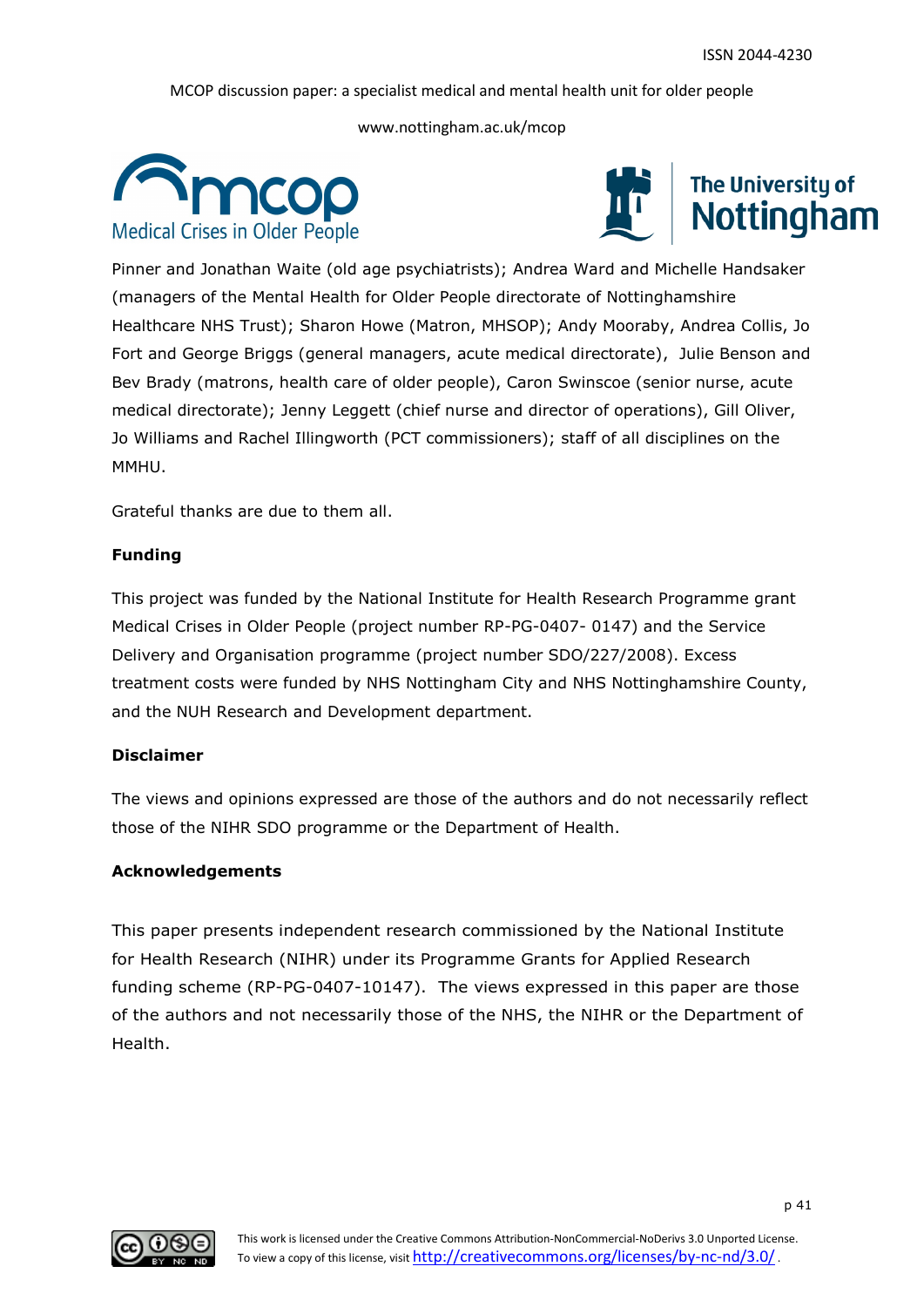www.nottingham.ac.uk/mcop





#### **References**

- 1. Royal College of Psychiatrists. *Who cares wins*. London, 2005.
- 2. Homes J, House A. Psychiatric illness predicts poor outcome after surgery for hip fracture : a prospective cohort study. *Psychological Medicine* 2000; 30: 921-929.
- 3. Sampson EL, Blanchard MR, Jones L, Tookman A, King M. Dementia in the acute hospital: prospective cohort study of prevalence and mortality. *British Journal of Psychiatry* 2009; 195: 61–66.
- 4. Alzheimer's Society. *Counting the Cost*. London, 2009
- 5. Department of Health. Intermediate Care Halfway Home. Updated Guidance for the NHS and Local Authorities. Department of Health, London, 2009. http://www.dementia.dh.gov.uk/\_library/downloads/Objectives\_resources/objecti ve9/Intermediate\_Care\_–\_Halfway\_Home.pdf
- 6. Royal College of Psychiatrists *Raising the standard.* Royal College of psychaitrists, London, 2006. http://www.rcpsych.ac.uk/PDF/RaisingtheStandardOAPwebsite.pdf
- 7. Department of Health. *Everybody's Business*, Department of Health, London, 2006.
- 8. National Institute for Health and Clinical Excellence; Social Care Institute for Excellence. Guideline on supporting people with dementia and their carers in health and social care. National Clinical Practice Guideline Number 42. London, British Psychological Society/Gaskell, 2006
- 9. Department of Health. *National Dementia Strategy*. Department of Health, London, 2009.
- 10. Holmes J, Montaňa C, Powell G, Hewison J, House A, Mason J, Farrin A, McShane P, McParland L, Gilbody S, Young J, Keen J, Baldwin R, Burns A, Pratt H, Anderson D. *Liaison Mental Health Services for Older People: A Literature review, service mapping and in-depth evaluation of service models.* Research Report Produced

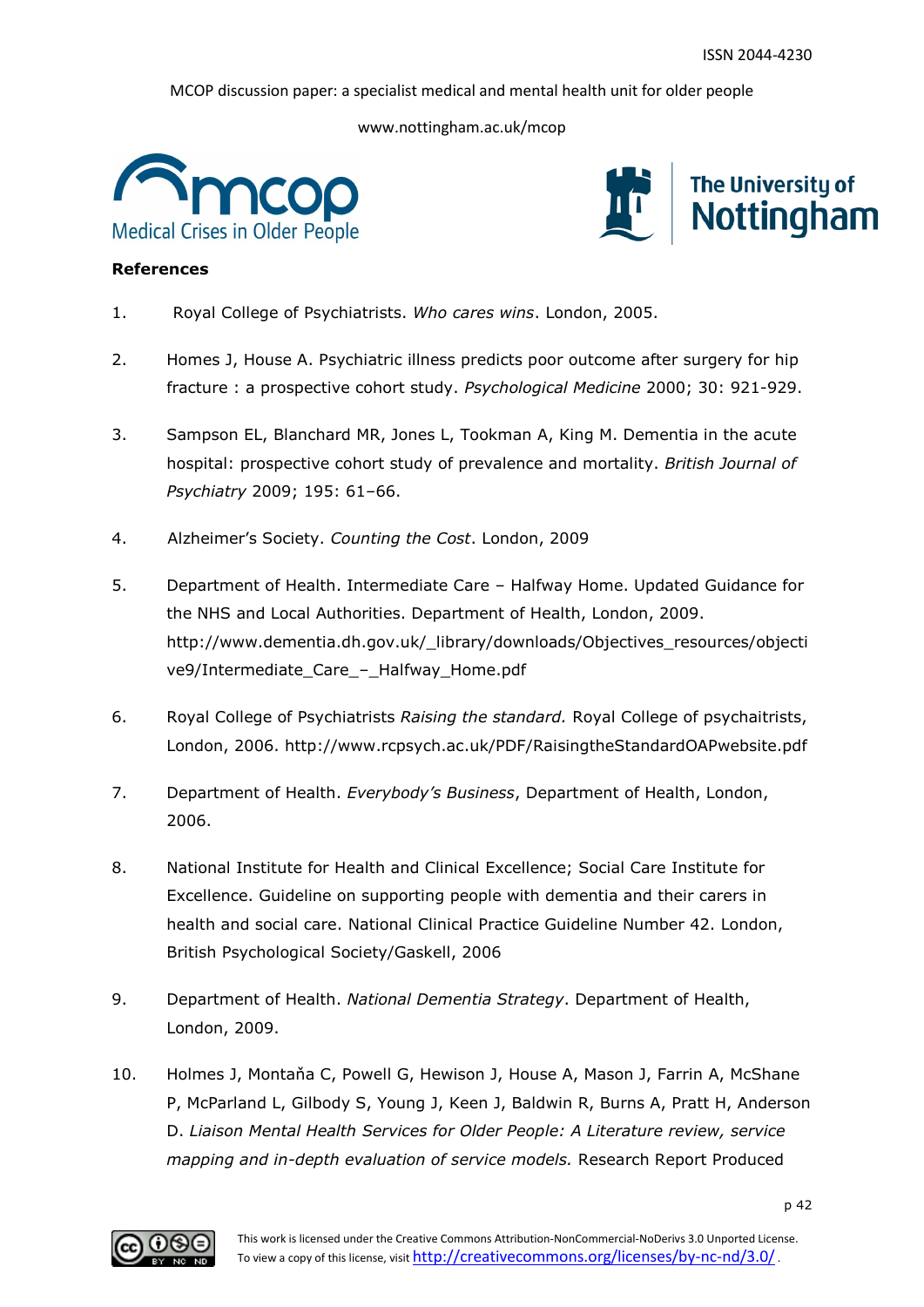www.nottingham.ac.uk/mcop





for the National Institute for Health Research Service Delivery and Organisation programme SDO Project (08/1504/100). London, 2010. [http://www.sdo.nihr.ac.uk/files/project/100-final-report.pdf.](http://www.sdo.nihr.ac.uk/files/project/100-final-report.pdf)

- 11. Slaets JP, Kaufmann RH, Duivenvoorden HJ, Pelemans W, Schudel WJ. A randomised trial of geriatric liaison intervention in elderly medical inpatients. Psychosomatic Medicine 1997; 59: 585-591.
- 12. Inouye SK, Bogardus ST, Charpentier PA, Leo-Summers L, Acampora D, Holford TR, Cooney LM. A multicomponent intervention to prevent delirium in hospitalized older patients. N Engl J Med. 1999; 340: 669-76.
- 13. Stroke Unit Trialists' Collaboration. Collaborative systematic review of the randomised trials of organised inpatient (stroke unit) care after stroke. BMJ 1997; 314: 1151-9.
- 14. Stroke Unit Trialists' Collaboration. Organised inpatient (stroke unit) care for stroke. *Cochrane Database of Systematic Reviews* 2001, Issue 3. Art. No.: CD000197. DOI: 10.1002/14651858.CD000197. Available at http://www.mrw.interscience.wiley.com/cochrane/clsysrev/articles/CD000197/fra me.html
- 15. Stuck AE, Siu AL, Wieland GD, Adams J, Rubenstein LZ. Comprehensive geriatric assessment: a meta-analysis of controlled trials. Lancet 1993; 342:1032-6.
- 16. Landefeld CS. Palmer RM. Kresevic DM. Fortinsky RH. Kowal J. A randomized trial of care in a hospital medical unit especially designed to improve the functional outcomes of acutely ill older patients. New England Journal of Medicine 1995; 332:1338-44.
- 17. Cole MG et al. Systematic intervention for elderly inpatients with delirium: a randomized trial. CMAJ 1994; 151, 965-70.
- 18. Cole MG et al. Systematic detection and multidisciplinary care of delirium in older medical inpatients: a randomized trial. CMAJ 2002 167; 753-9.

![](_page_42_Figure_14.jpeg)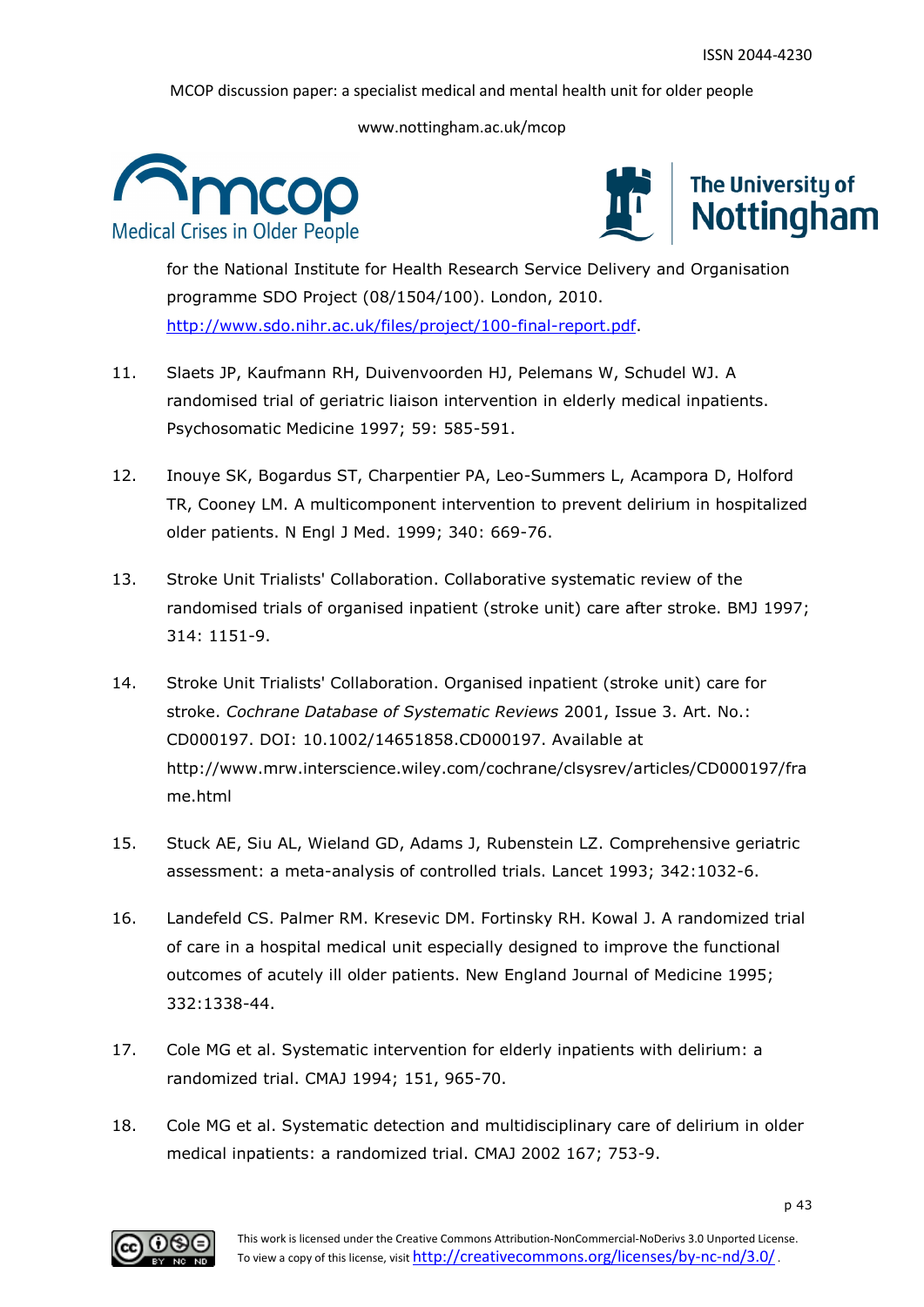![](_page_43_Picture_3.jpeg)

![](_page_43_Picture_4.jpeg)

- 19. Pitkälä KH, Laurila JV, Strandberg TE, Tilvis RS. Multicomponent Geriatric Intervention for Elderly Inpatients with Delirium: A Randomized, Controlled Trial. Journals of Gerontology: Series A 2006; 61: 176-181
- 20. Baldwin R et al. Does a nurse-led mental health liaison service for older people reduce psychiatric morbidity in acute general medical wards? A randomised controlled trial. Age Ageing. 2004 ;33:472-8.
- 21. Reuben DB, Borok GM, Wolde-Tsadik G, Ershoff DH, Fishman LK, Ambrosini VL, Liu Y, Rubenstein LZ, Beck JC. A randomized trial of comprehensive geriatric assessment in the care of hospitalized patients**.** New England Journal of Medicine 1995; 332:1345-50
- 22. Kalra L et al. Alternative strategies for stroke care: a prospective randomised controlled trial. Lancet 2000; 356: 894-9.
- 23. Kircher TTJ, Wormstall H, Müller PH, Schwärzler F, Buchkremer G, Wild K, Hahn J-M, Meisner C. A randomised trial of a geriatric evaluation and management consultation services in frail hospitalised patients. *Age and Ageing* 2007; 36: 36– 42.
- 24. Medical Crises in Older People website, University of Nottingham. <http://nottingham.ac.uk/chs/research/projects/mcop.aspx>
- 25. Department of Health. Attributing revenue costs of externally-funded noncommercial research in the NHS (ARCO). Department of Health, London, 2005.
- 26. Gladman JRF, Jurgens F, Harwood R, Goldberg S, Logan P. Better Mental Health in general hospitals. Medical Crises in Older People. Discussion paper series ISSN 2044 4230. Issue 3 September 2010. http://nottingham.ac.uk/mcop/index.aspx
- 27. Waite J, Harwood RH, Morton IR, Connelly DJ. *Dementia Care; a practical manual,* Oxford University Press, Oxford, 2008.

![](_page_43_Figure_14.jpeg)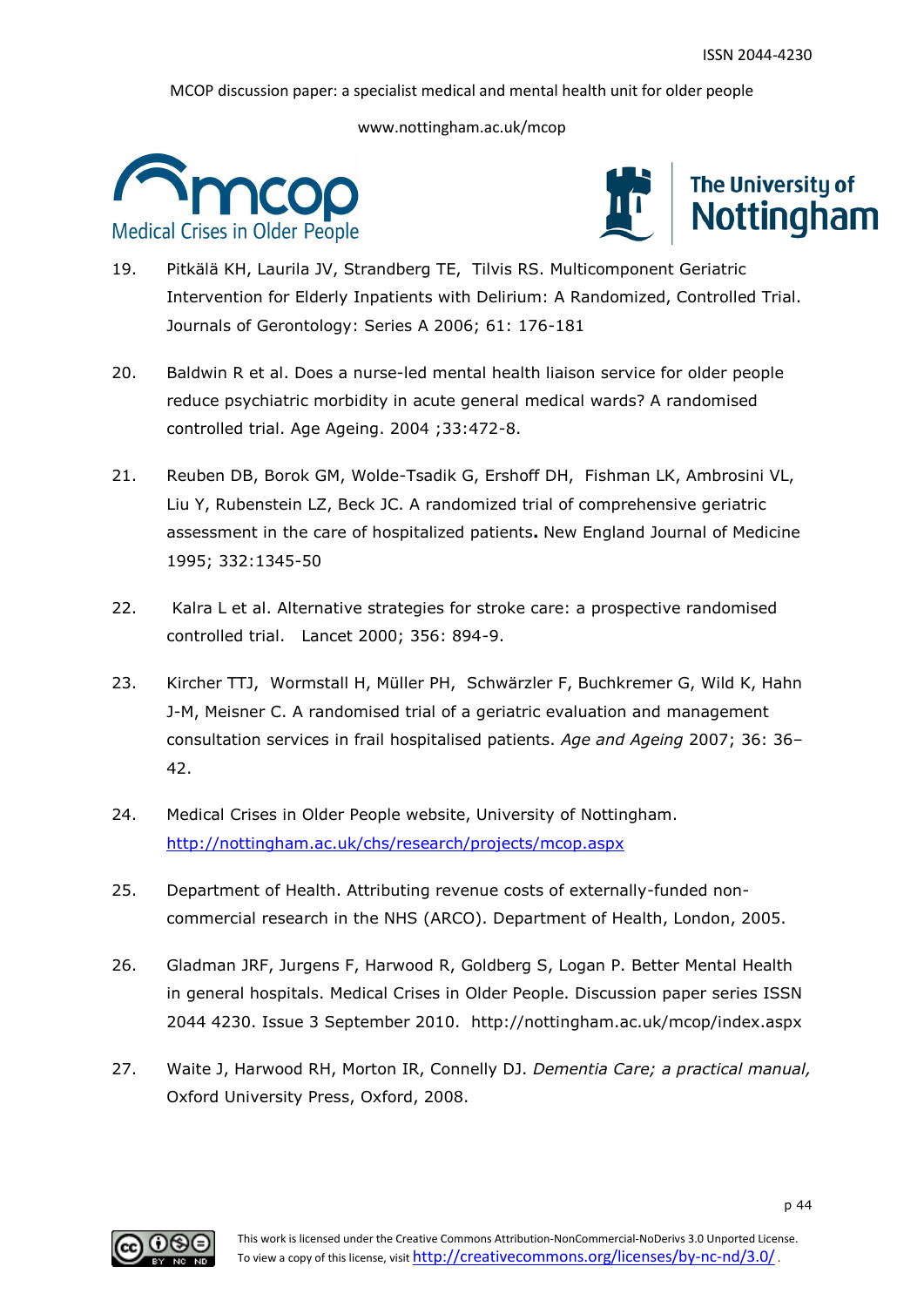![](_page_44_Picture_3.jpeg)

![](_page_44_Picture_4.jpeg)

- 28. Reuben DB, Rosen S. Principals of Geriatric Assessment. In Halter JB et al (eds), Hazzard's Geriatric medicine and Gerontology 6th edition, New York, McGraw Hill Medical, 2009, pp 141-52.
- 29. Morris J for the British Geriatrics Society policy Committee. Comprehensive Assessment for the Older Frail patient in hospital. British geriatrics Society, London, 2005. http://www.bgs.org.uk/Publications
- 30. Kitwood T. Dementia reconsidered. The Person Comes First. Buckingham: Open University Press, 1997.
- 31. Brooker D. Person Centred Dementia Care: Making Services Better (Bradford Dementia Group Good Practice Guides). London, Jessica Kingsley, 2006.
- 32. [Woolley](http://ageing.oxfordjournals.org/search?author1=Rosemary+J.+Woolley&sortspec=date&submit=Submit) RJ, [Young](http://ageing.oxfordjournals.org/content/37/4/390.abstract#aff-1#aff-1) JB, Green JR, [Brooker](http://ageing.oxfordjournals.org/search?author1=Dawn+J.+Brooker&sortspec=date&submit=Submit) DJ. The feasibility of care mapping to improve care for physically ill older people in hospital. Age and Ageing 2008; 37: 390-395.
- 33. Archibald C. Managing patients with dementia in acute hospitals workbook. Stirling Dementia Services Development Centre 1998.
- 34. British Standards Institute. Guide to the use of Dementia Care Mapping for improved person-centred care in a care provider organization (PAS 800). British Standards Institute, London 2010.
- 35. Pool J, The Pool Activity level (PAL) instrument for occupational profiling: a practical resource for people with cognitive impairments: 3<sup>rd</sup> ed. Jessica King Publishers, London, 2008.
- 36. Harwood RH. Older People. In Gray D and Houghton A, *Chamberlain's Signs and Symptoms in Clinical Medicine* London, Hodder Arnold 2010.
- 37. Foundation Programme curriculum. http://www.foundationprogramme.nhs.uk/pages/home/key-documents

![](_page_44_Figure_15.jpeg)